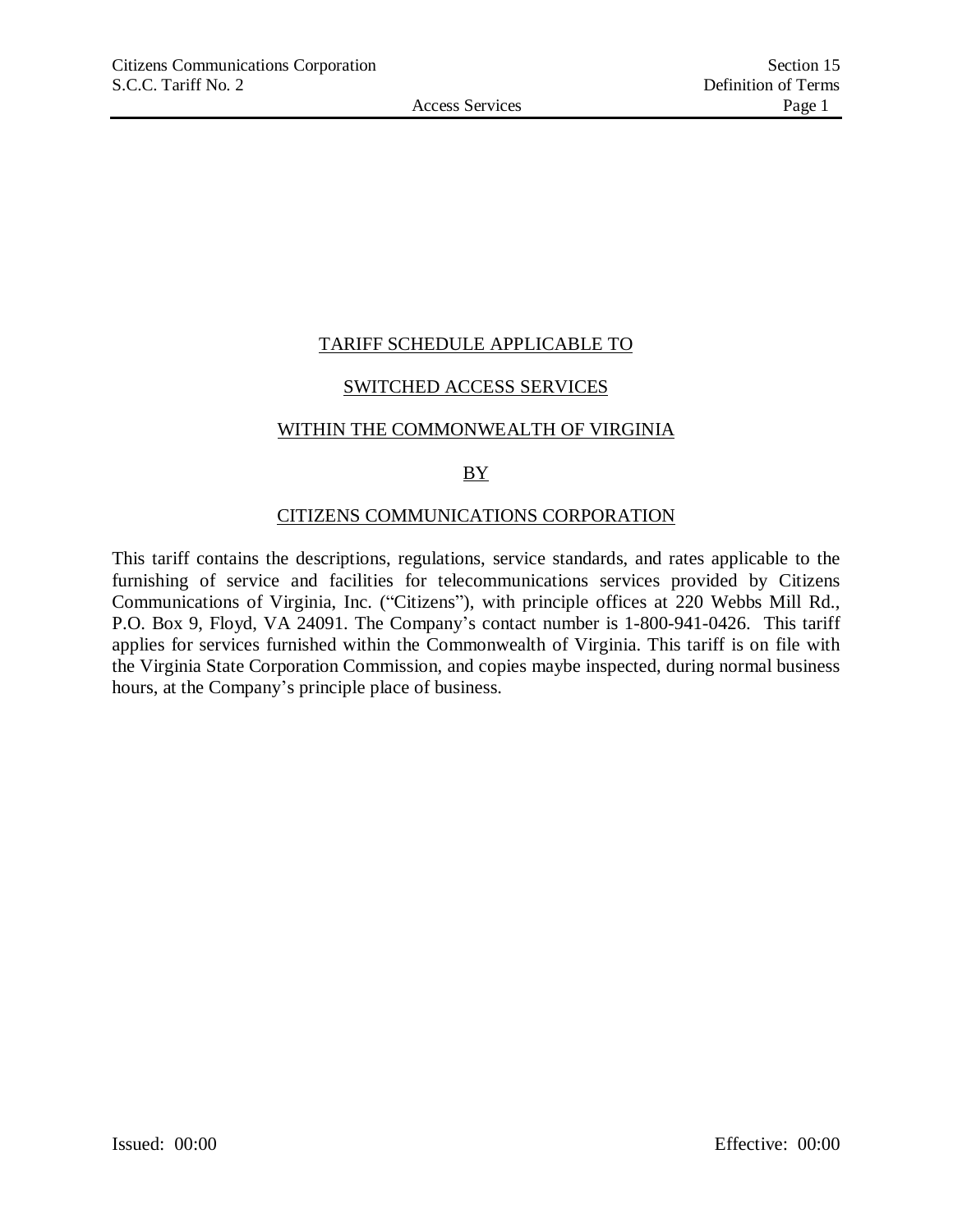# CHECK SHEET

Access Services

| Page         | <u>Revision</u> | Page | Revision |
|--------------|-----------------|------|----------|
| $\mathbf{1}$ | Original        | 30   | Original |
| 2            | Original        | 31   | Original |
| 3            | Original        | 32   | Original |
| 4            | Original        | 33   | Original |
| 5            | Original        | 34   | Original |
| 7            | Original        | 35   | Original |
| 8            | Original        | 36   | Original |
| 9            | Original        | 37   | Original |
| 10           | Original        | 38   | Original |
| 11           | Original        | 39   | Original |
| 12           | Original        | 40   | Original |
| 13           | Original        | 41   | Original |
| 14           | Original        | 42   | Original |
| 15           | Original        | 43   | Original |
| 16           | Original        | 44   | Original |
| 17           | Original        | 45   | Original |
| 18           | Original        | 46   | Original |
| 19           | Original        | 47   | Original |
| 20           | Original        | 48   | Original |
| 21           | Original        | 49   | Original |
| 22           | Original        | 50   | Original |
| 23           | Original        | 51   | Original |
| 24           | Original        | 52   | Original |
| 25           | Original        | 53   | Original |
| 26           | Original        | 54   | Original |
| 27           | Original        | 55   | Original |
| 28           | Original        | 56   | Original |
| 29           | Original        | 57   | Original |
|              |                 |      |          |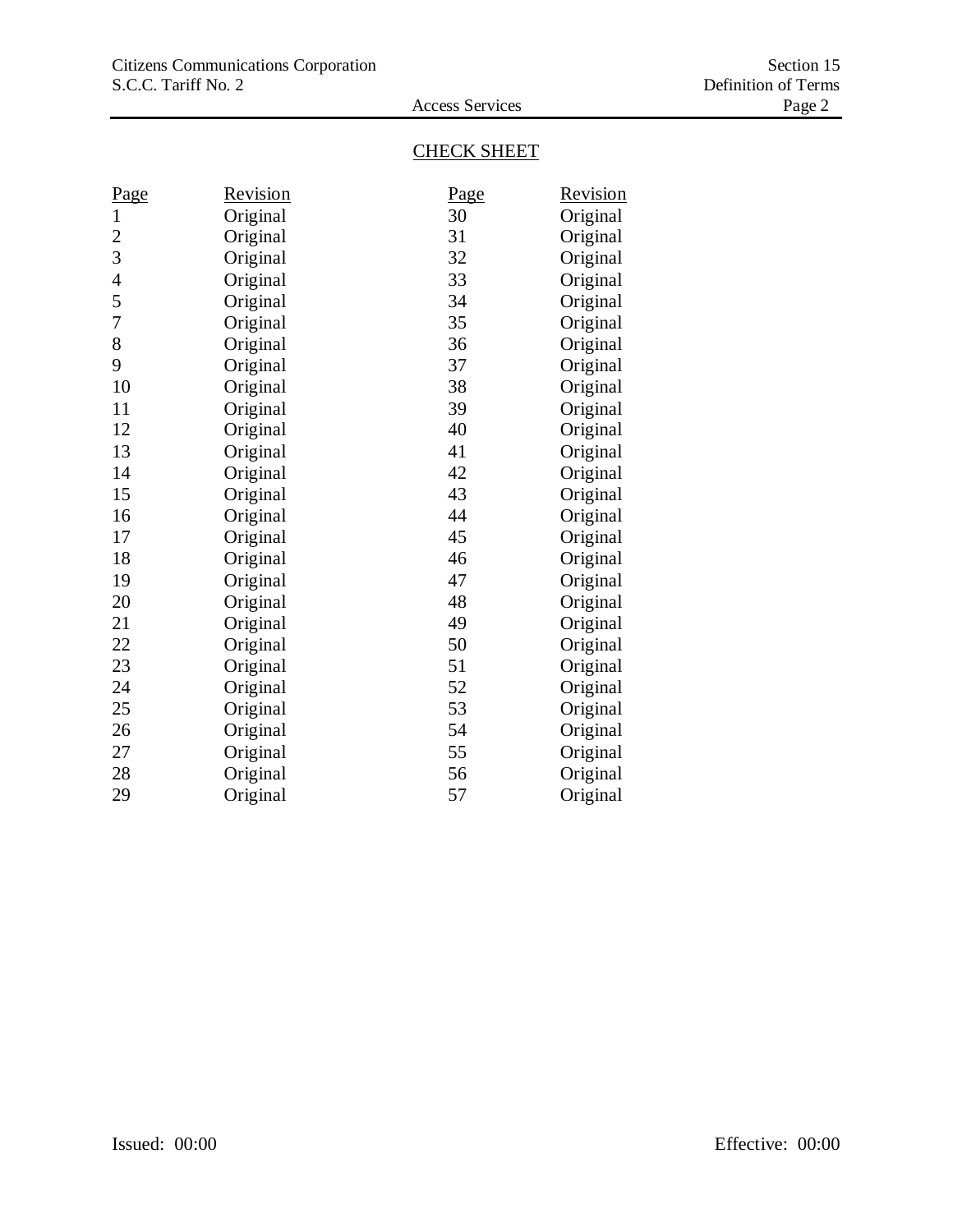# CHECK SHEET(CONT'D)

Access Services

| <u>Page</u> | Revision |
|-------------|----------|
| 58          | Original |
| 59          | Original |
| 60          | Original |
| 61          | Original |
| 62          | Original |
| 63          | Original |
| 64          | Original |
| 65          | Original |
| 66          | Original |
| 67          | Original |
| 68          | Original |
| 69          | Original |
| 70          | Original |

\* = New/Revised Page This Issue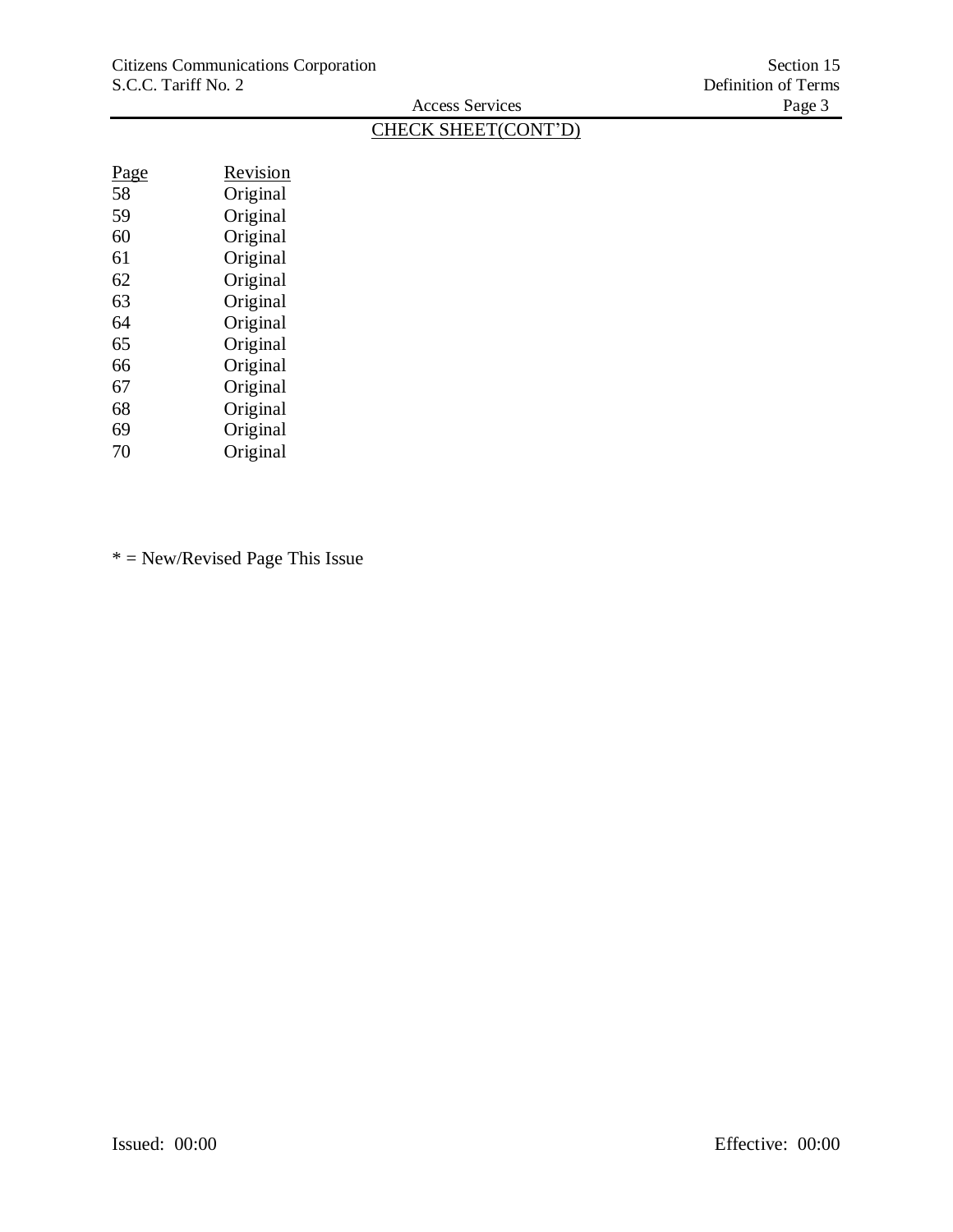## Access Services TABLE OF CONTENTS

# Page

| <b>TITLE SHEET</b> |       |  |
|--------------------|-------|--|
|                    |       |  |
|                    |       |  |
|                    |       |  |
|                    |       |  |
|                    |       |  |
|                    |       |  |
| <b>SECTION 3.</b>  |       |  |
| 3.1                |       |  |
| 3.2                |       |  |
| 3.3                |       |  |
| 3.4                |       |  |
| 3.5                |       |  |
|                    |       |  |
|                    | 3.5.2 |  |
|                    | 3.5.3 |  |
|                    | 3.5.4 |  |
| 3.6                |       |  |
|                    | 3.6.1 |  |
|                    | 3.6.2 |  |
|                    | 3.6.3 |  |
|                    | 3.6.4 |  |
| 3.7                |       |  |
| 3.8                |       |  |
| 3.9                |       |  |
| 3.10               |       |  |
|                    |       |  |
|                    |       |  |
|                    |       |  |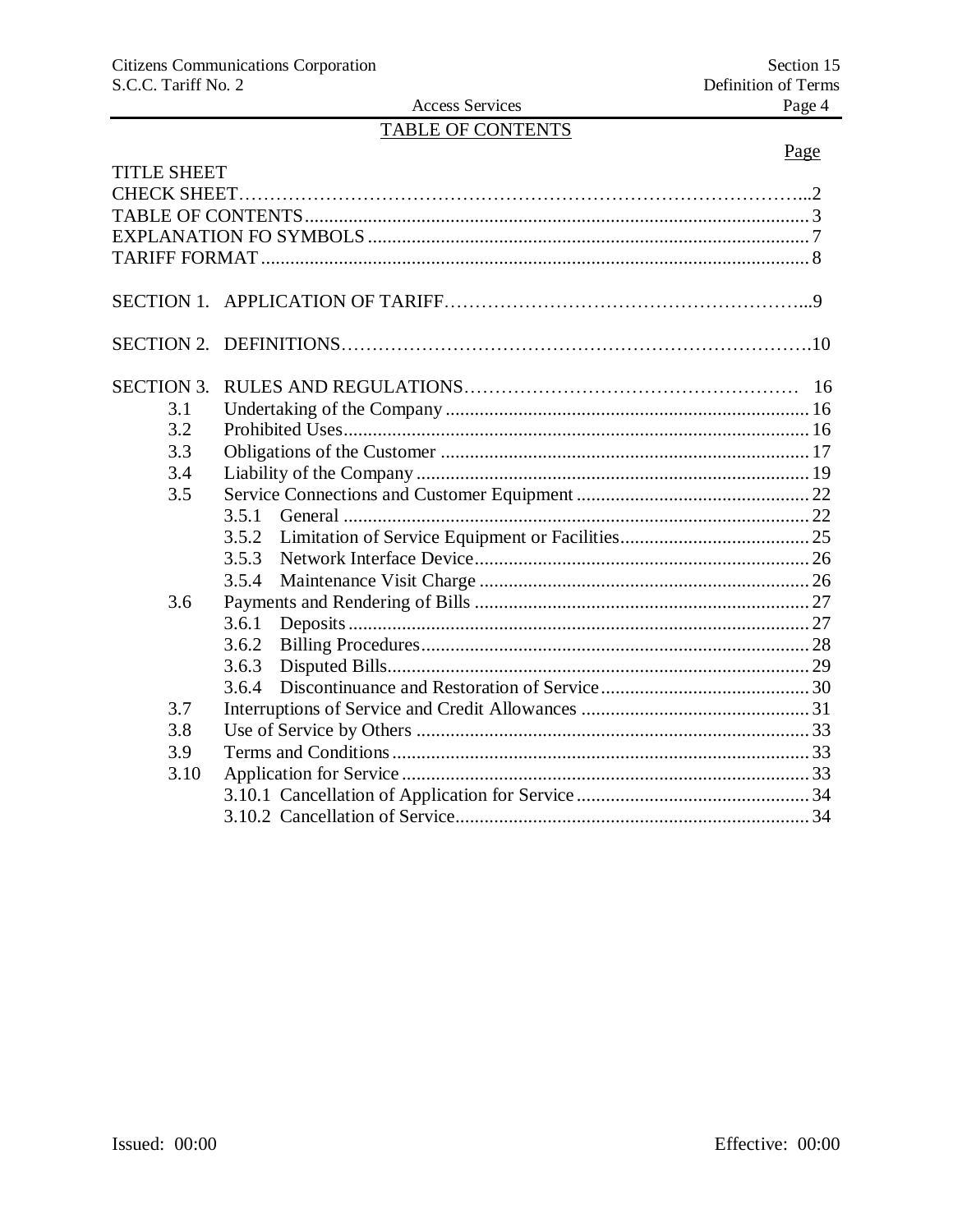|      | <b>Access Services</b>                                                   | Page 5 |
|------|--------------------------------------------------------------------------|--------|
| 3.11 |                                                                          |        |
| 3.12 |                                                                          |        |
| 3.13 |                                                                          |        |
|      |                                                                          |        |
|      |                                                                          |        |
| 3.14 |                                                                          |        |
|      |                                                                          |        |
|      |                                                                          |        |
| 3.15 |                                                                          |        |
| 3.16 |                                                                          |        |
|      |                                                                          |        |
| 4.1  |                                                                          |        |
| 4.2  |                                                                          |        |
| 4.3  |                                                                          |        |
| 4.4  |                                                                          |        |
|      |                                                                          |        |
|      | SECTION 5 – ORDERING OPTIONS FOR SWITCHED ACCESS SERVICE46               |        |
| 5.1  |                                                                          |        |
|      | 5.1.1                                                                    |        |
|      | 5.1.2                                                                    |        |
| 5.2  |                                                                          |        |
|      | 5.2.1                                                                    |        |
|      | 5.2.2                                                                    |        |
|      | 5.2.3                                                                    |        |
|      | 5.2.4                                                                    |        |
|      |                                                                          |        |
|      |                                                                          |        |
| 6.1  |                                                                          |        |
| 6.2  |                                                                          |        |
|      |                                                                          |        |
|      |                                                                          |        |
| 6.3  |                                                                          |        |
|      | 6.3.1                                                                    |        |
|      | 6.3.2                                                                    |        |
| 6.4  |                                                                          |        |
|      | 6.4.1                                                                    |        |
|      | 6.4.2                                                                    |        |
| 6.5  | Determination of Usage Subject to Carrier Common Line Access Charges  57 |        |
|      | 6.5.1                                                                    |        |
| 6.6  |                                                                          |        |
|      |                                                                          |        |
| 6.7  |                                                                          |        |
| 6.8  |                                                                          |        |
|      |                                                                          |        |
|      |                                                                          |        |
| 7.1  |                                                                          |        |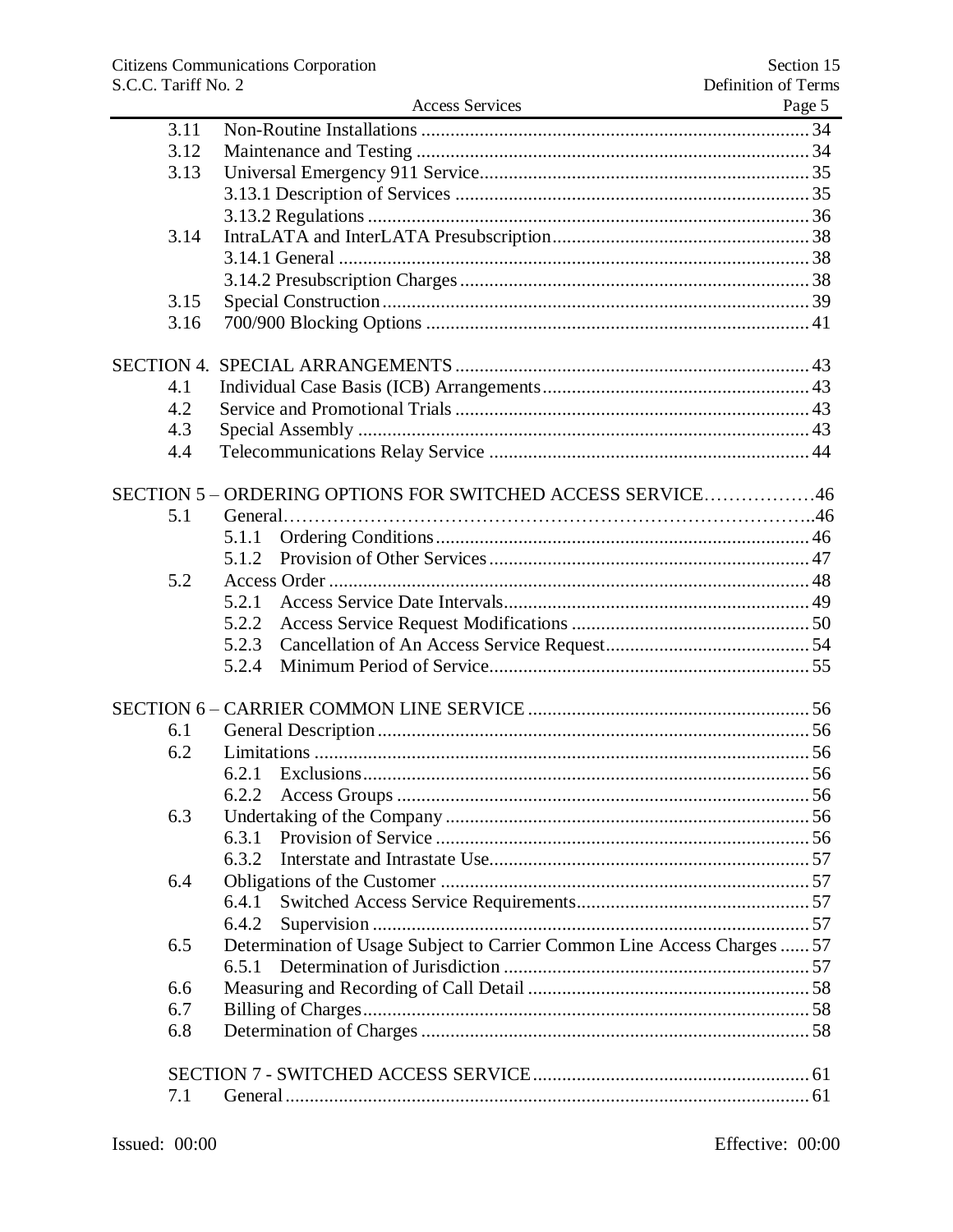|       | <b>Access Services</b> | Page 6 |
|-------|------------------------|--------|
| 7.2   |                        |        |
|       | 7.2.1                  |        |
|       | 7.2.2                  |        |
|       | 7.2.3                  |        |
|       | 7.2.4                  |        |
|       | 7.2.5                  |        |
|       | 7.2.6                  |        |
|       | 7.2.7                  |        |
| 7.3   |                        |        |
|       |                        |        |
| 7.4   |                        |        |
|       | 7.4.1                  |        |
|       | 7.4.2                  |        |
| 7.4.3 |                        |        |
|       |                        |        |
|       |                        |        |
| 8.1   |                        |        |
|       | 8.1.1                  |        |
|       | 8.1.2                  |        |
|       | 8.1.3                  |        |
| 8.2   |                        |        |
| 8.3   |                        |        |
|       |                        |        |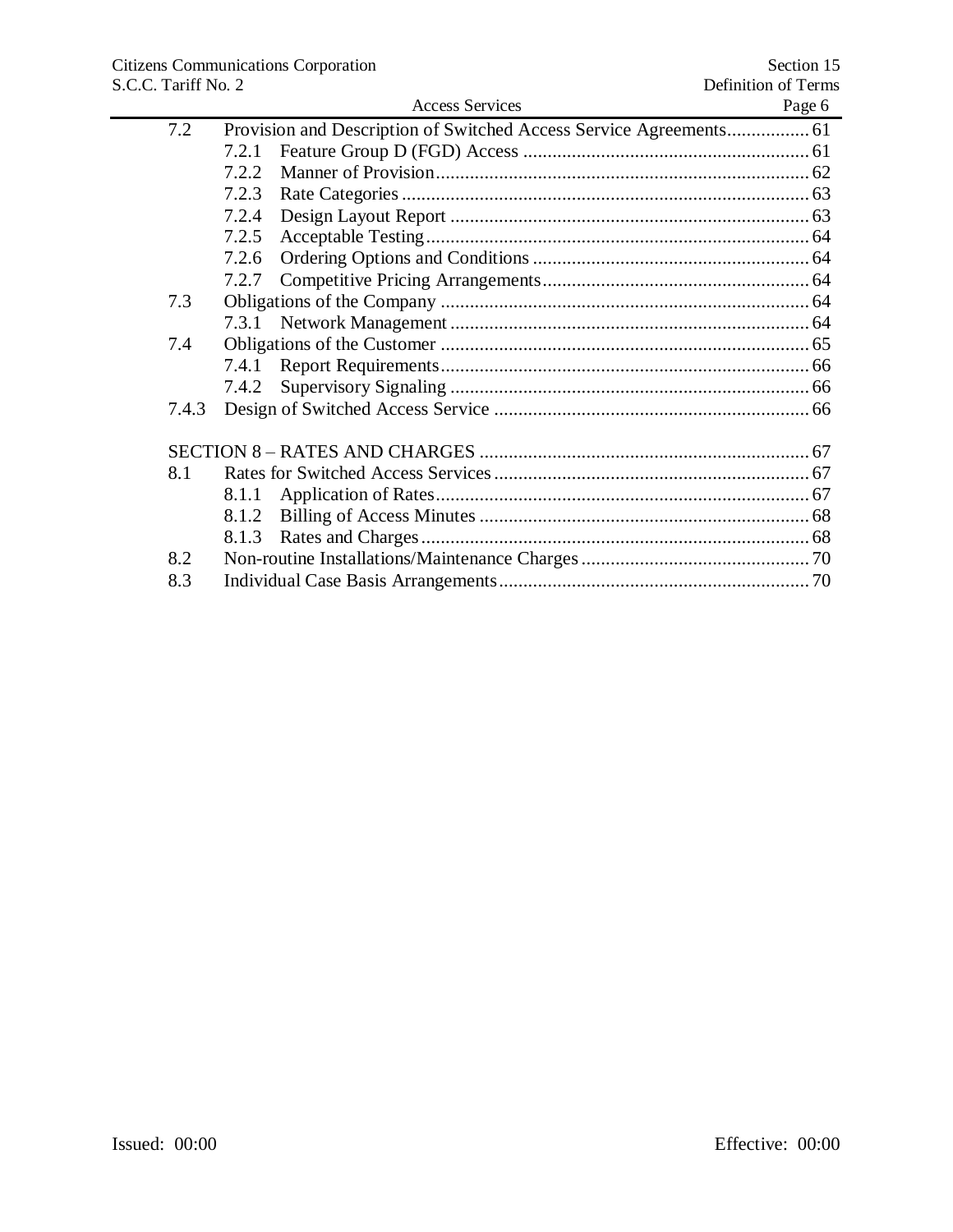## EXPLANATION OF SYMBOLS

The following symbols shall be used in this tariff for the purposes indicated below.

- (C) To signify changed listing, rule, or condition which may affect rates or charges.
- (D) To signify discontinued material, including listing, rate, rule or condition.
- (I) To signify a rate increase.
- (L) To signify material relocated from or to another part of tariff schedule with no change in text, rate, rules or conditions.
- (N) To signify new materials including listing, rate, rule or condition.
- (R) To signify a rate reduction.
- (T) To signify change in wording of text but no change in rate, rule or condition.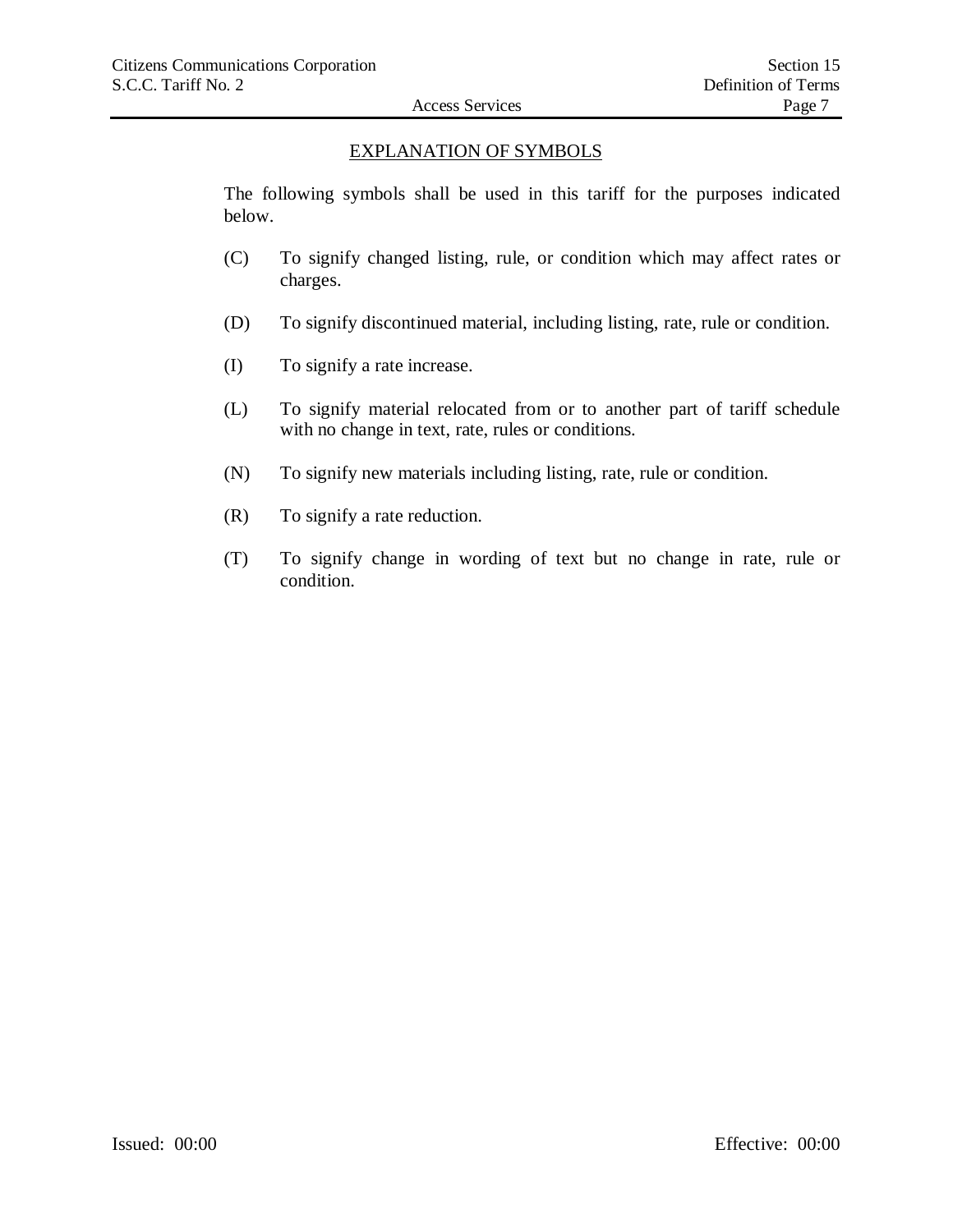## TARIFF FORMAT

- A. Page numbering- Page numbers appear in the upper right hand corner of the page. Pages are numbered sequentially. However, new pages are occasionally added to the tariff. When a new page is added between pages already in effect, a decimal is added. For example, new pages added between pages 14 and 15 would be 14.1.
- B. Page revision numbers-Revision numbers also appear in the upper right corner of each page. These numbers are used to determine the most current page version on file with the Commission. For example, the  $4<sup>th</sup>$  revised Page 14 cancels the  $3<sup>rd</sup>$  revised Page 14. Because of various suspension periods, deferrals, etc., the Commission allows in their tariff approval process, the most current page number on file with the Commission is not always the tariff page in effect. Consult the Check Sheet for the page currently in effect.
- C. Paragraph Numbering Sentences-There are nine levels of paragraph coding. Each level of coding is subservient to its next higher level:
	- 2 2.1. 2.1.1. 2.1.1.A. 2.1.1.A.1.  $2.1.1.A.1.(a)$ . 2.1.1.A.1.(a).I. 2.1.1.A.1.(a).I.(i).  $2.1.1.A.1.(a).I.(i).(1).$
- D. Check Sheets: When a tariff filing is made with the Commission, an updated check sheet accompanies the tariff filing. The check sheet lists contained in the tariff, with a cross-reference to the current revision number. When new pages are added the check sheet is changed to reflect the revision. All revisions made in a given filing are designated by an asterisk (\*). There will be no other symbols used on this page if these are the only changes made to it. (i.e. the format, etc. remains the same, just revised revision levels on some pages). The tariff user should refer to the latest check sheet to find out if a particular page is the most current on file with the Commission.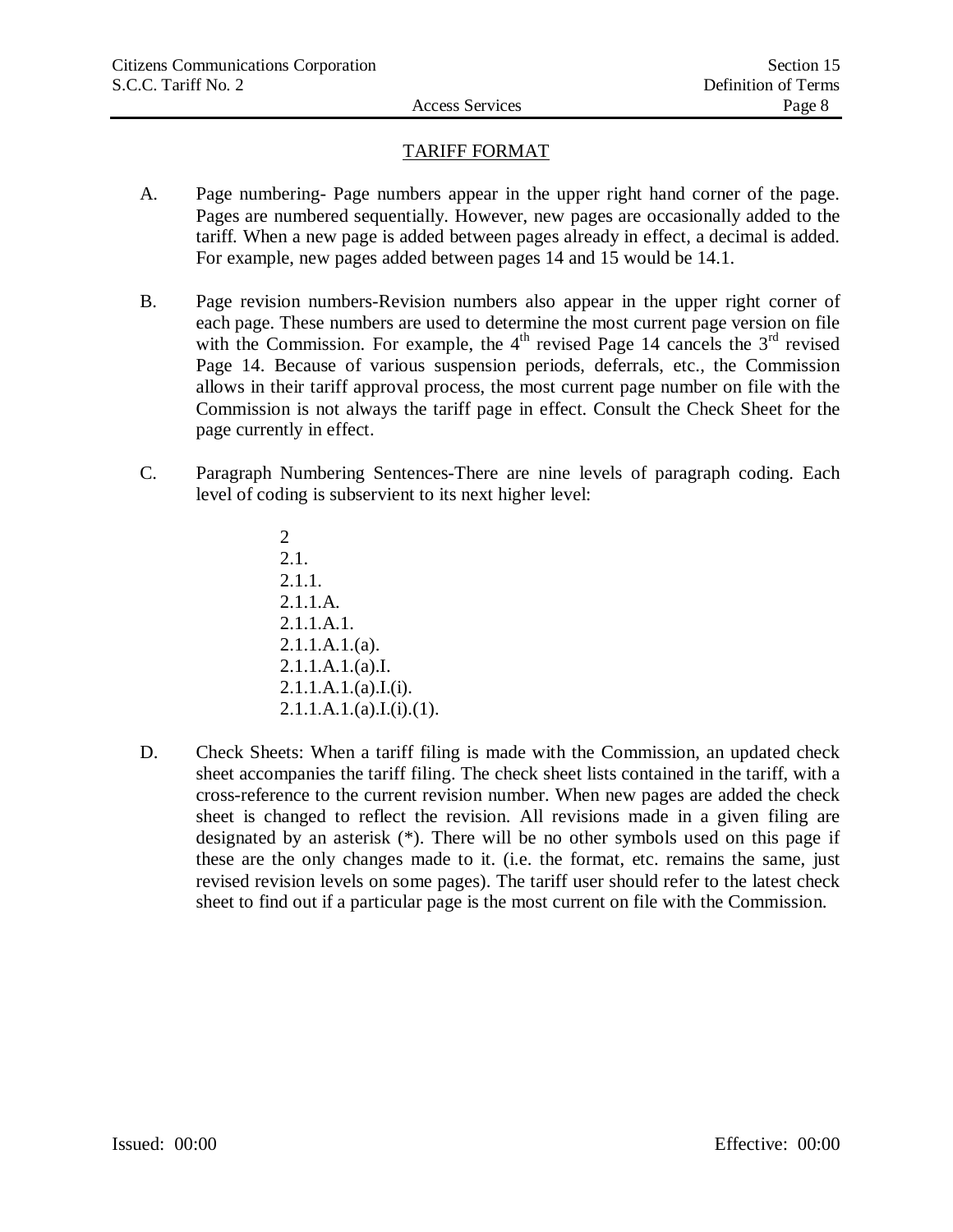## SECTION 1. APPLICATION OF TARIFF

This tariff sets forth rules applicable to the provision of local exchange telecommunications residential and business services within the Commonwealth of Virginia.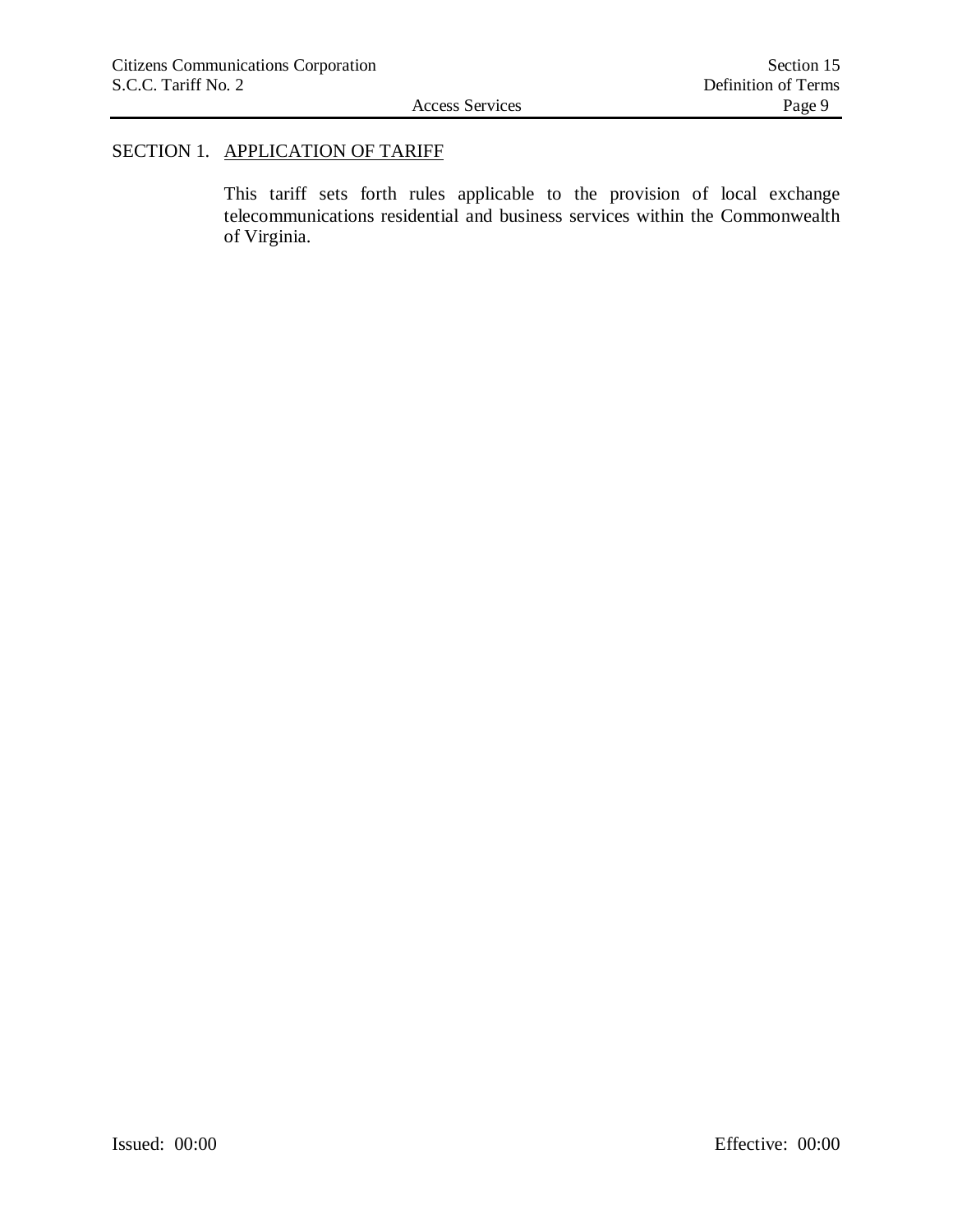## SECTION 2. DEFINITIONS

Certain terms used generally throughout this tariff for Communications Service of this Company are defined below.

Accessories: Devices which are mechanically attached to, or used with, the facilities furnished by a telephone company and which are independent of, and not electronically, acoustically, or inductively connected to the conductors in the communications path of a telephone company's facilities.

Advance Payment: Part or all of a payment required before the start of service.

Applicant: An individual or concern making application of the Company for communications service under this tariff.

Application: Refers to an application made by a prospective Subscriber to the Company under which services for communication between specified locations, for designated periods, and for the use of the Subscriber specifically named in the application are to be furnished in accordance with the provisions of this tariff.

Authorized User: A person, firm or corporation, which is authorized by the Customer or Joint User to be connected to the service of the Customer or Joint User, respectively.

Bandwidth: A defined range of frequencies.

Baud: A unit of signaling speed. It is the reciprocal of the time duration in seconds of the shortest signal element (mark and space) within a code signal. The speed baud is the number of signal elements per second.

Bit: The smallest unit of information in the binary system of notation.

Bridging Arrangements: The physical equipment needed in a telephone company's central office to meet specified transmission and signaling criteria.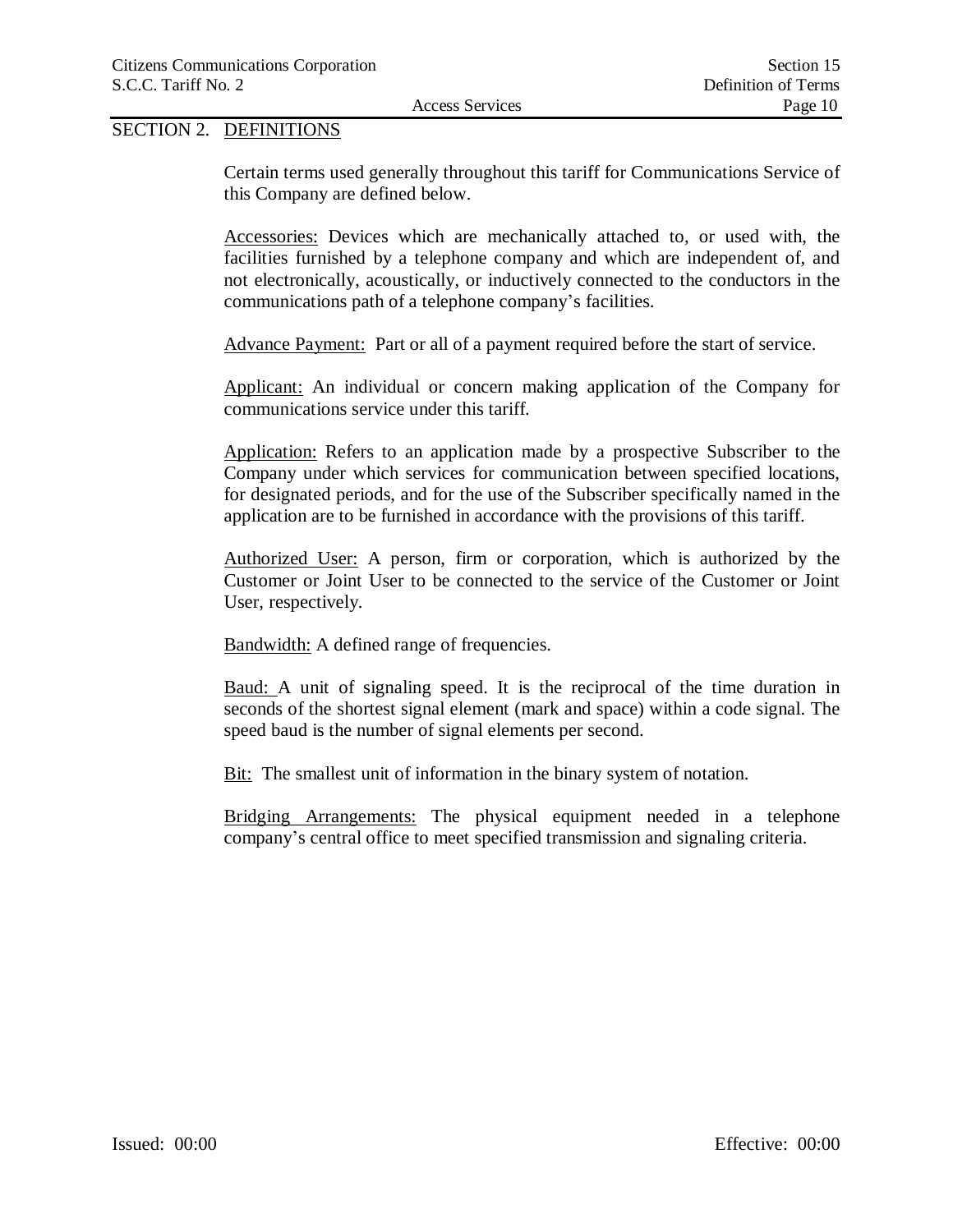Building Channel: The inside wire used to connect two or more stations within the same building or to connect a station to station connection location.

Channel Terminal: Provides for equipment to terminate an interexchange channel at each rate center central office.

Commission: Virginia State Corporation Commission.

Communications Services: The Company's intrastate communications services offered under this tariff.

Company: Citizens Communications Corporation, the issuer of this tariff.

Company Network: The array of communications service which the Company has purchased from an Underlying Carrier and uses to provide services to Subscribers under this tariff.

Connecting Arrangements: Denotes equipment provided by a telephone company to accomplish the direct electrical connection of Subscriber-provided facilities with the facilities of the telephone company.

Customer: The person, firm or corporation, which purchases service and is responsible for the payment of charges and compliance with the Company's regulations.

Dedicated: A facility or equipment system or subsystem set aside for the sole use of a specific Customer.

Direct Inward Dialing (DID): Routes incoming calls directly to stations.

DSL: Digital Subscriber Line.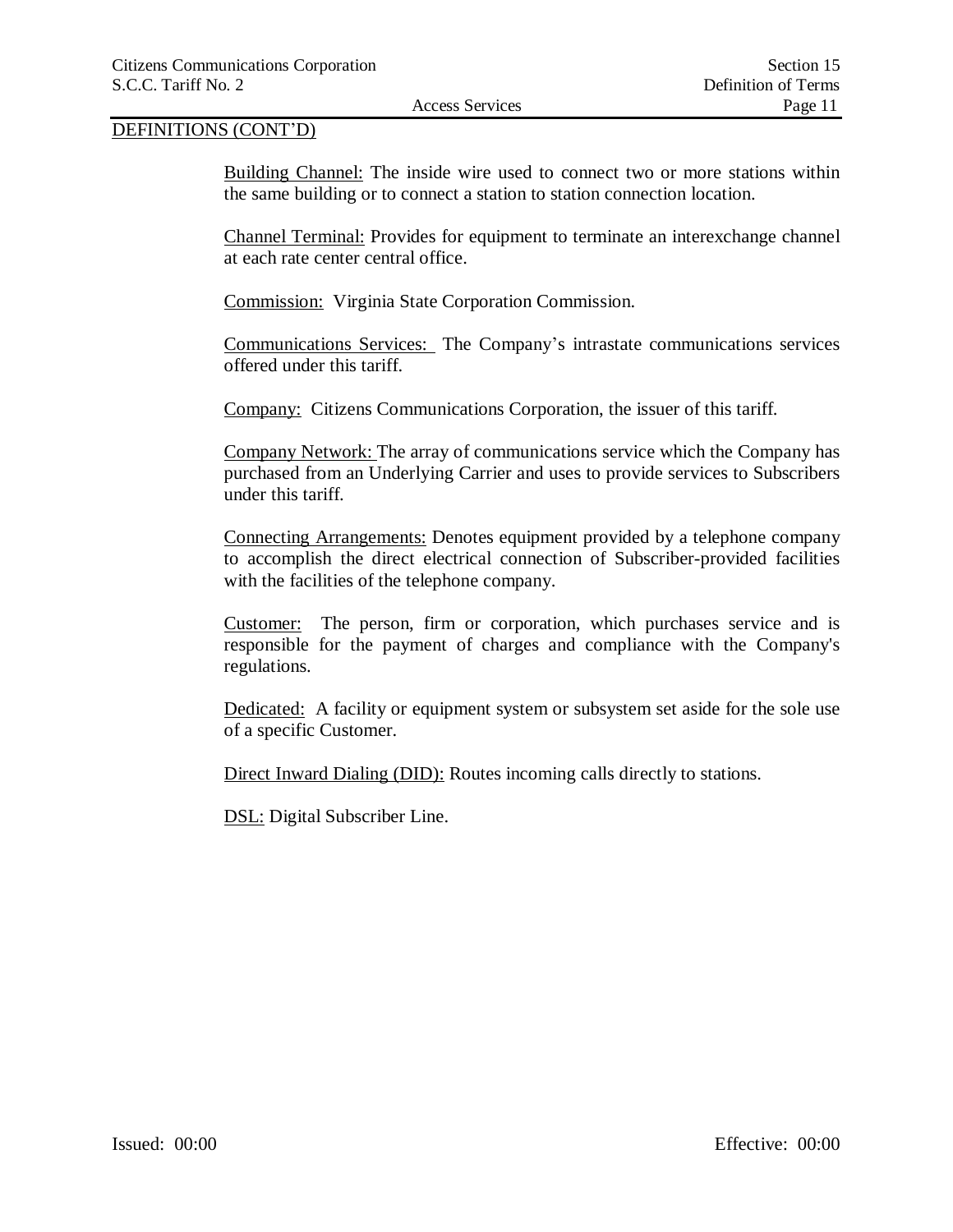End Office: The term "end office" denotes the switching system office or serving wire center where Customer station loops are terminated for purposes of interconnection to each other and/or to trunks.

End User: A person, firm or corporation who is designated by the Customer as a user of Company's Service furnished to the Customer. The End User must be specifically identified in the Application for Service.

End User Premises Equipment: Equipment provided by the Customer, the End User, or any party other than the Company that is located on the End User's premises and is connected to the Company's network.

Exchange Access Line: The service central office line equipment and all the Company plant facilities up to the demarcation point. These facilities are Company-provided and maintained and provide access to and from the telecommunications network for message toll service and for local calling appropriate to the tariffed use offering selected by the customer.

FCC: Federal Communications Commission.

Hunting: Routes a call to an idle station line in a prearranged group when the called station line is busy.

Individual Case Basis: A service arrangement in which the regulations, rates and charges are developed based on the specific circumstances of the Customer and at the Company's sole discretion.

Interface: The point on the premises of the Subscriber where provision is made to terminate provided by a telephone company. At the interface the transmission path may be 2 wire or 4 wire as specified for the various channels required.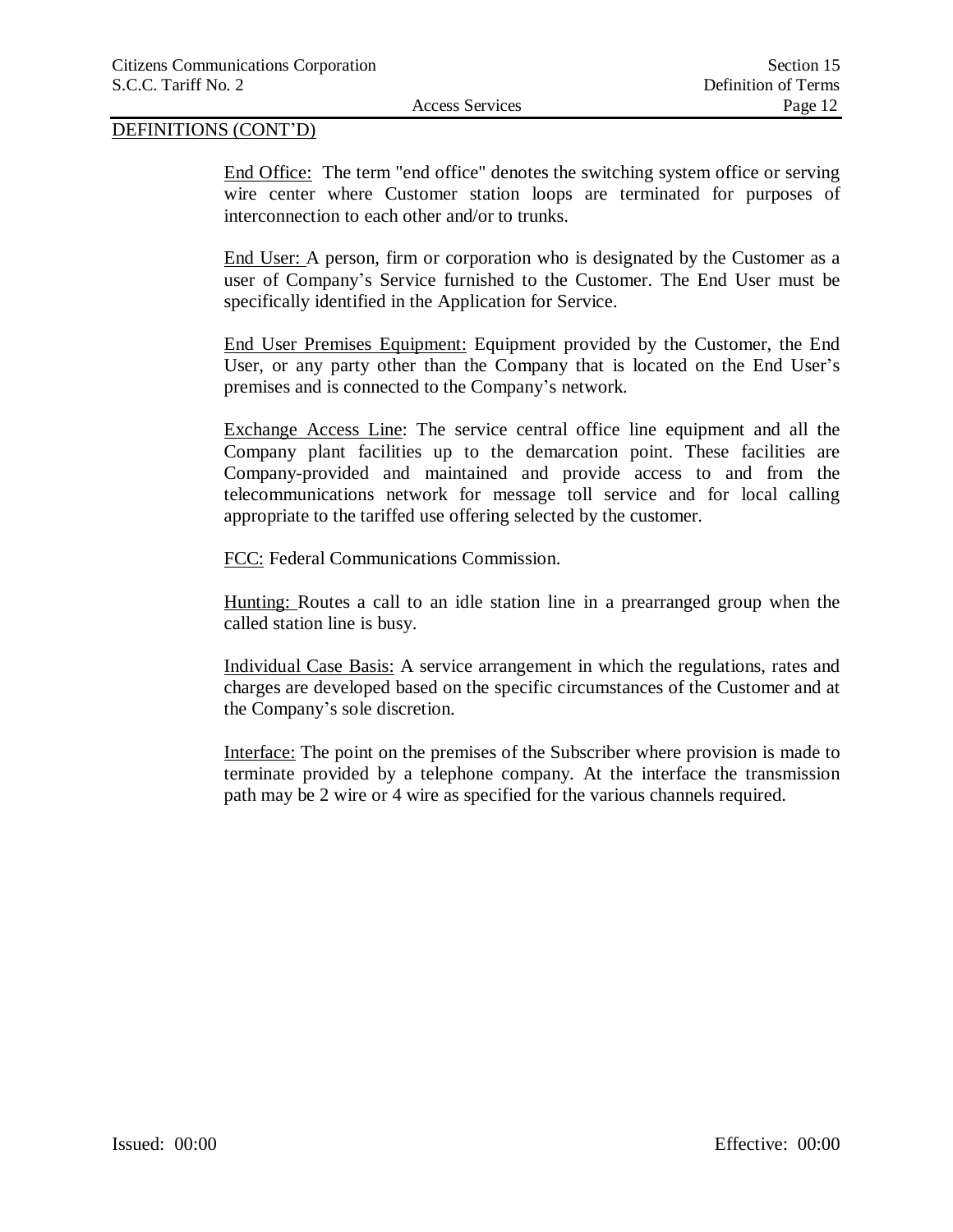Interoffice Channel: Provides for facilities to connect two different serving central offices for intraexchange see Interrupted Service: That portion of service provided to a Subscriber or Authorized User for which the Company has been notified of a temporary cessation and given an opportunity to test and repair.

Interrupted Service: That portion of service provided to a Subscriber or Authorized User for which the Company has been notified of a temporary cessation and given an opportunity to test and repair.

Kbps: Kilobits per second, denotes thousands of bits per second.

Mbps: Megabits per second, denotes millions of bits per second.

Network: The facilities of an Underlying Carrier.

Non-Recurring Charges: Charges to the Subscriber for services and equipment assessed by the Company once usually at the origination or termination of services and equipment.

Origination Point: The point of demarcation between the Company's facilities

Premises: The space occupied by a Customer, Authorized User or Joint User in a building or buildings or contiguous property (except railroad rights-of-way, etc.) not separated by a highway.

Rate Center: For private line service, denotes a specified geographical location, generally a main central office of an exchange from which mileage measurements are made for the application of interexchange mileage rates.

Recurring Charges: The monthly charges to the Customer for services, facilities and equipment, which continue for the agreed upon duration of the service.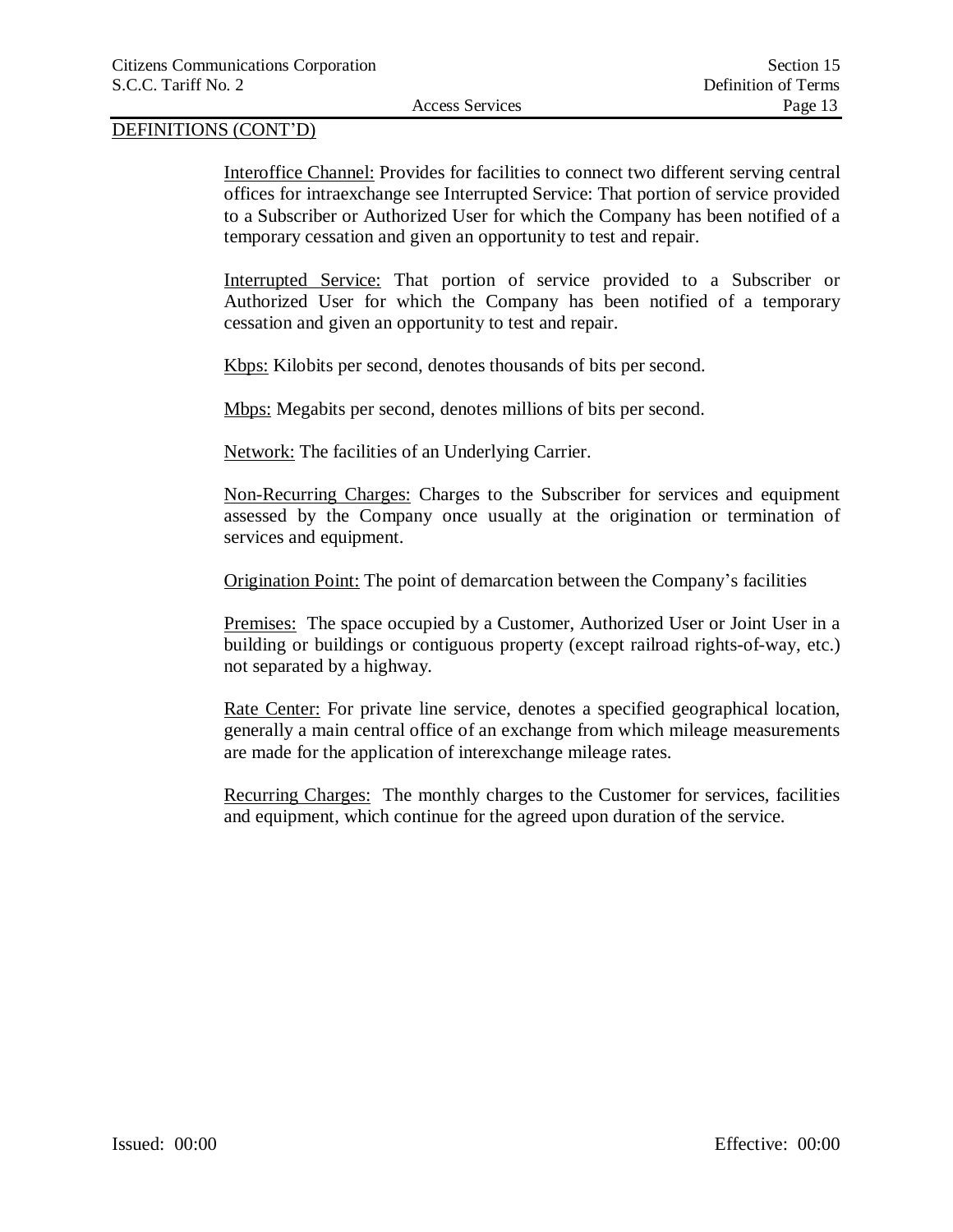Services: The services, or combination thereof, offered by the Company and contained in this Tariff.

Service Order: The written request for Company Services submitted by the Customer in the format devised by the Company. The signing of a Service Order by the Customer and acceptance by the Company initiates the respective obligations of the parties as set forth herein and pursuant to the tariffs of the Company, but the duration of the service is calculated from the Service Commencement Date.

Service Terminal: As used in connection with Series 5000 channels, provides for facilities to connect a premises to the Rate Center, including a local channel and any required interoffice channel.

Special Facilities: Any facilities, goods, supplies, products, equipment, fixtures or other installation specifically installed or constructed for Customer by Company pursuant to a negotiated agreement between Company and Customer.

Termination Point: The demarcation point between Company's facilities and the Customer's facilities.

Transmission Speed: Transmission speed or rate, in bits per second (bps), as agreed to by Company and Customer.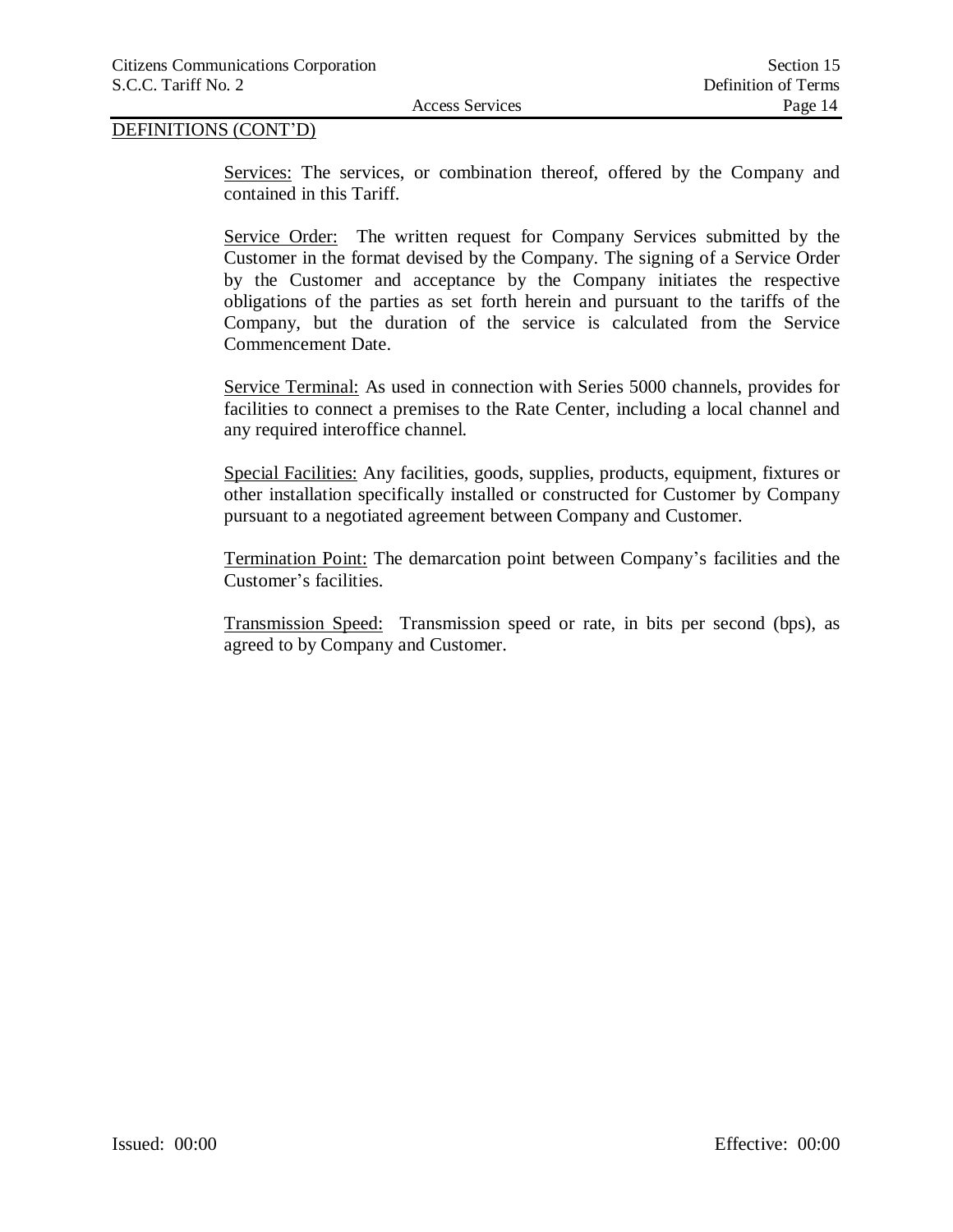Reserved for future use.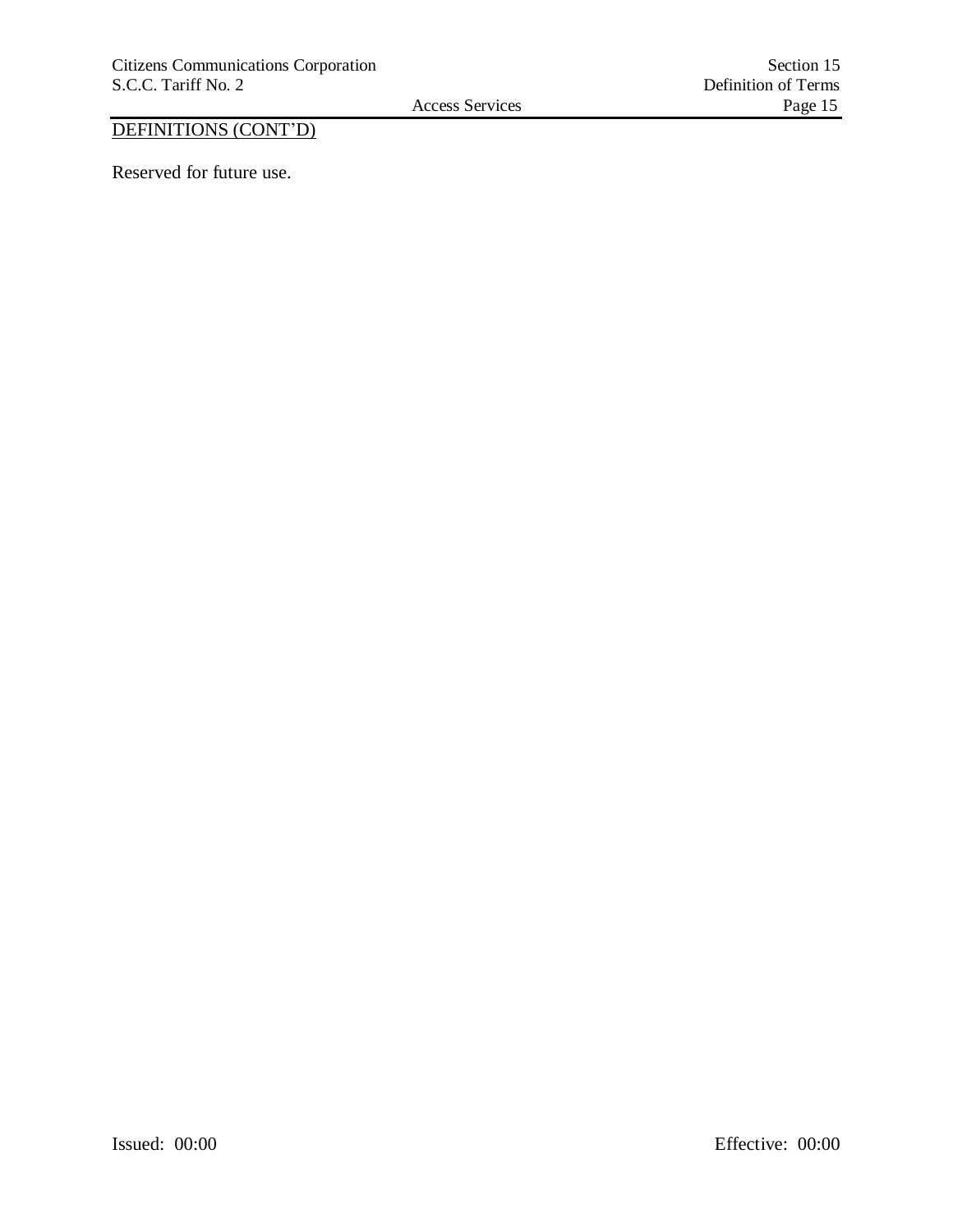## SECTION 3. RULES AND REGULATIONS

3.1 Undertaking of the Company

The Company undertakes to furnish Services in accordance with the terms and conditions set forth in this tariff.

### 3.2 Prohibited Uses

- A. The Services of the Company shall not be used for any unlawful purpose or for any use as to which the Customer has not obtained all governmental approvals, authorizations, licenses, consents and permits, required to be obtained by the Customer with respect thereto.
- B. The Company may require applicants for Service who intend to use the Company's offerings for resale and/or for shared used to file a letter with the Company confirming that their use of Company offerings complies with relevant laws and the Commission's regulations, policies, orders, and decisions.
- C. The Company may, without obtaining any further consent from the Customer, assign any rights, privileges, or obligations under this tariff. The Customer or End User may not assign, transfer in any manner the Service or any rights associated with the Service without the written consent of the Customer.
- D. The Company may require a Customer to immediately shut down its transmission of signals if Company concludes, in its sole discretion, that such transmission is causing interference to others.
- E. The Customer may not use the Services so as to interfere with or impair Service over any faculties and associated equipment, or so as to impair the privacy or any communications over such facilities and associated equipment.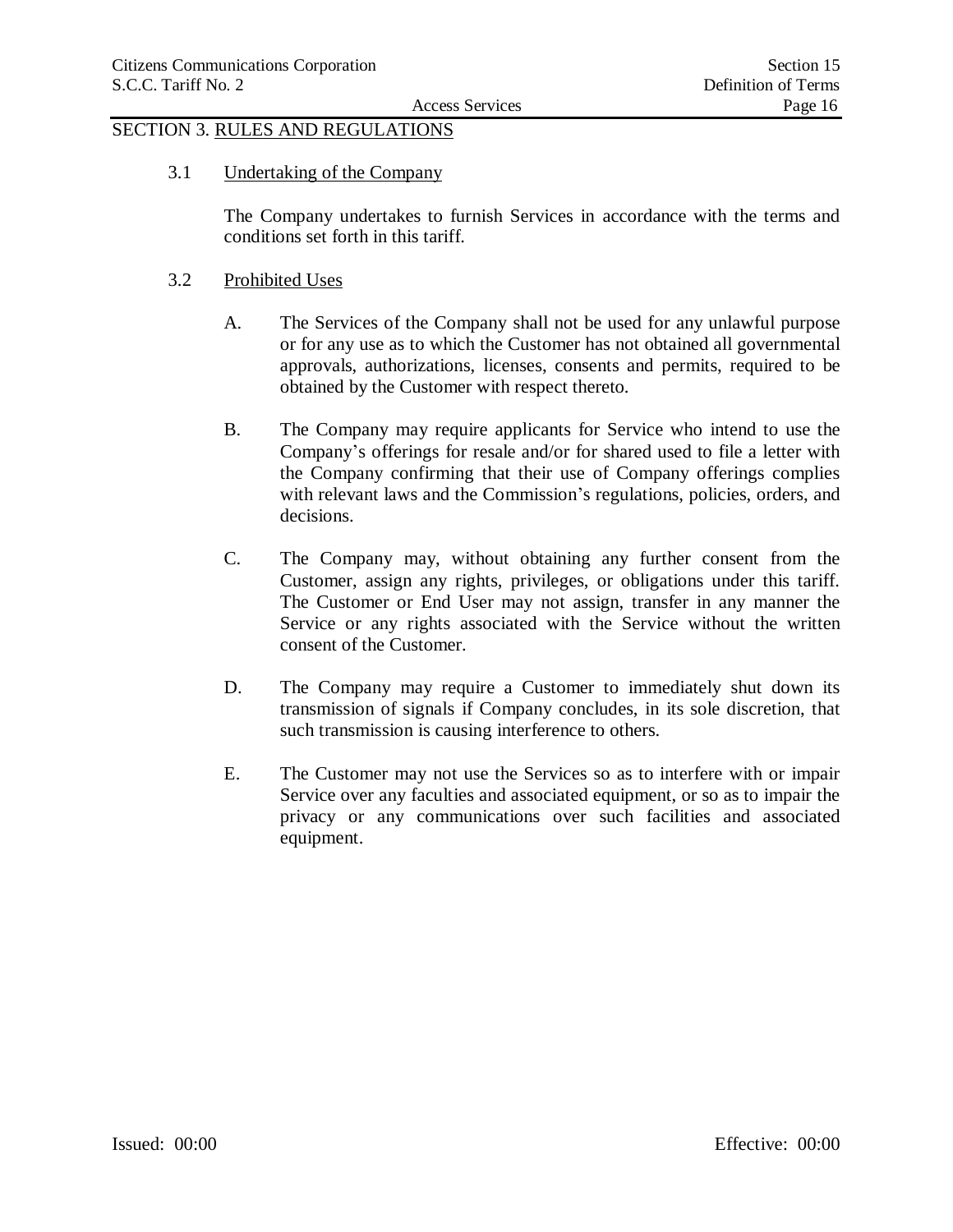F. A Customer or End User shall not represent that its services are provided by the Company, or otherwise indicate to its Customers that its provision of Services is jointly with the Company, without the prior written consent of the Company. The relationship between the Company and Customer shall not be that of partners or agents for one or the other, and shall not be deemed to constitute a partnership or agency agreement.

## 3.3 Obligations of the Customer

The Customer (or the End User, as the case may be) shall be responsible for:

- A. The payment of all charges applicable to the Services.
- B. Damage or loss of the Company's facilities or equipment caused by the acts of omissions of the Customer or End User or the non-compliance by the Customer or End User with the provisions of this tariff; or by fire or theft or other casually on the premises of the Customer or End User unless caused by the negligence or willful misconduct of the employee or agents of the Company;
- C. Providing as specified from time to time to the time by the Company any needed personnel, equipment, space and power to operate Company facilities and equipment installed on the Premises, and providing the level of power, heating and air conditioning necessary to maintain the proper environment on such Premises.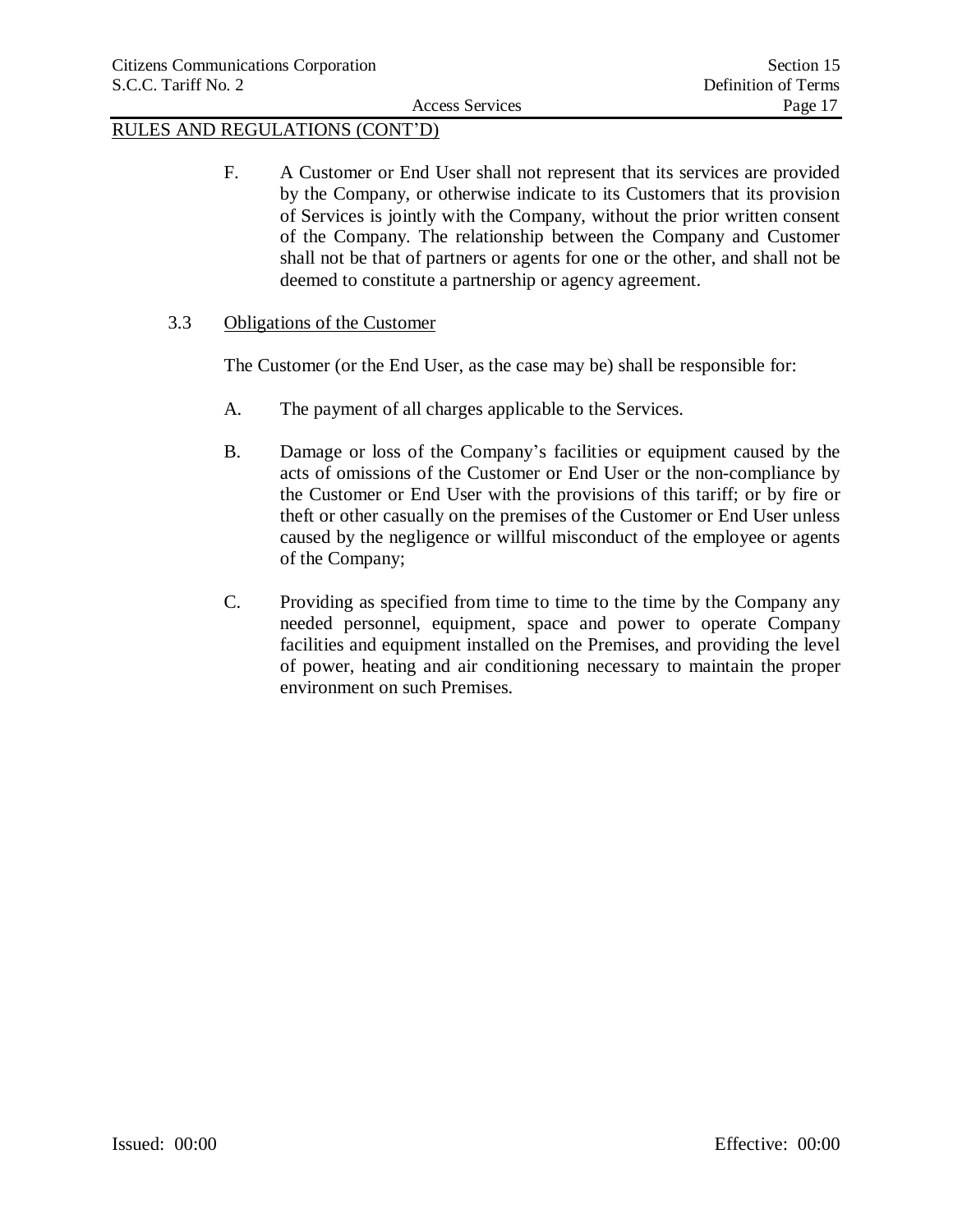- D. Obtaining, maintaining, and otherwise having full responsibility for rights of way necessary to install equipment to provide Service to the Customer or End User from the minimum point of entry or the property line of the land on which the structure wherein any termination point or origination point used by the Customer or End User is placed or located, whichever is applicable, through the point of entry into the structure, throughout the structure, to the location of the equipment space. Any and all costs associated with the obtaining and maintaining of the rights of way described herein, including the costs of altering the structure to permit installation of the Company-provided facilities, shall be borne entirely by the Customer. The Company may require Customer to demonstrate its compliance with this section prior to accepting a Service Order.
- E. Providing a safe place to work and complying with all laws and regulations regarding the working conditions on the Premises. The Customer may be required to install and maintain Company facilities and equipment within a hazardous area if, in the Company's opinion, injury to Company employees or property might result from installation or maintenance by the Company.
- F. Complying with all laws and regulations applicable to, and obtaining all consents, approvals, licenses and permits as may be required with respect to, the location of Company facilities and equipment in any Premises or the rights-of-way for which the Customer is responsible, and obtaining permission for Company agents or employees to enter the Premises at any reasonable hour for the purpose of installing, inspecting, repairing, or, upon termination of Service as stated herein, removing the facilities or equipment of the Company.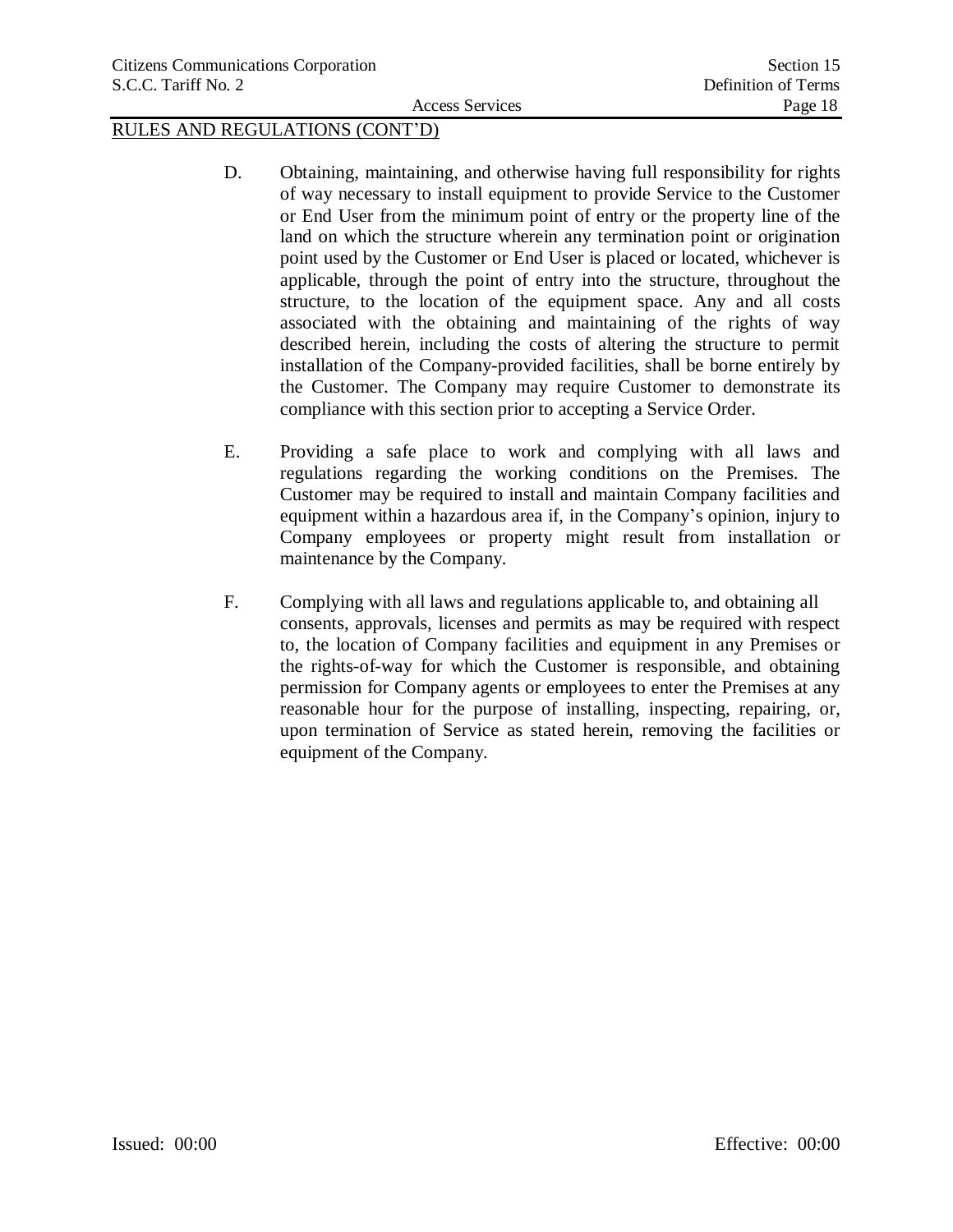G. Making Company facilities and equipment available periodically for maintenance purposes at a time agreeable to both the Company and the

Customer. No allowance will be made for the period during which Service is interrupted for such purposes.

- H. Keeping the Company's equipment and facilities located on the Customer's premises or right-of-way obtained by the Customer free and clear of any liens or encumbrances relating to the Customer's use of the Company's Services or from the locations of such equipment and facilities.
- I. Providing, operating and maintaining Customer provided or End User equipment on the Premises. Conformance of Customer provided or End User premises equipment with part 68 of the FCC Rules is the responsibility of the Customer.
- 3.4 Liability of the Company
	- A. The Services the Company furnishes are subject to the terms, conditions, and limitations specified in this tariff and to such particular terms, conditions, and limitations as set forth in the special regulations applicable to the particular Services and facilities under this tariff.
	- B. The liability of the Company for damages arising out of the furnishing of these Services, including but not limited to mistakes, omissions, interruptions, delays, tortuous conduct or errors, or other defects, representations, or use of these Services or arising out of the failure to furnish the Service, whether caused by acts of commission or omission, shall be limited to the extension of allowances for interruption. The extension of such allowances for interruption shall be the sole remedy of the Customer or End User and the sole liability of the Company. The Company will not be liable for any special, consequential, exemplary or punitive damages a Customer may suffer, except when caused by the intentional acts of omissions or negligence of the Company's employees or agents.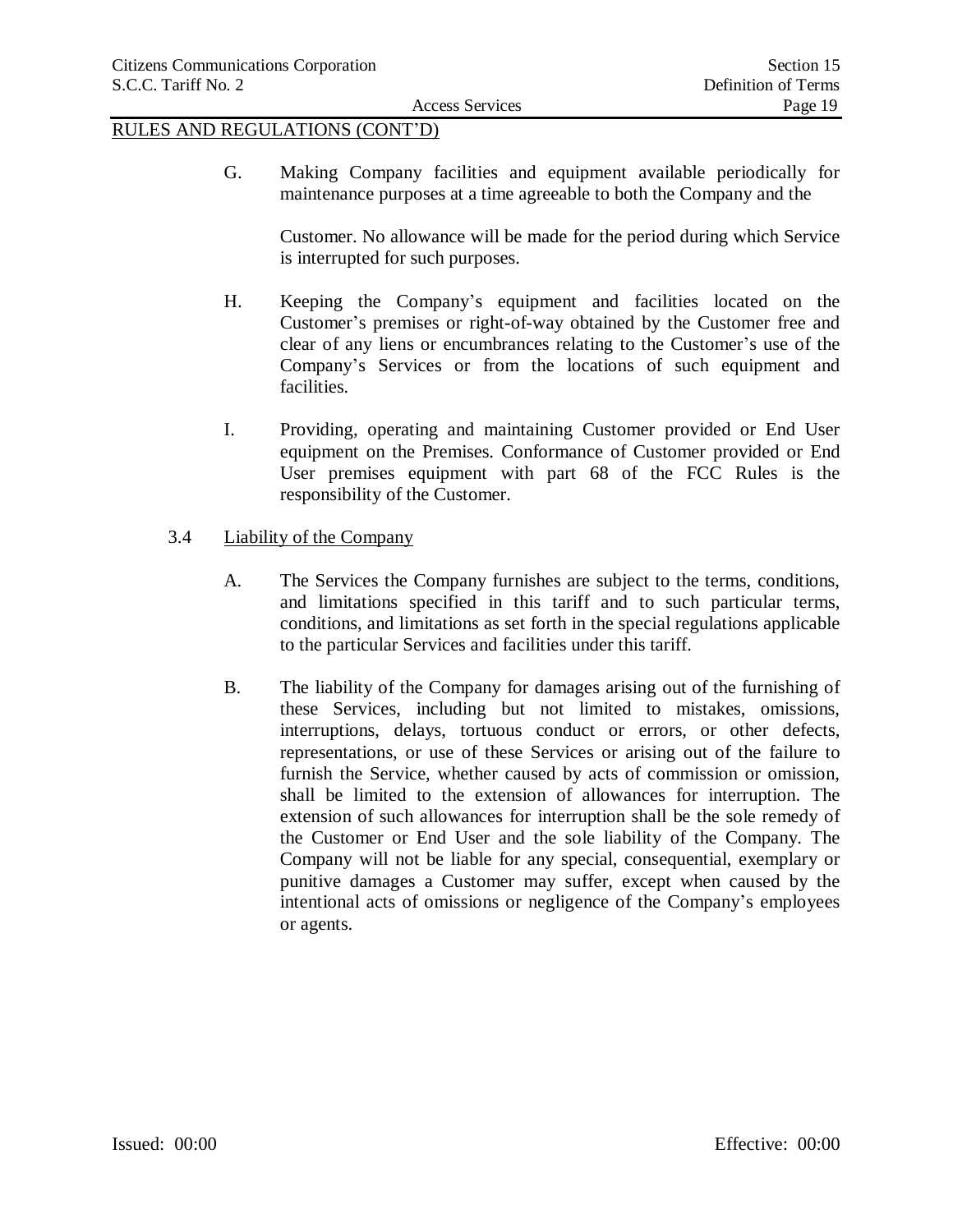- C. The Company shall not be liable for, nor shall any Service Credits be extended for, any failure of performance or equipment due to causes beyond its control, including but not limited to: act of God, fire, flood, or other catastrophes; any law, order, regulation, direction, action, or request of the United States Government, or of any other government, including state and local governments having or claiming jurisdiction over the Company, or of any department, agency commission, bureau, corporation, or other instrumentality of any one or more of these federal, state, or local governments, or any civil or military authority, national emergencies, insurrections, riots, wars, unavailability of rights-of-way or materials, or strikes, lock-outs, work stoppages, or other labor difficulties.
- D. The Company shall not be liable for any act or omission by any entity furnishing to the Company or to the Company's Customers facilities or equipment used for or with the Services the Company offers.
- E. The Company shall not be liable for any damages or losses due to fault or negligence of the Customer or due to the failure or malfunction of Customer- provided equipment or facilities.
- F. Company shall not be liable for the claims or vendors supplying equipment to Customers of the Company which may be installed at premises of the Company, nor shall the Company be liable for the performance of any such vendor or vendor's equipment.
- G. The Company does not guarantee nor make any warranty with respect to installations it provides for use in an explosive atmosphere. The Customer indemnifies and holds the Company harmless from any and all loss, claims, demands, suits, or other action, or any liability whatsoever, whether suffered, made, instituted, or asserted by any other party or person(s), and for an loss, damage, or destruction of any property, whether owned by the Customer or others, caused or claimed to have been caused directly or indirectly by the installation, operation, failure to operate, maintenance, removal, presence, condition, location, or use of any installation so provided.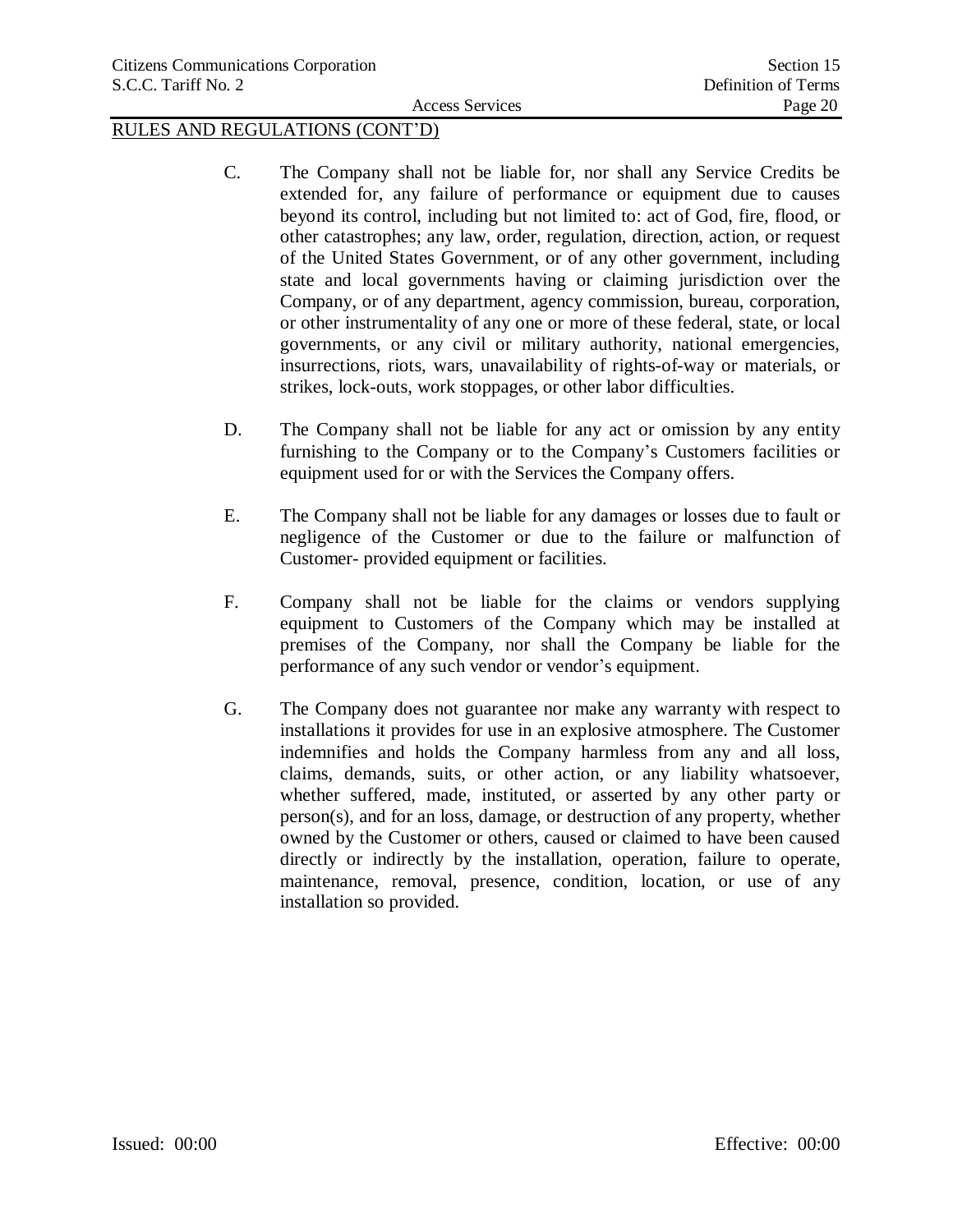- H. The Company is not liable for any defacement of or damage to the Premises resulting from the furnishing of Services, equipment, or associated wiring on such Premises or the installation or removal thereof, except where such defacement or damage is the result of negligence or willful misconduct on the part of the agents or employees of the Company.
- I. The Company shall not be liable for any damages resulting from delays in meeting any Service dates.
- J. The Company shall not be liable for any damages whatsoever associated with service, facilities, or equipment the Company does not furnish or for any act or omission of Customer or any other entity furnishing services, facilities or equipment used for or in conjunction with Service.
- K. THE COMPANY MAKES NO WARRANTIES OR REPRESENTATIONS, EXPRESS OR IMPLIED EITHER IN FACE OR BY OPERATION OF LAW, STATUTORY OF OTHERWISE, INCLUDING WARRANTIES OF MERCHANTABILITY AND FITNESS FOR A PARTICULAR USE, EXCEPT THOSE EXPRESSLY SET FORTH HEREIN.
- L. The Customer and any End User, jointly and severally, shall indemnify defend and hold the Company harmless from claims, loss, damage, expense (including attorney's fees and court costs), or liability (including liability for patent infringement) arising from: (1) any claims made against Company by any End User in connection with the delivery or consumption of Services; (2) combining with, or using in connection with facilities the Company furnished, facilities the Customer or End User furnished; or (3) use of facilities the Company furnished in manner the Company did not contemplate and over which the Company exercises no control. In the event that any infringing use is enjoined, the Customer, at its option and expense, may obtain immediately a dismissal or stay of such injunction, obtain a license or other agreement so as to extinguish the claim of infringement, terminate the claimed infringing use, or modify such combination so as to avoid any such infringement. In addition and without limitation, the Customer and any End User shall defend, on behalf of the Company and upon request by the Company, any suit brought or claim asserted against the Company for any such claims.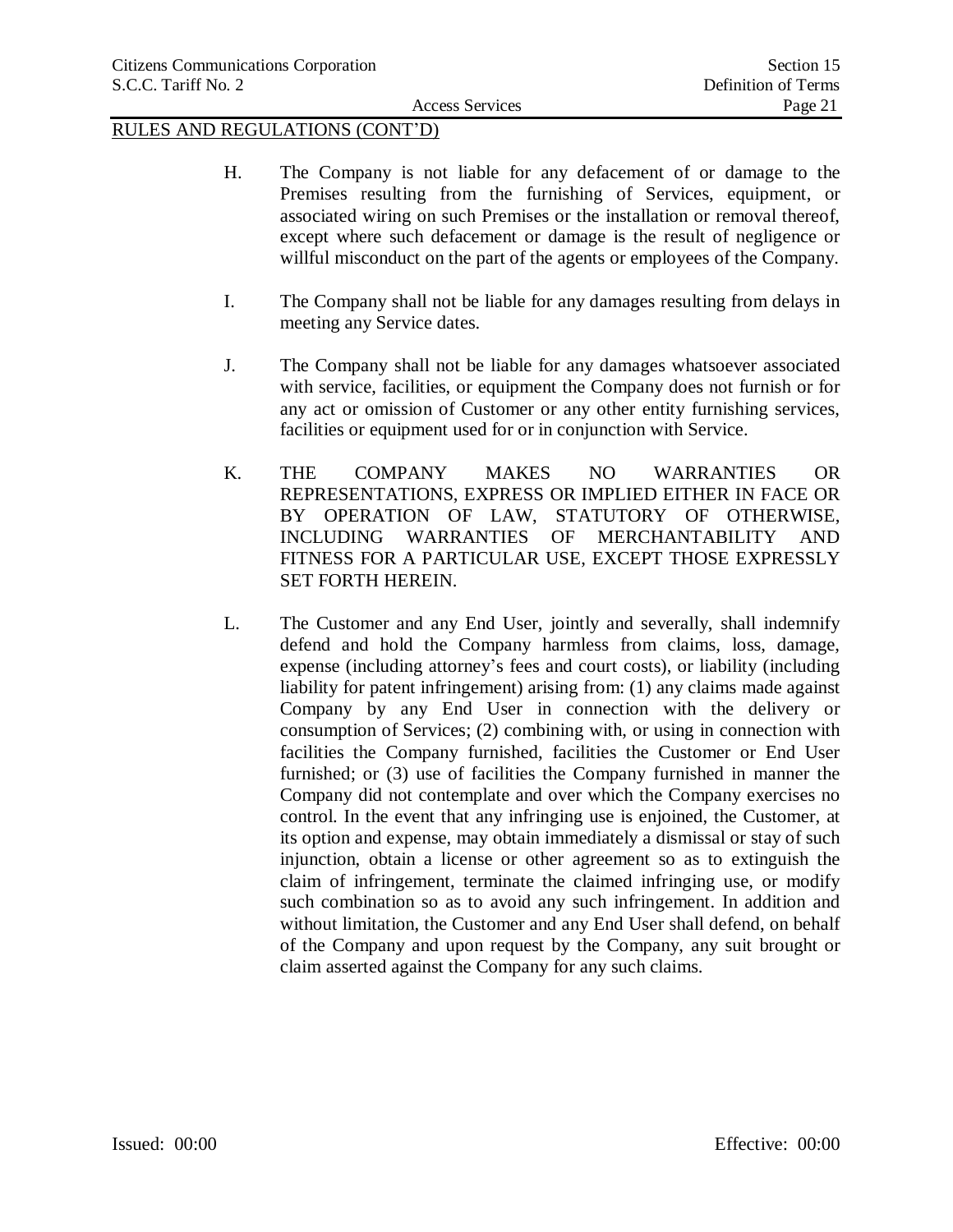- 3.5 Service Connections and Customer Equipment
	- 3.5.1 General
	- A. All Service along the facilities between the point identified as the Company's origination point and the point identified as the Company's termination point will be furnished by the Company, its agents or contractors.
	- B. Customer shall allow Company continuous access and right-of-way to both Customer and End User Premises to the extent reasonably determined by the Company to be appropriate to the provision and maintenance of Services, equipment, facilities and systems relating to this tariff.
	- C. The Company may undertake to use reasonable efforts to make available Services to a Customer on or before a particular date, subject to the provisions of and compliance by the Customer with the regulations contained in this tariff. The Company does not guarantee availability by any such date and shall not be liable for any delays in commencing Service to any Customer.
	- D. The Company undertakes to use reasonable efforts to maintain only the facilities and equipment that it furnishes to the Customer or End User. Neither the Customer or the End User may, nor permit others to, rearrange, disconnect, remove, attempt to repair, or otherwise tamper with any of the facilities or equipment installed by the Company, except upon the written consent of the Company.
	- E. Title to all facilities (except such equipment and/or facilities as are sold to or independently provided by a Customer or End User), including terminal equipment, shall remain with the Company. The operating personnel and the electronic power consumed by such equipment on the Premises of Customer or End User shall be provided by and maintained at the expense of the Customer.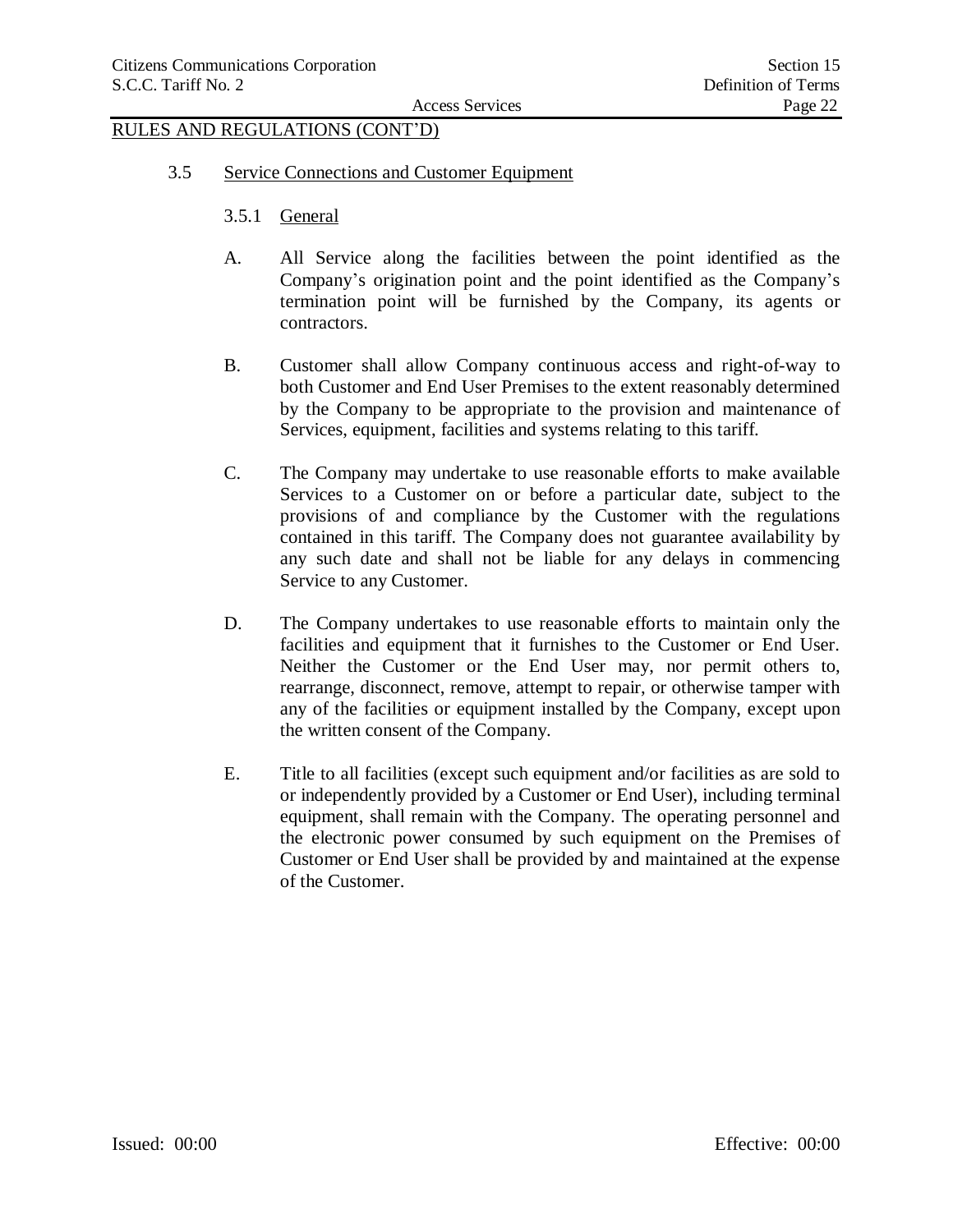- F. Equipment the Company provides or installs at the Customer's or End User's Premises for use in connection with the Services shall not be used for any purpose other than that for which the Company provided it.
- G. The Company shall not be responsible for the operation or maintenance of any Customer or End User provided communications equipment. The Company may install certain Customer or End User provided communications equipment upon installation of Service; unless otherwise agreed by the Company in writing, Company shall not thereafter be responsible for the operation or maintenance of such equipment. Where such equipment is connected to the facilities furnished pursuant to this tariff, the responsibility of the Company shall be limited to the furnishing of facilities offered under this tariff and to the maintenance and operation of such facilities; subject to this responsibility the Company shall not be responsible for:
	- 1) The proper origination of signals by Customer provided equipment or for the quality, or defects in, such signals; or
	- 2) The reception of signals by Customer provided equipment.
- H. The Customer may be responsible for the payment of service changes for visits by the Company's agents or employees to the Premises when the Service difficulty or trouble report results from the improper or inappropriate use of equipment or facilities by the Customer or End User.
- I. In the event Company places Company equipment on Customers' premises for the purpose of furnishing service under this agreement, unless otherwise stipulated, Company is solely responsible for operating and maintaining such equipment. In the event that Customer attempts to operate or maintain any such equipment without first obtaining Company's written approval, in addition to any other remedies of Company for a breach by Customer of Customer's obligations hereunder, Customer shall pay Company for any damage to Company's equipment cause or related to such receipt by Customer of a Company invoice therefore. In no event shall Company be liable to Customer, End User or any other person for interruption of the Service or for any other loss, cost or damage caused or related to Customer's improper or inappropriate use of Company-provided equipment.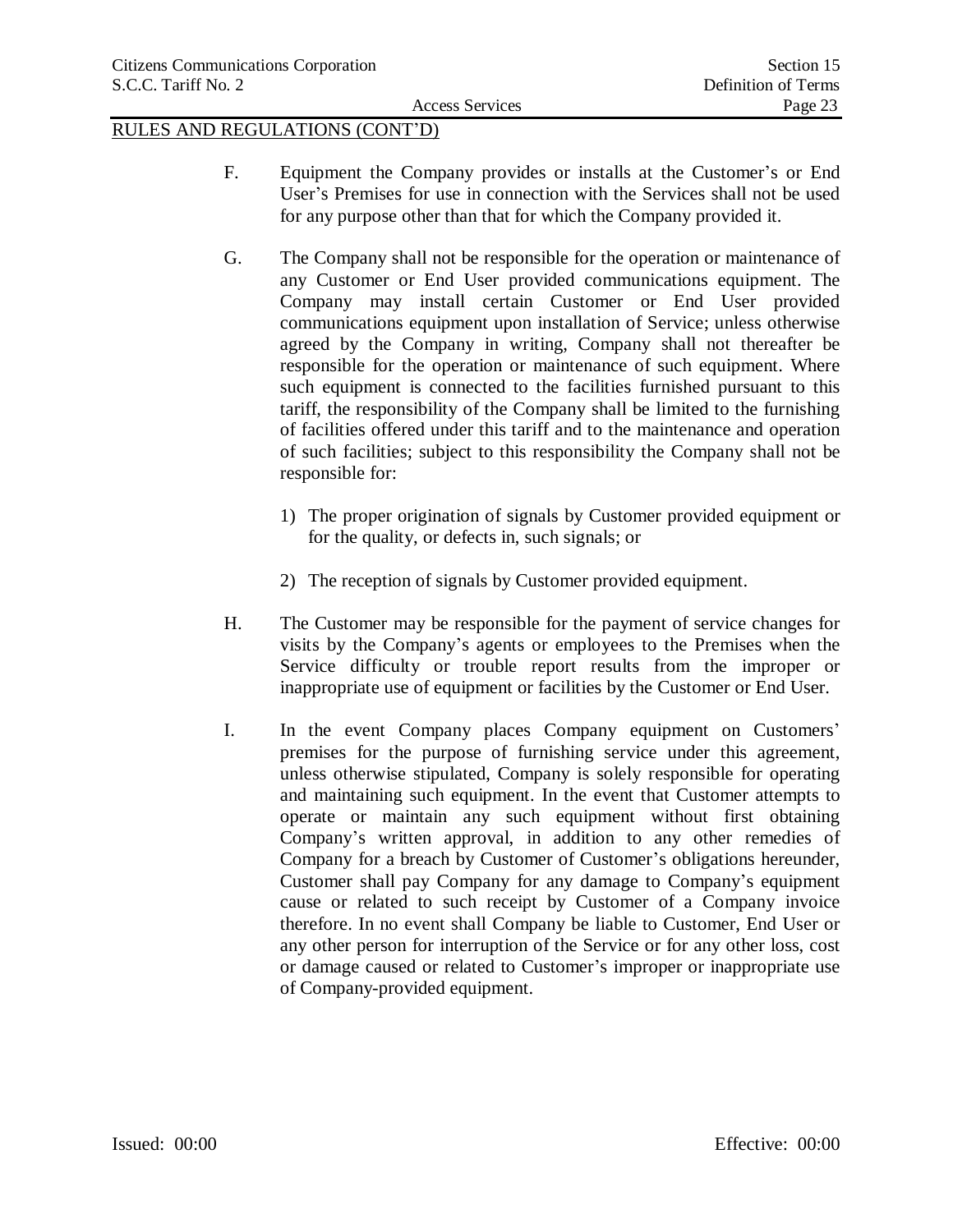- J. Customer aggress to allow Company to remove all Company-provided equipment from Customer or End User's premises:
	- 1) Upon termination, interruption or suspension of the Service in connection with which the equipment was used; and
	- 2) For repair, replacement or otherwise as Company may determine is necessary or desirable.
- K. At the time of such removal, such equipment shall be in the same condition as when delivered to Customer or installed in Customer or End User's premises, normal wear and tear only accepted. Customer shall reimburse Company for the unamortized cost of any such equipment in the event the foregoing conditions are not met.
- L. The Customer or End User is responsible for ensuring that Customer or End User-provided equipment connected to Company equipment and facilities is compatible with such Company equipment and facilities. The magnitude and character of the voltages and currents impressed on Company-provided equipment and wiring by the connection, operation, or maintenance of such equipment and wiring shall be such as not to cause damage to the Company provided equipment and wiring or injury to the Company's employees or to other persons. Customers will submit to Company a complete manufacturer's specification sheet for each item of equipment that is not provided by the Company and which shall be attached to the Company's facilities. The Company shall approve the use of such item(s) of equipment unless such item is technically incompatible with Company's facilities. Any additional protective equipment required to prevent such damage or injury shall be provided by the Company at the Customer's expense.
- M. Any special interface equipment necessary to achieve compatibility between the facilities and equipment of the Company used for furnishing Service, and the channels, facilities, or equipment of others shall be provided at the Customer's expense.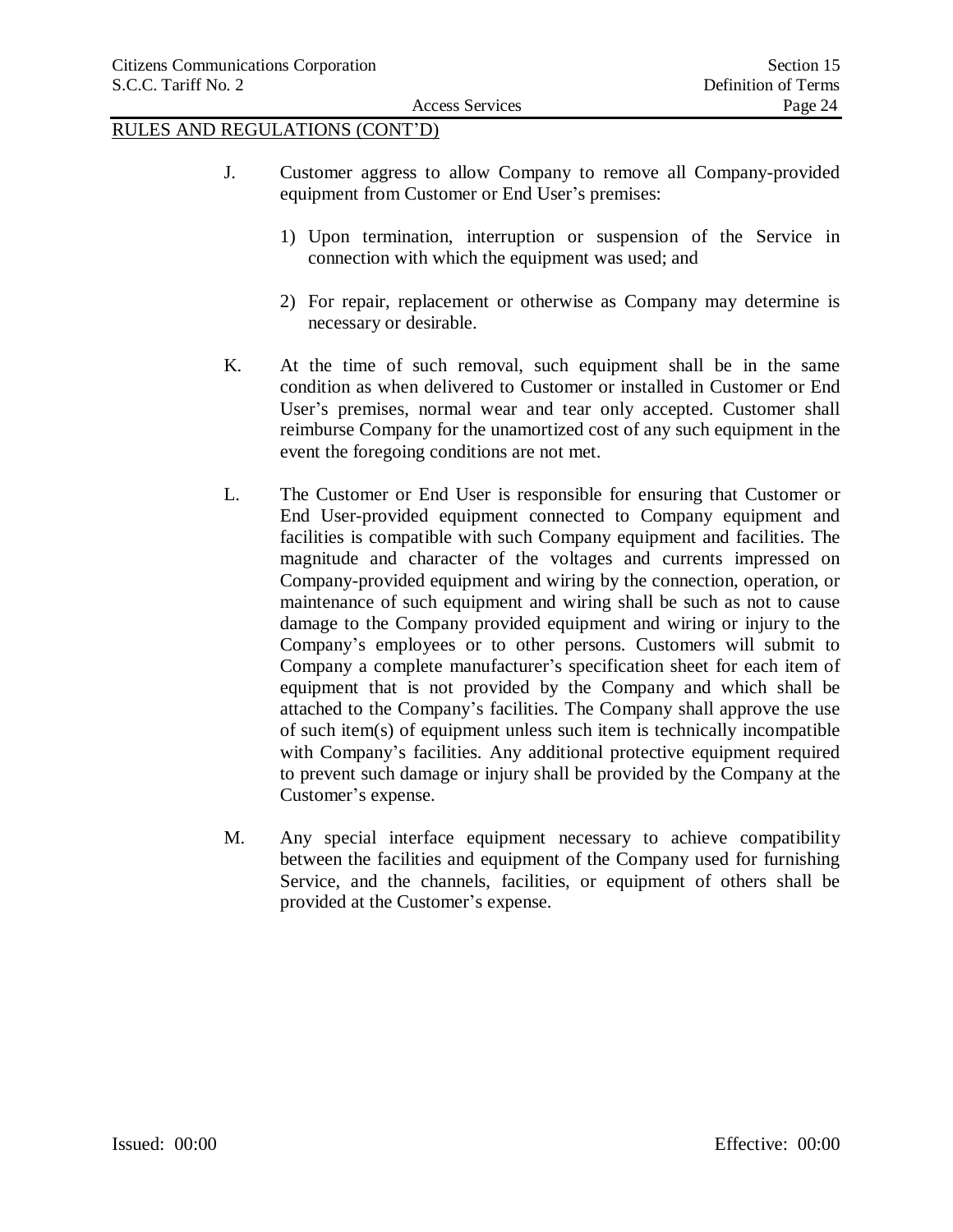- 3.5.2 Limitation of Service Equipment or Facilities
	- A. Service is offered subject to the provision of this tariff and the availability of the necessary facilities and/or equipment, and is limited to the ongoing availability and capacity of the Customer's facilities as well as the facilities the Company may require from other carriers to furnish Service. The Company may decline Service Orders to or from a location where, in the Company's sole discretion, the necessary facilities or equipment are not available. The Company may discontinue furnishing Service in accordance with the terms of this tariff.
	- B. The Company reserves the right to discontinue or limit Service when necessitated by conditions beyond its control, or when Service is used in violation of provisions of this tariff or the law.
	- C. The Company does not undertake to transmit messages, but offers the use of its Service when available, and, as more fully set forth elsewhere in this tariff, shall not be liable for errors in transmission or for failure to establish connections.
	- D. The Company reserves the right to discontinue Service, limit Service, or to impose requirements as required to meet changing regulatory or statutory rules and standards, or when such rules and standards have an adverse material affect on the business or economic feasibility of providing Service, as determined by the Company in its reasonable judgment.
	- E. The furnishing of Service under this tariff is subject to the availability on a continuing basis of all the necessary facilities and is limited to the capacity of the Company's facilities, as well as facilities the Company may obtain from other carriers to furnish Service from time to time as required at the sole discretion of the Company.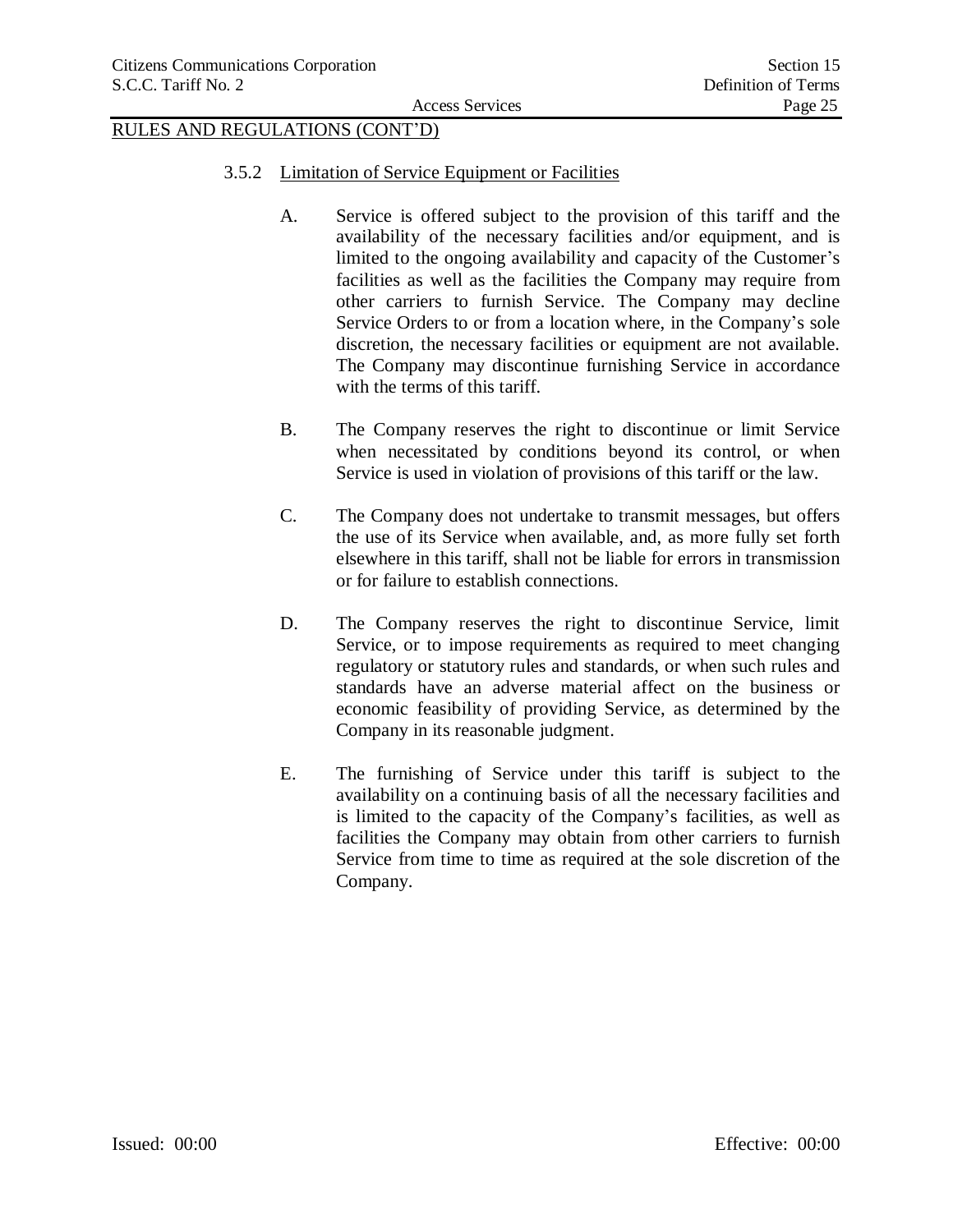### 3.5.3 Network Interface Device

The Network Interface Device ("NID") is the Company-provided interface terminating the telecommunications network, on the property where the customer's service is located, at a point determined by the Company. The NID is a FCC Part 68 registered jack from which customer inside wire may be connected to the Company's network. All wiring on the customer's premises that is connected to the telephone network shall connect to the Company's maintenance of the NID. The NID used for the termination of CPW shall be located outside the customer premises unless an outside location is impractical or the customer requests that it be located inside the premises. When the NID is located inside the premises, it shall be located at the point closest to the protector that is convenient to the Customer. Any additional cost associated with placing the NID outside when requested by the customer shall be at the customer's expense. For installation in multi-story or multi-company buildings, the NID shall be located at a point between the CPW and the telephone company network. This location may be the telephone equipment room, wiring closet, inside or outside the customer premises, or other designated location that is accessible to the Customer. If a customer requests that the NID be placed in a location other than that selected by the Company the customer must pay any additional expense associated with placing the NID in the location requested by the customer.

### 3.5.4 Maintenance Visit Charge

Where a NID exists, if the Company is able to test for Dial Tone and the problem proves to be beyond the NID (within Customer premises) a maintenance charge is applicable. In the event there is no NID and/or the Company is unable to test for dial tone, then no maintenance charge will be assessed. In those cases where the Customer has bought an inside wire maintenance warranty/plan (a nonregulated service) from the Company no maintenance charge will be applicable regardless of the dial tone test results or whether a NID exists or not.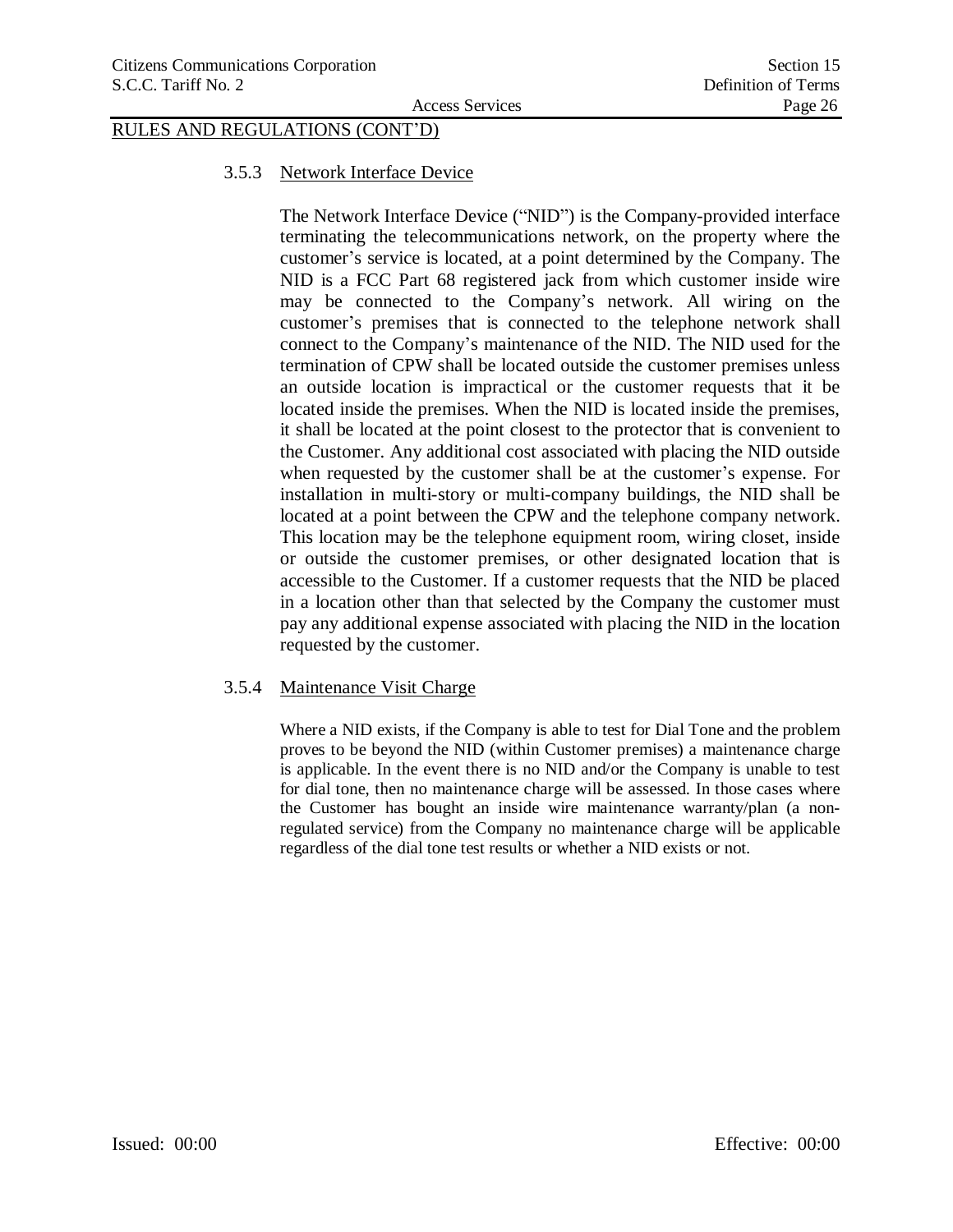- 3.6 Payments and Rendering of Bills
	- 3.6.1 Deposits
	- A. The Company may require a deposit from Customers to protect against non-collectible accounts. The maximum amount of any deposit shall not exceed the equivalent of the customers estimated liability for two months usage.
	- B. Payment of a deposit by the Customer does not relieve the Customer of the responsibility to make timely payments on the account with the Company.
	- C. The Company will pay interest on deposits held longer than 90 days, to accrue from the date the deposit is made until it has been refunded, or until a reasonable effort has been made to effect refund. The Commission shall notify the Company in January of each year of the interest rate prevailing for that year.
	- D. At the option of the Customer making a security deposit, the Company will annually make either direct payment to the Customer of all accrued interest, or shall credit same to the Customer's account. Customer deposits may be refunded by a utility at any time. Residential Customer's deposits will not be held longer than one year and all other deposits will not be held longer than two years provided the Customer has established satisfactory credit during the period.
	- E. When the Company requires a deposit from any Residential Customer, said Customer will be permitted to pay it in three consecutive equal monthly installments whenever the total amount of the required deposit exceeds the sum of forty dollars (\$40.00). Provided, however, that the Company will have the discretion to allow payment of any deposit (more or less than \$40.00) over a longer period of time to avoid undue hardship.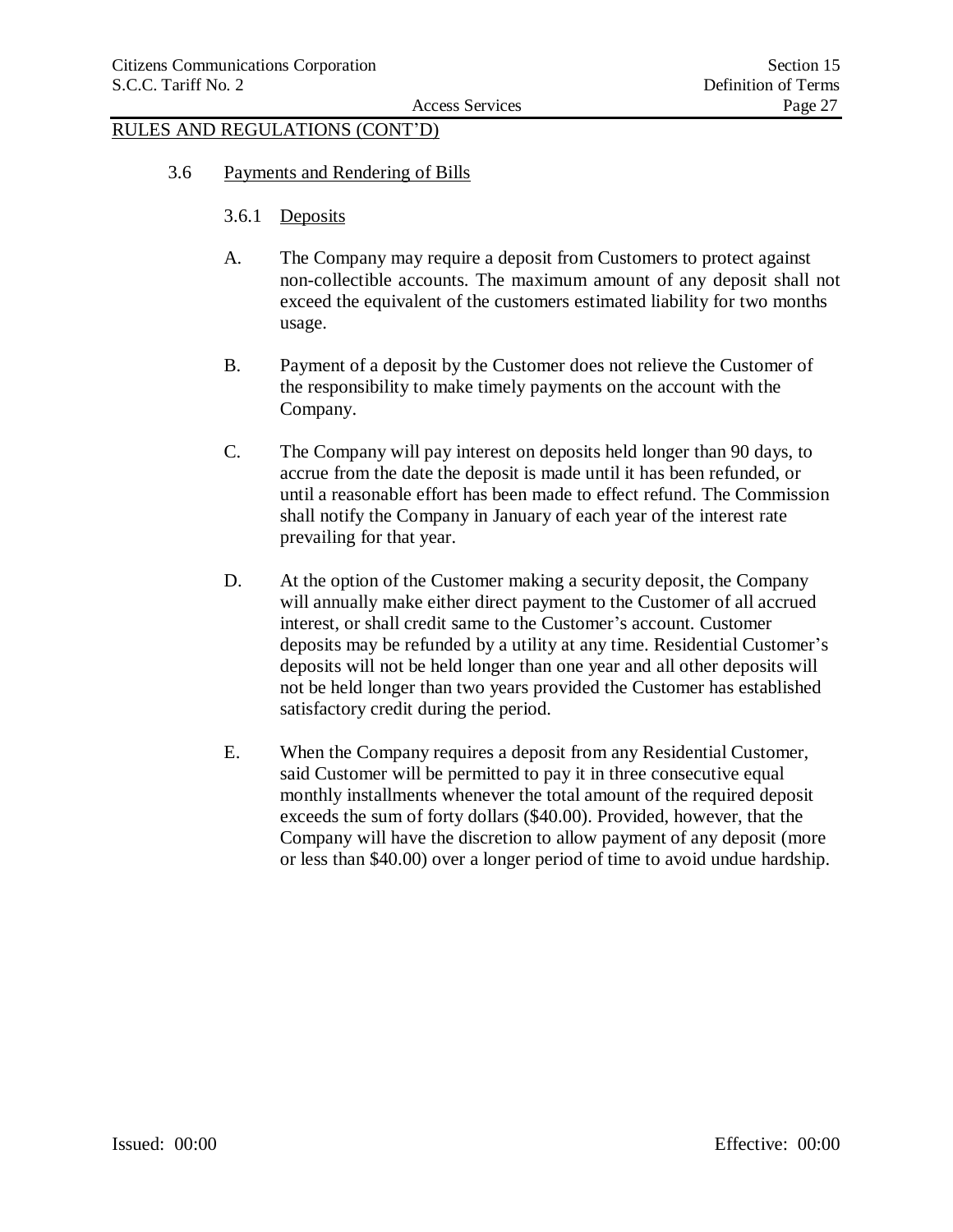- 3.6.2 Billing Procedures
- A. The Company shall bill all charges incurred by and credits due to the Customer. The Customer may choose to receive bills in either paper or electronic format. Such bills are due within thirty (30) days after the date of issuance thereof, regardless of the media utilized. The Company shall bill in advance charges for all Services to be provided during the ensuing billing period except for charges associated with Service usage. Adjustments for the quantities of Service established or discontinued in any billing period beyond the minimum period will be prorated to the number of days based on a thirty (30) day month. The Company will, upon request and if available, furnish such detailed information as may reasonably be required for verification of the bill.
- B. The Company shall bill for all Services rendered within ninety (90) days of when those Services are provided.
- C. All bills for Service provided to the customer by the Company are due thirty (30) days from the date of issuance of the bill. The Customer's bill will show the date on which the bill is delivered to the U.S. mail or delivered to the customer's premises as well as the date by which the payment must be received to avoid late payment charges. Payment for current service shall not be considered overdue, if payment is received by the Company within 20 days from the mailing date or delivered date of the bill. If any portion of the payment is not received by the Company, or if any portion of the payment is received by the Company in funds that are not immediately available, within twenty (20) days of the mail date on the bill, then a late payment penalty shall be due the Company. The late payment penalty shall be that portion of the payment not received by the date due minus any charges billed as local taxes multiplied by 1.5%.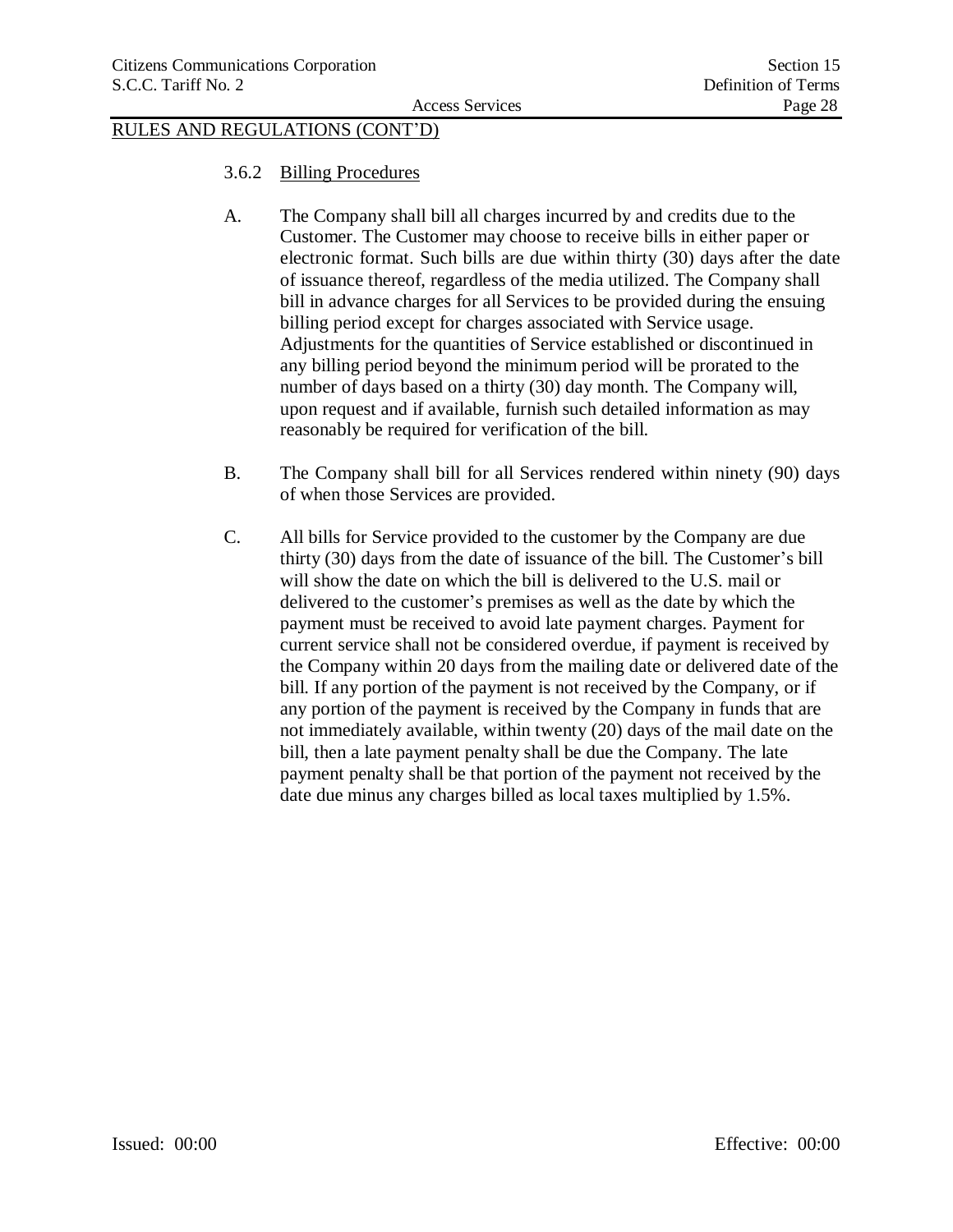- D. Customer shall be responsible for payment of all sales, use, gross receipts, excise, access, bypass, franchise or other local, state 911 taxes, TRS, Rights of Way fees and Federal taxes, fees, charges, or surcharges, however designated, imposed on or based upon the provision, sale or use of the Services rendered by Company, (excepting Company's income taxes). Such taxes shall be separately stated on the Customer's invoice.
- E. For Returned Checks: The Customer will be assessed a returned check charge of \$20.00 for each check submitted by the Customer to the Company that a financial institution refuses to honor. This charge is inclusive of the bank fee plus a reasonable Company administrative fee.

## 3.6.3 Disputed Bills

In the event that a billing dispute occurs concerning any charges billed to the Customer by the Company, the Customer must pay the undisputed portion of the invoice in full and submit a documented claim for the disputed amount. The Customer shall submit all documentation as may reasonably be required to support the claim. All claims must be submitted to the Company within ninety (90) days of receipt of billing for those Services. Unless disputed, the invoice shall be deemed to be correct and payable in full by Customer. If the Customer is unable to resolve any dispute with the Company, then Customer may file a complaint with this Commission. The current address for filing Complaints is:

> VSCC – Communications Division Tyler Building – 9th Floor 1300 E. Main Street Richmond, VA 23219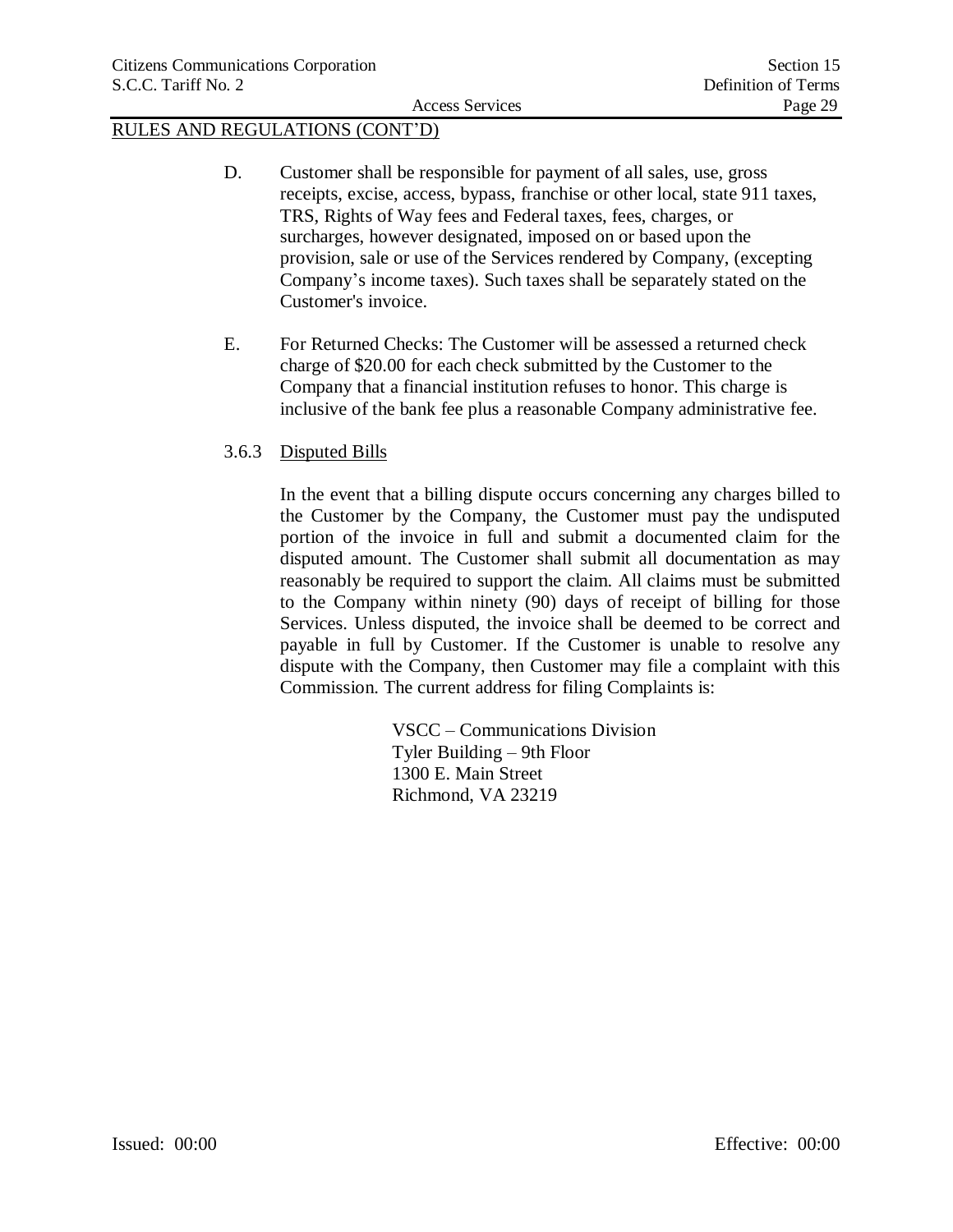If the dispute is resolved in favor of the Customer and the Customer has withheld the disputed amount, no interest or penalties will apply.

## 3.6.4 Discontinuance and Restoration of Service

3.6.4.1 Cancellation by the Company

- A. For Nonpayment: The Company may, upon ten (10) days written notice to the Customer, terminate local exchange service for failure to pay for noncompetitive regulated services. Service will not be terminated for a customer's failure to pay for intraLATA or interLATA toll services. The Company will note, on the customer's bill, those services, which may lead to the termination of their local exchange service for non-payment.
- B. For any violation of law or rules: A Customer shall be subject to discontinuance of Service, without notice, for any violation of any law, rule, regulation or policy of any government authority having jurisdiction over Service, or by reason of any order or decision of a court or other government authority having jurisdiction which prohibits the Company from furnishing such Service.
- C. For the Company to comply with any order or request of any governmental authority having jurisdiction: The Customer shall be subject to discontinuance of Service, without notice, for the Company to comply with any order or request of any governmental authority having jurisdiction.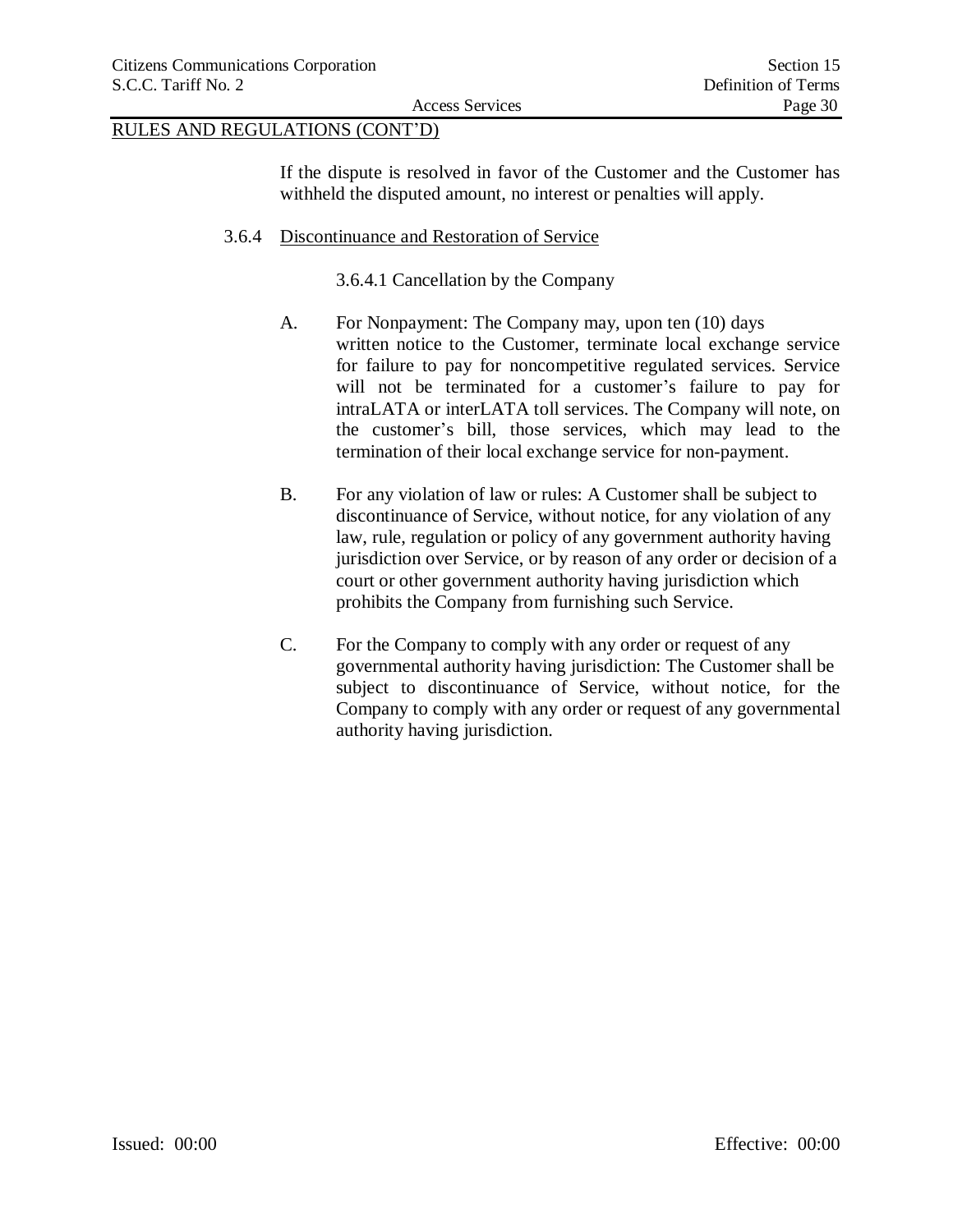- D. For Other Causes: A Customer shall be subject to discontinuance of Service, without notice, in the event of suspected fraud or other unlawful use of the Service, or fraud or misrepresentation in any submission of information required in a Service Order or any other information submitted to Company.
- E. For any Customer filing of bankruptcy or reorganization or failing to discharge an involuntary petition therefore within the time permitted by law: The Company may immediately discontinue or suspend Service under this tariff without incurring any liability.

## 3.6.4.2 Resumption of Service

If Service has been discontinued for nonpayment or as otherwise provided herein and the Customer wishes it continued, Service shall, at the Company's discretion, be restored when all past due amounts are paid or the event giving rise to the discontinuance (if other than nonpayment) is corrected to the satisfaction of Company in Company's sole and absolute discretion and Customer pays a deposit at Company's discretion. All applicable nonrecurring charges shall apply when Services are restored.

## 3.7 Interruptions of Service and Credit Allowances

A credit allowance will be given on a per line basis for service interruptions, defined as any period during which any line subscribed to by the Customer hereunder and/or, if applicable, Company-provided equipment attached thereto is out of service, except as specified below. Out of service conditions are defined as complete loss of data transmission capability. Credit allowances, if any, shall be deducted from the charges payable by the Customer hereunder and shall be expressly indicated on the next bill to the Customer. An interruption period begins the earlier of when the Customer reports a malfunction in Service to the Company or Company becomes independently aware of such malfunction. A malfunction period ends when the affected line and/or associated equipment is fully operative and restored to the customer.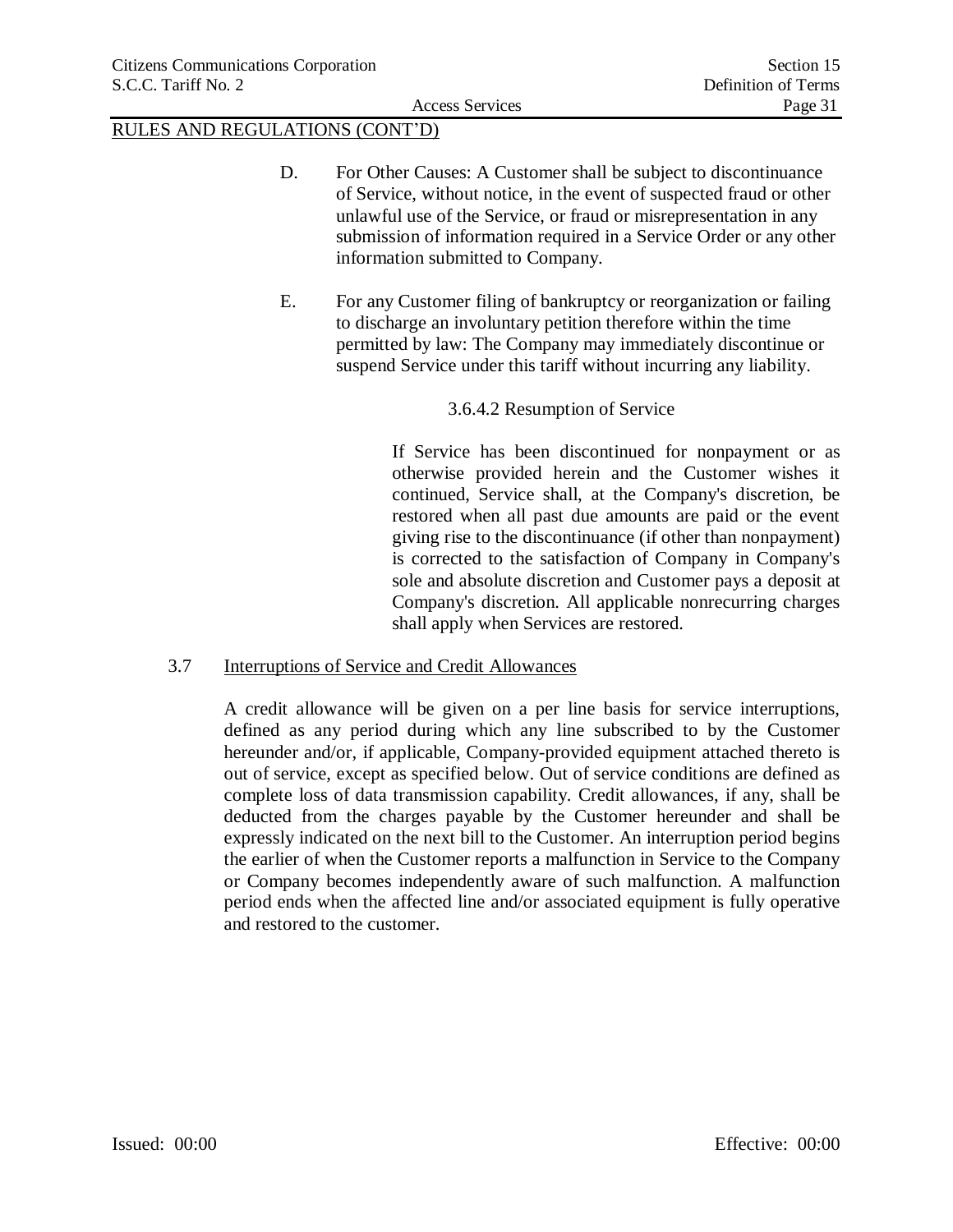- A. Credit allowances do not apply to interruptions:
	- 1) caused by the Customer, any End User or any third party;
	- 2) due to failure of power or equipment provided by the Customer or others;
	- 3) during any period in which the Company is not given access to the Premises;
	- 4) due to scheduled maintenance and repair; or
	- 5) due to Acts of God or other events listed in section 3.4(C) preceding.
- B. Interruption of Twenty-Four (24) Hour or Less Portion of Daily Per-Line Charge

| <b>Length of Service Interruption</b>      | Credit       |
|--------------------------------------------|--------------|
| -Less than 4 hours                         | None         |
| -4 hours up to but not including 8 hours   | $1/3$ of day |
| -8 hours up to but not including 12 hours  | $1/2$ of day |
| -12 hours up to but not including 16 hours | $2/3$ of day |
| -16 hours up to 24 hours                   | one day      |

Two or more Service interruptions of the same type to the same line/equipment of two (2) hours or more during any one twenty-four (24) hour period shall be considered as one interruption. In no event shall such interruption credits for any one line/equipment exceed one (1) day's fixed recurring charges for such line/equipment in any twenty-four (24) hour period.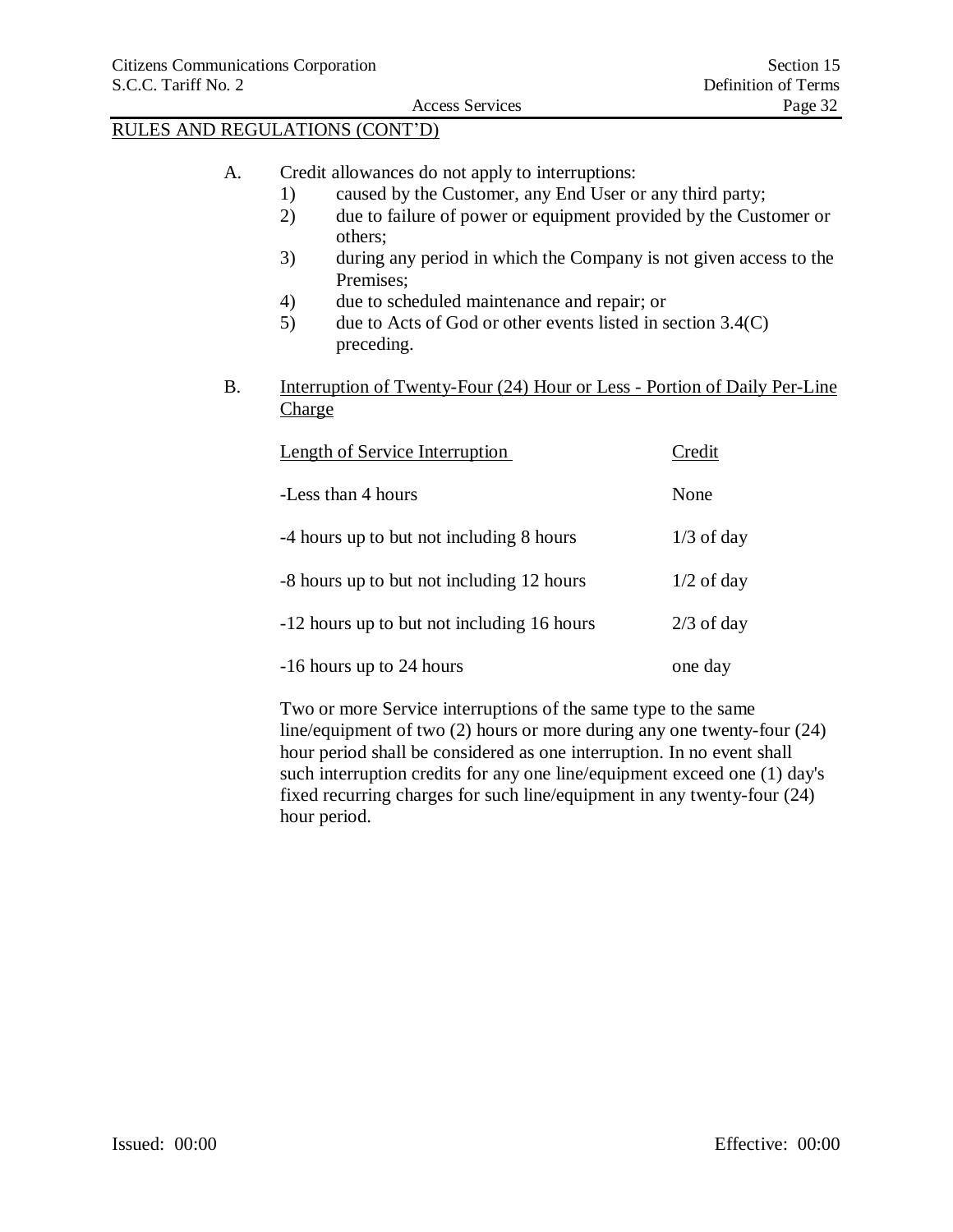C. Interruptions over Twenty-Four (24) Hours

Service interruptions over twenty-four (24) hours will be credited four (4) hours for each four (4) hour period or fraction thereof. No more than one (1) full day's credit will be allowed for any period of twenty-four hours.

### 3.8 Use of Service By Others

All Service provided under this tariff is directly or indirectly controlled by the Company and the Customer may not transfer or assign the use of Service (except in the case of a merger or sale of substantially all the assets of Customer) without the express prior written consent of the Company, and then only when such transfer or assignment can be accomplished without interruption of the use or change in the location of Service. All terms and conditions contained in this tariff shall apply to any and all such transferees or assignees. The Customer shall, unless otherwise expressly agreed by the Company in writing, remain liable for the payment of all charges due under this tariff or any applicable agreements.

## 3.9 Terms and Conditions

The Company shall have no responsibility with respect to billings, charges, or disputes related to Services used by the Customer which are not included in the Services herein including, without limitation, any local, regional or long distance services not offered by the Company. The Customer shall be fully responsible for the payment of any bills for such services and for the resolution of any disputed or discrepancies with the appropriate service provider.

### 3.10 Application for Service

Customers desiring to obtain Service must submit Service Orders in the form and format specified by Company.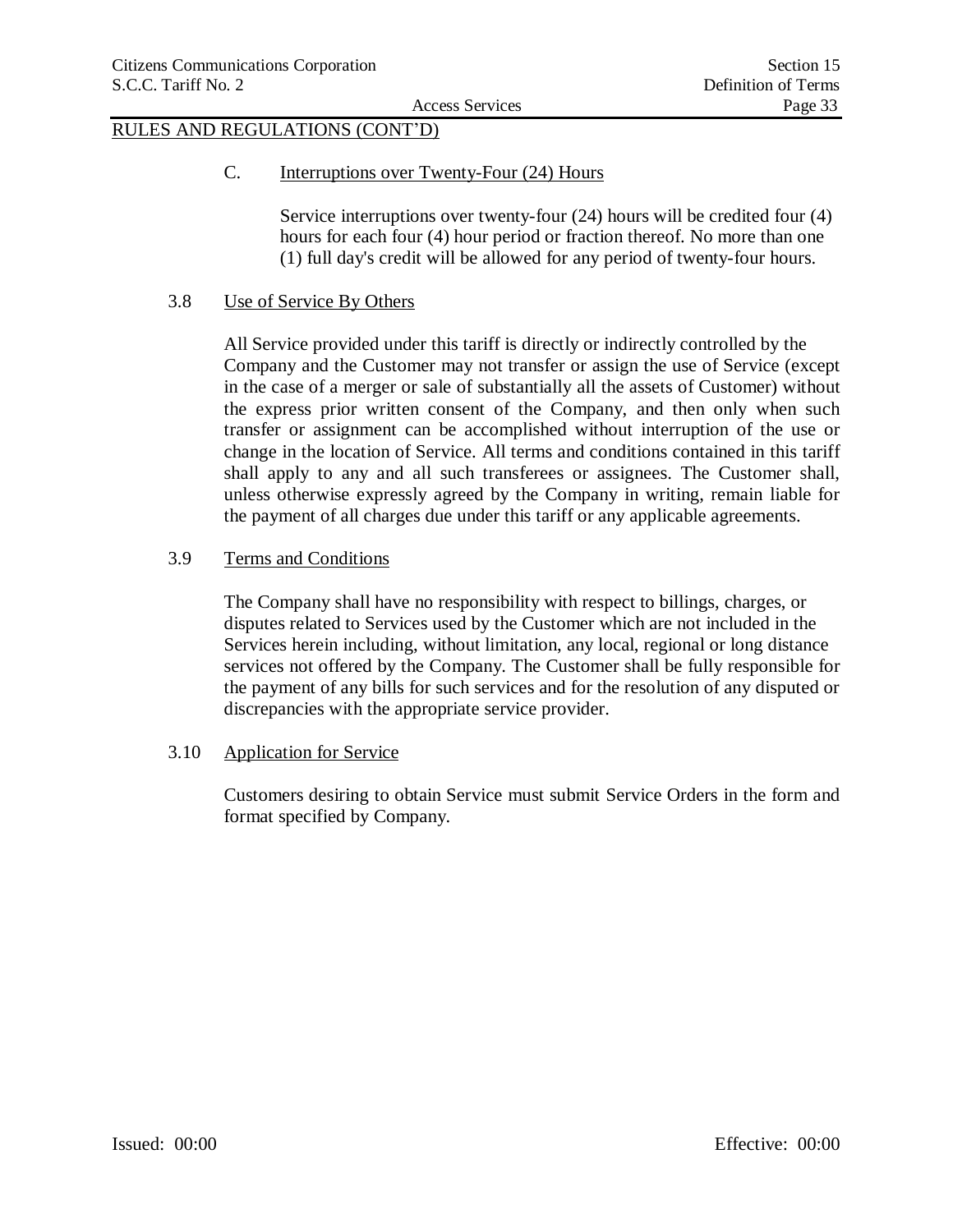### 3.10.1 Cancellation of Application for Service

If a Customer cancels a Service Order after Company has commenced installation of Service, a cancellation charge may apply.

### 3.10.2 Cancellation of Service

Subject to cancellation charges referenced herein, the Customer may have Service discontinued upon verbal or written notice to the Company. The Company shall hold the Customer responsible for payment of all bills for Service furnished until the effective cancellation of Service.

### 3.11 Non-Routine Installation

At the Customer's request, installation and/or maintenance may be performed outside the Company's regular business hours or in hazardous locations. In such cases, charges based on cost of the actual labor, material, or other costs incurred by or charged to the Company will apply. If installation is started during regular business hours but at the Customer's request extends beyond regular business hours into time periods including, but not limited to, weekends, holidays, and/or night hours, additional charges may apply.

### 3.12 Maintenance and Testing

A. Upon suitable notice, the Company may make such tests, adjustments, and inspections as may be necessary to maintain the Company's facilities in satisfactory operating condition. No interruption allowance will be credited to the Customer for the period during which the Company makes such tests, adjustments, or inspections.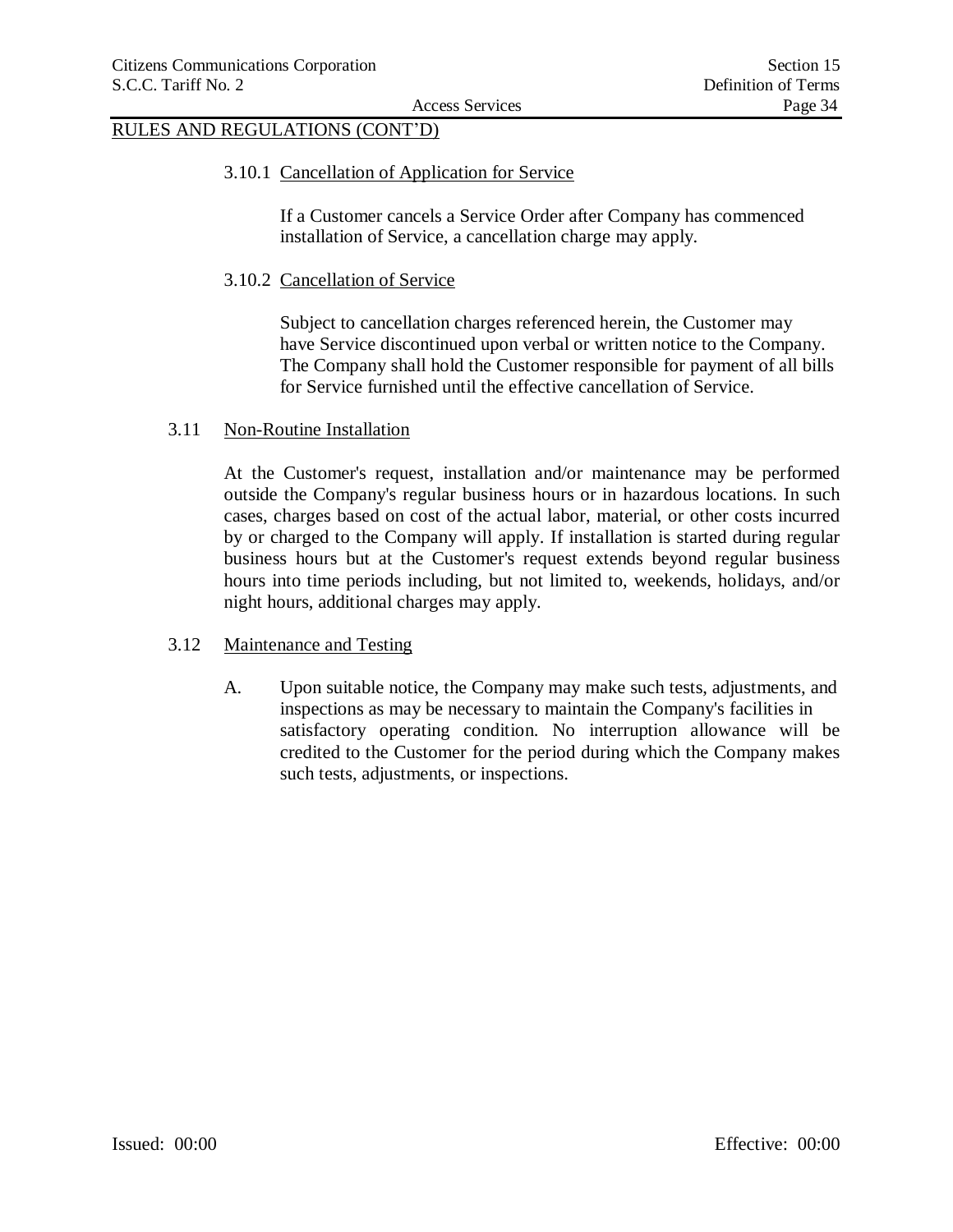B. Upon suitable notification to the Customer, and at a reasonable time, the Company may make such tests and inspections as may be necessary to determine that the Customer or End User is complying with the requirements set forth above for the installation, operation, and maintenance of Customer provided facilities, equipment, and wiring in the connection of Customer provided facilities and equipment to Companyowned facilities and equipment. If the protective requirements for Customer-provided equipment are not being complied with, the Company may take such action, as it deems necessary to protect its facilities, equipment, and personnel. The Company will notify the Customer promptly if there is any need for further corrective action. Within ten (10) days of receiving this notice, the Customer must take such action. If the Customer fails to do this, the Company may take whatever additional action is deemed necessary, including the suspension of Service, to protect its facilities, equipment, and personnel from harm.

## 3.13 Universal Emergency (911)Service

## 3.13.1 General

Universal Emergency Number 911 Services provide the general public with the means of simple and direct telephone access to public safety answering points engaged in assisting local governments in protecting the safety and property of the general public. Enhanced Universal Emergency Telephone Number (E911 Service) is a business telephone exchange communications service whereby any telephone user who dials 911 will reach a designated Public Safety Answering Point (PSAP). E911 Service is offered subject to availability of stored program control central office facilities. No charge applies for calls to the 911 number.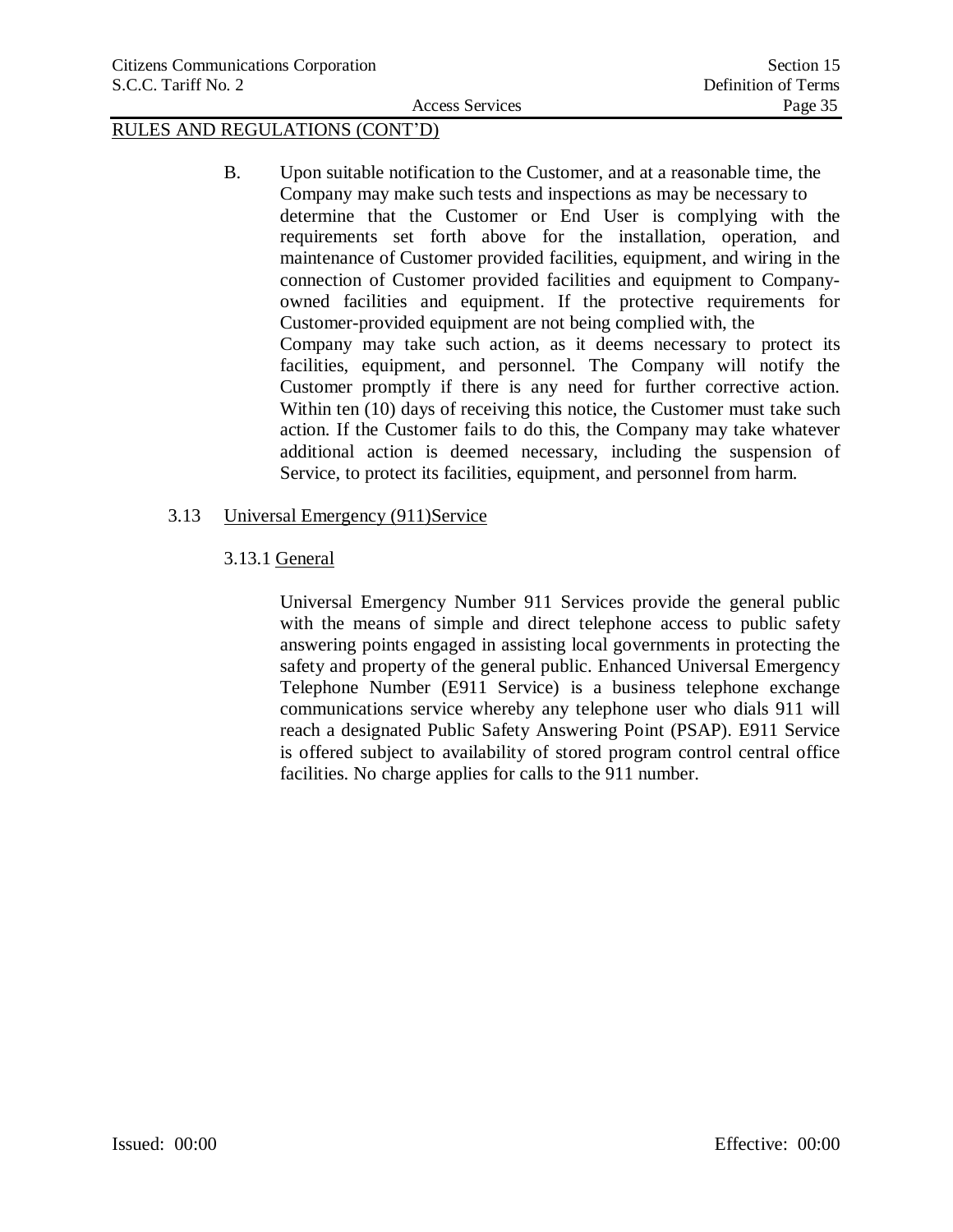- 3.13.2 Regulations
	- A. This Tariff does not provide for the inspection or constant monitoring of facilities to discover errors, defects or malfunctions in the service, nor does the Company undertake such responsibility.
	- B. 911 or E911 information consisting of the names, addresses and telephone numbers of all telephone customers is confidential. The Company will release such information via the Data Management System only after a 911 call has been received, on a call by call basis, only for the purposes of responding to an emergency call in progress.
	- C. The 911 calling party, by dialing 911, waives the privacy afforded by non-listed and non-published service to the extent that the telephone number, name, and address associated with the originating station location are furnished to the Public Safety Answering Point (PSAP).
	- D. 911 or E911 emergency telephone number service may be provided by the Company's underlying carrier.
	- E. After the establishment of service, it is the Public Safety Agency's responsibility to continue to verify the accuracy of and to advise the Company of any changes as they occur in street names, establishment of new streets, changes in address numbers used on existing streets, closing and abandonment of streets, changes in police, fire, ambulance or other appropriate agencies' jurisdiction over any address, annexations and other changes in municipal and county boundaries, incorporation of new cities or any other similar matter that may affect the routing of 911 calls to the proper Public Safety Answering Point.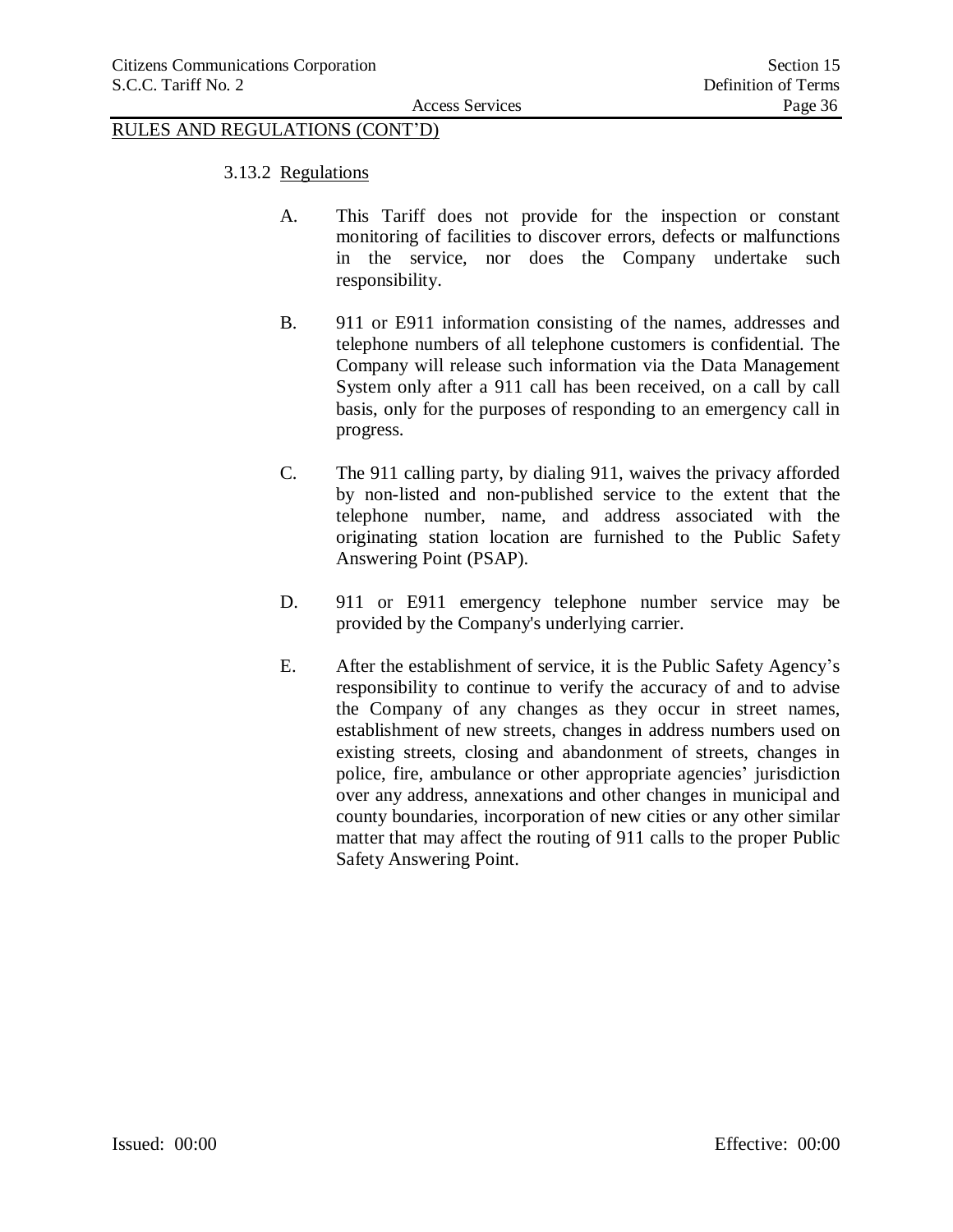F. The Company assumes no liability for any infringement, or invasion of any right of privacy or any persons caused, or claimed to be caused, directly or indirectly by the use of 911 or E911 service. Under the terms of this Tariff, the Public Safety Agency must agree, except where the events, incidents, or eventualities set forth in this sentence are the result of the Company's gross negligence or willful misconduct, to release, indemnify, defend and hold harmless the Company from any and all loss or claims whatsoever, whether suffered, made, instituted, or asserted by the Public Safety Agency or by any other party or person, for any personal injury to or death of any person or persons, or for any loss, damage, or destruction of any property, whether owned by the Customer or others. Under the terms of this Tariff, the Public Safety Agency must also agree to release, indemnify, defend, and hold harmless the Company for any infringements of invasion of the right or privacy of any person or persons, caused or claimed to have been caused, directly or indirectly, by the installation, operation, failure to operate, maintenance, removal, presence, condition, occasion, or use of 911 or E911 service features and the equipment associated therewith, or by any services furnished by the Company in connection therewith, including, but not limited to, the identification of the telephone number, address, or name associated with the telephone used by the party or parties accessing 911 or E911 service hereunder, and which arise out of the negligence, or other wrongful act of the Public Safety Agency, its user, agencies or municipalities, or the employees or agents of any one of them, or which arise out of the negligence, other than gross negligence or willful misconduct, of the Company, its employees or its agents.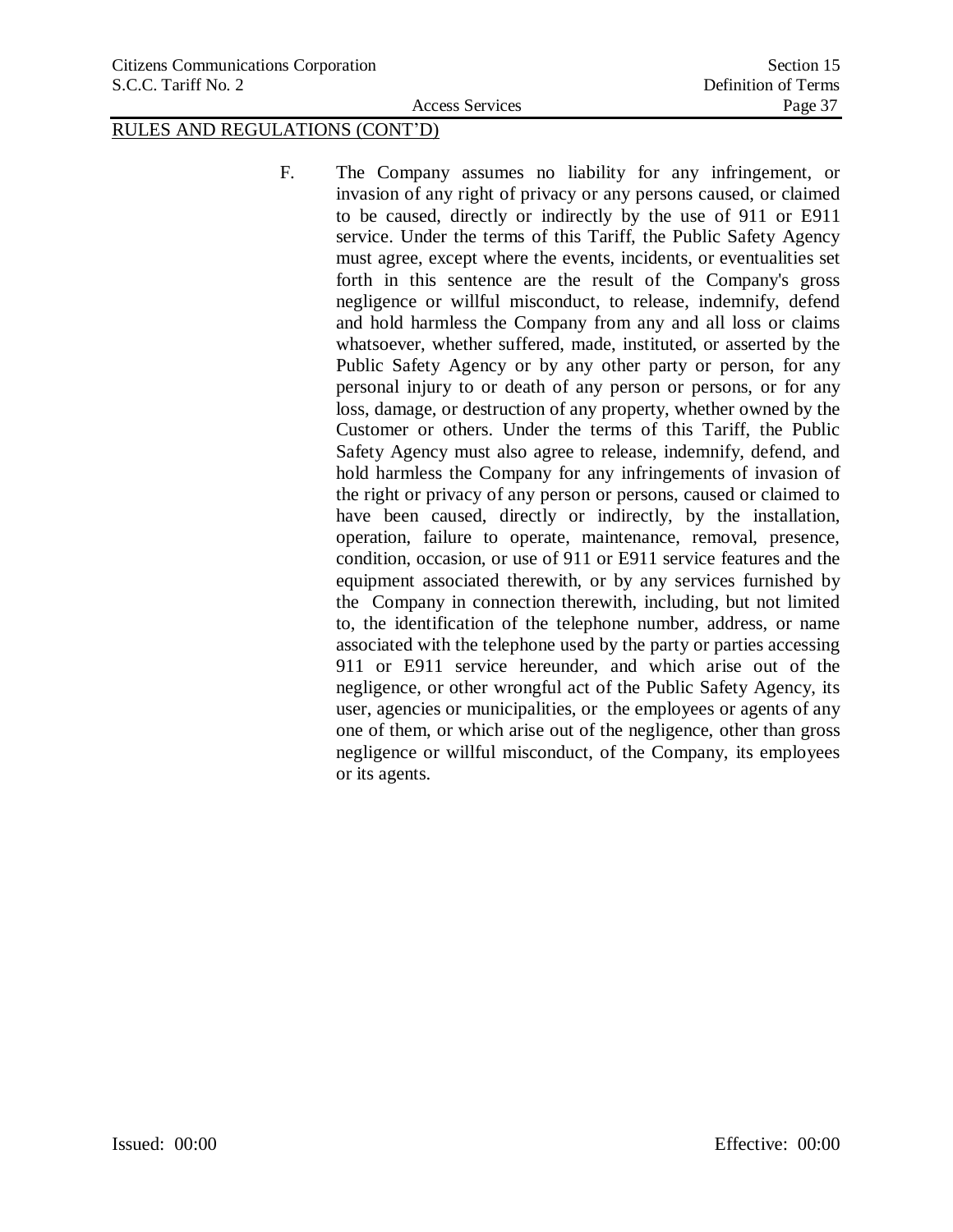#### 3.14 IntraLATA and InterLATA Presubscription

3.14.1 General

Carrier Presubscription is a procedure whereby a Customer designates to the Company the carrier which the Customer wishes to be the carrier of choice for intraLATA and interLATA toll calls. Such calls are automatically directed to the designated carrier, without the need to use carrier access codes or additional dialing to direct the call to the designated carrier. Presubscription does not prevent a Customer who has presubscribed to an IntraLATA or InterLATA toll carrier from using carrier access codes or additional dialing to direct calls to an alternative long distance carrier on a per call basis.

#### 3.14.2 Presubscription Charges

After a Customer's initial selection for a presubscribed toll carrier, for any change thereafter, a Presubscription Change Charge, as set forth below will apply. Customers who request a change in intraLATA and interLATA carriers with the same order will be assessed a single charge per line.

Nonrecurring Charges

Per business or residence line, trunk, or port

| Initial Line, or Trunk or Port        | \$5.00 |
|---------------------------------------|--------|
| <b>Additional Line, Trunk or Port</b> | \$5.00 |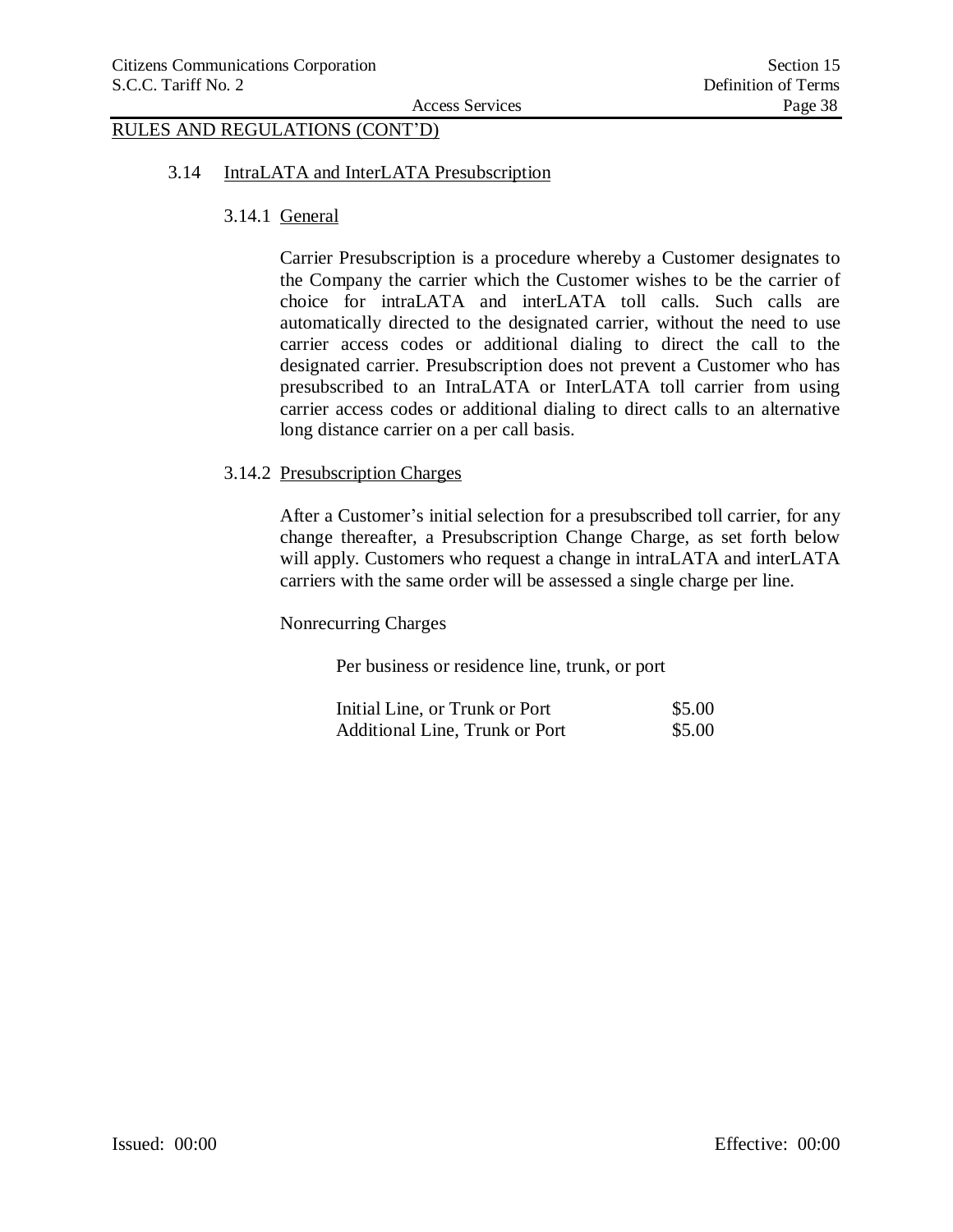#### 3.15 Special Construction

- A. When it is necessary for the Company to provide outside plant construction, either on a public road or on private property, which is other than that usually provided for the area and class of service furnished, the customer or other party requiring such special construction is required to pay the difference between the estimated cost of usual construction and the estimated cost of the type of construction provided under the conditions specified herein. Charges are based on cost to the Company plus a reasonable administrative fee minus any credit for reuse or salvage. Such special construction includes:
	- (1) underground construction where aerial construction would usually be provided,
	- (2) submarine cable,
	- (3) greater quantity or a different type of facilities than that which the Company would otherwise construct in order to fulfill the customer's initial requirements for service,
	- (4) routing facilities different from that which the Company would normally utilize,
	- (5) expedition of the construction of facilities at greater expense that would otherwise be incurred,
- B. The Company will, in all cases, bear the same amount of the cost as in the case of usual construction.
	- (1) Outside Plant Construction
		- a) On Public Roads or on Private Property

The customer or other party requiring the special construction is required to pay the difference between the total estimated cost of such special construction and the amount to be borne by the Company. All plant is maintained and replaced at the expense of the Company, except where poles or conduit are owned by the customer, in which case the customer is required to maintain such poles or conduit.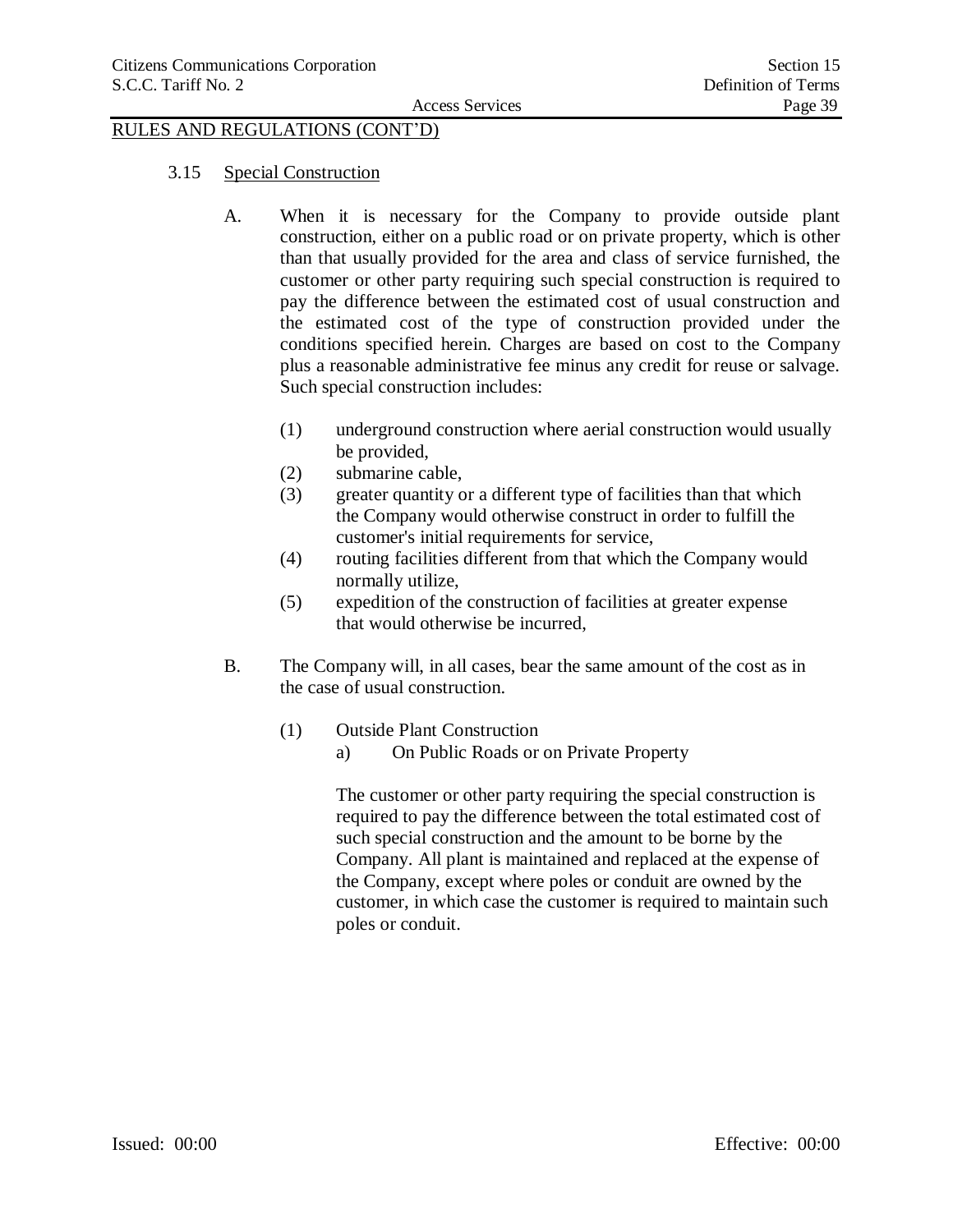(b) Conduit and Trenching

Except as provided as usual construction by the Company, the provision, maintenance and replacement of conduit and underground construction on private property for one or more customers is the responsibility of the customer. The Company will install and maintain the associated wire facilities at its expense. The cost of conduit replacement or of opening and closing the trench in connection with the maintenance and replacement of the wire facilities shall be the responsibility of the customer.

- (2) Facilities up to the Network Interface
	- (a) The standard method of wiring a building or structure for telephone service is by exposed wiring. It is the responsibility of the customer to provide a means of entrance into the building which is satisfactory to the Company and to provide space for mounting the necessary terminal and station protection equipment and, where riser cable is required, a reusable means to reach each floor and each suite or office on each floor where the telephone service is desired.
	- (b) Any required conduit or similar type construction involved in furnishing concealed wiring or extending wire inside the customer's premises must be installed and maintained at the expense of the customer. Such construction must be installed in a manner, that is acceptable to the Company.
	- (c) Where, due to the type of construction of the building or the conditions imposed by the customer, abnormal expense is incurred by the Company, the customer is required to pay the difference between the estimated expense which would normally have been incurred for the installation.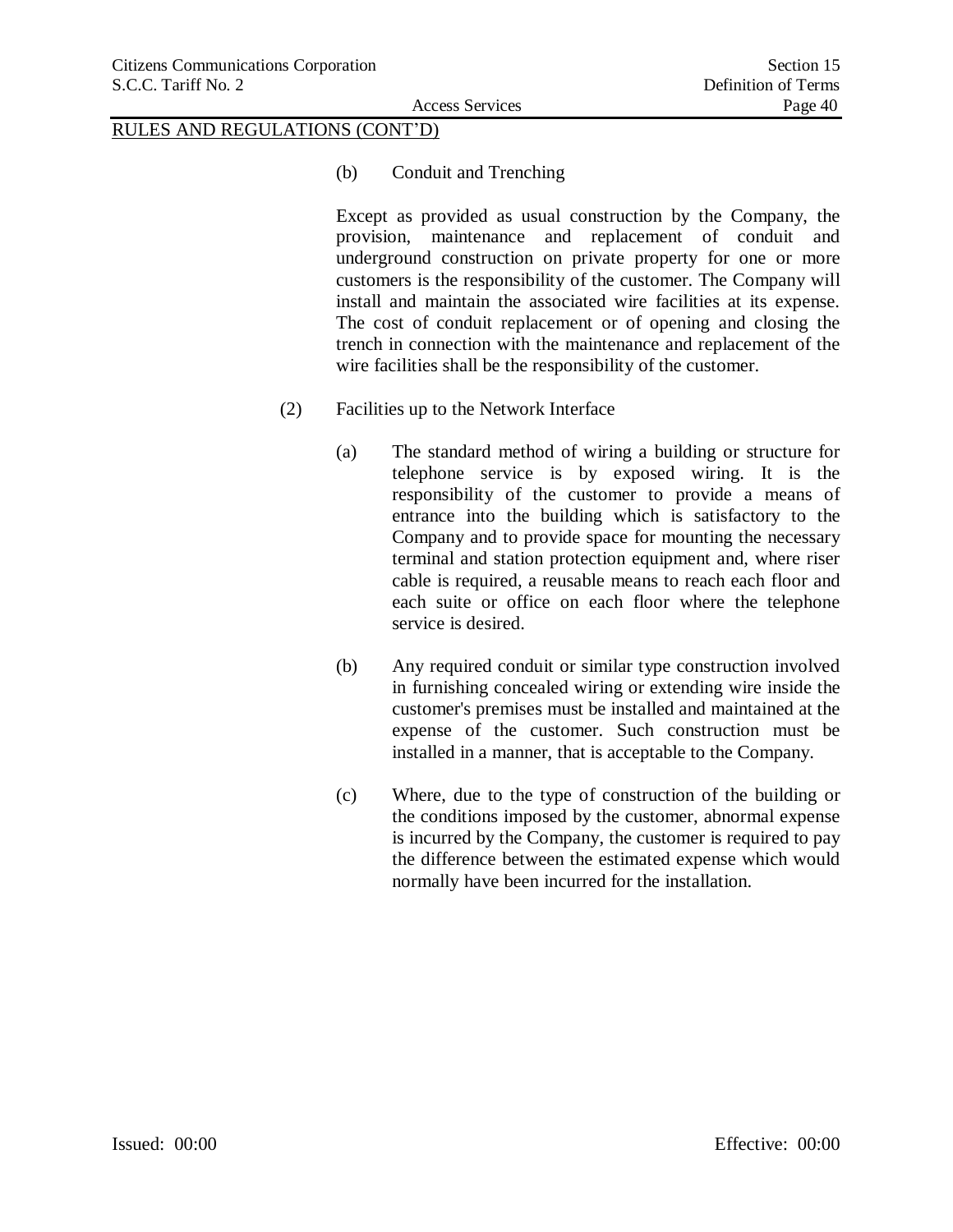# 3.16 700/900 Blocking Options

700/900 Blocking Options are arrangements that prevent a Customer from accessing 700 and/or 900 service telephone numbers. 700/900 Blocking Options are provided only on Local Exchange Service individual dial tone lines, PBX trunks, and Centrex lines and SEATS. 700/900 Blocking Options are only offered where the customer's serving central office is equipped with electronic switching equipment capable of providing this service. Customers may elect to block calls to 700 service telephone numbers only, 900 service telephone numbers only, or both 700 and 900 service telephone numbers.

There are no charges associated with 700/900 Blocking Options.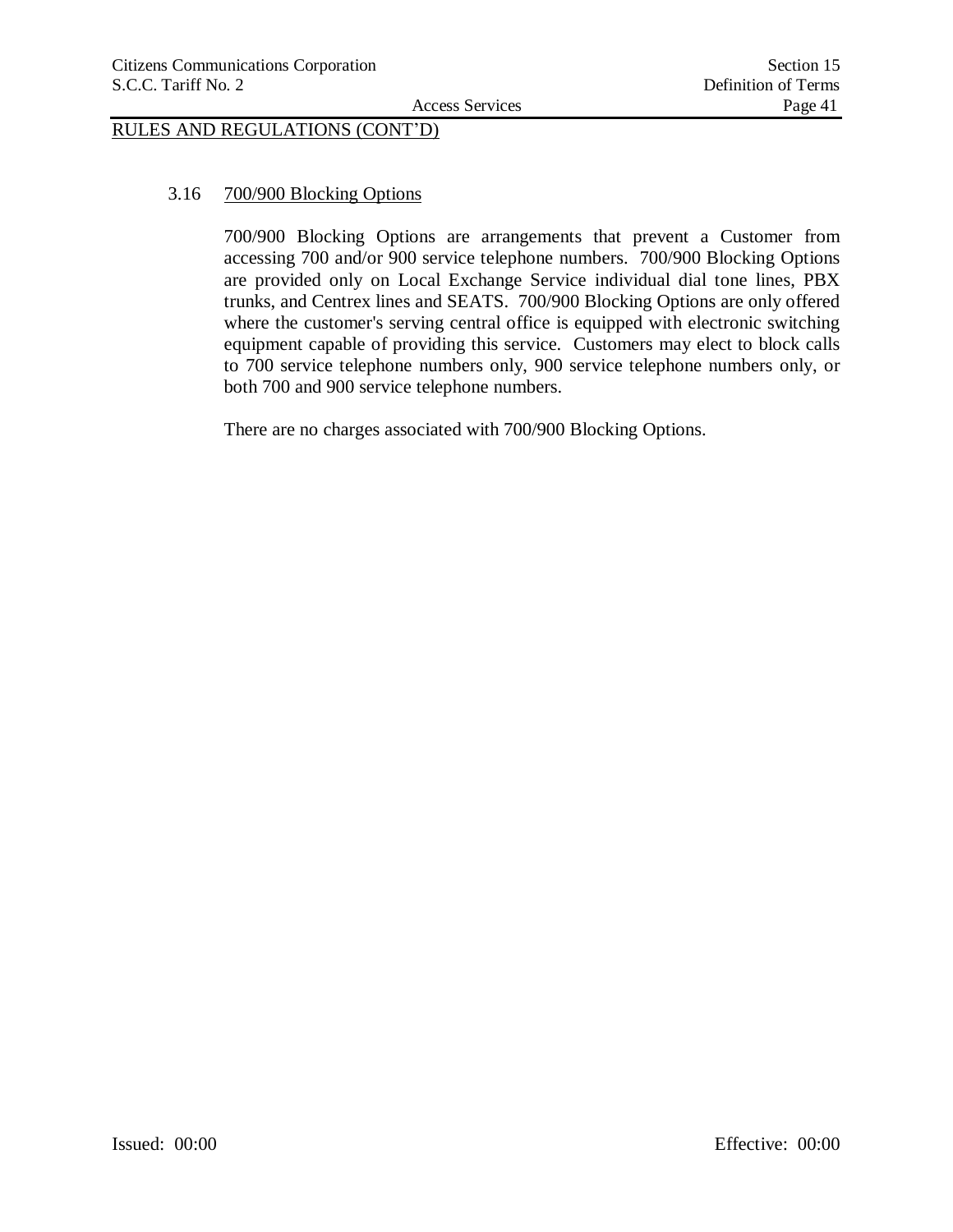Access Services

# RULES AND REGULATIONS (CONT'D)

Reserved for future use.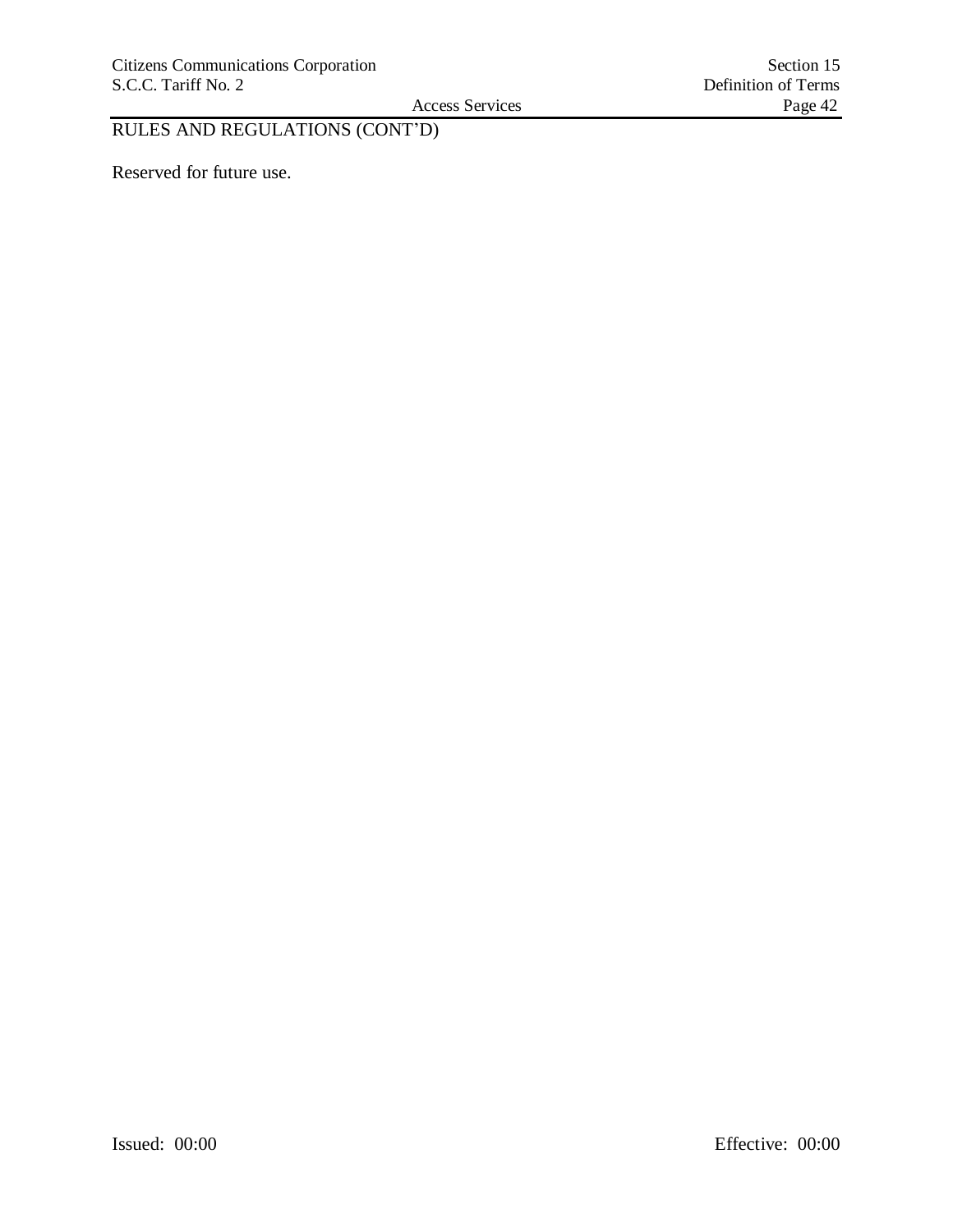# ECTION 6. SPECIAL ARRANGEMENTS

4.1 Individual Case Basis (ICB) Arrangements

Arrangements will be developed on a case-by-case basis in response to a bona fide request from a Customer or prospective Customer to develop a competitive bid for a service offered under this tariff. Rates quoted in response to such competitive requests may be different than those specified for such services in this tariff. ICB rates will be offered to the Customer in writing and on a nondiscriminatory basis. The Company will maintain records of its ICB contracts for Commission review as conditions or circumstances may require.

- 4.2 Service and Promotional Trials
	- A. General

The Company may make promotional offerings of its tariffed services, which may include reducing or waiving applicable charges for the promoted service. No individual promotion offering will exceed six months in duration, and any promotional offering will be extended on a non-discriminatory basis to any customer similarly classified who requests the specific offering. The Company will submit its promotions, by letter, to the Commission staff outlining the promotion, listing the tariffed item being promoted, and the promotions start and end dates, in lieu of filing language in the tariff.

### 4.3 Special Assembly

The Company may provide local exchange service for a customer where no tariffed service exists for the service. The unique service can be provided via a Special Assembly. The Company will maintain records of its Special Assembly contracts for Commission review as conditions or circumstances may require.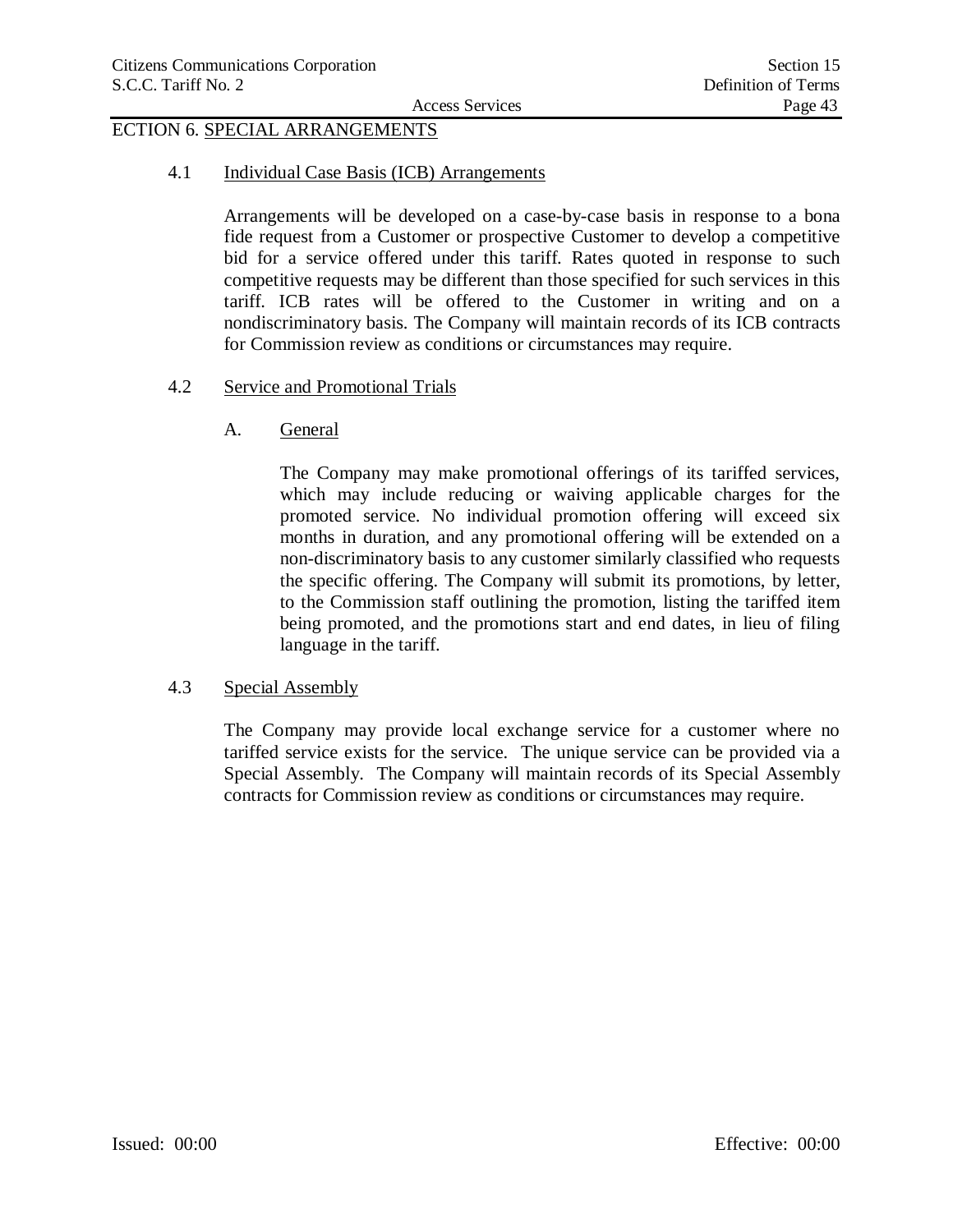# SPECIAL ARRANGEMENTS (CONT'D)

4.4 Telecommunications Relay Service (TRS)

TRS enables deaf, hard-of-hearing or speech-impaired persons who use a Text Telephone (TT) or similar devices to communicate freely with the hearing population not using TT and visa versa. A Customer will be able to access the state provider to complete such calls. The Company will impose a surcharge to all Customers at a level determined by the Commission. The customer may access TRS via the Company by either TRS's toll free 800 number or by dialing the 711 service access code.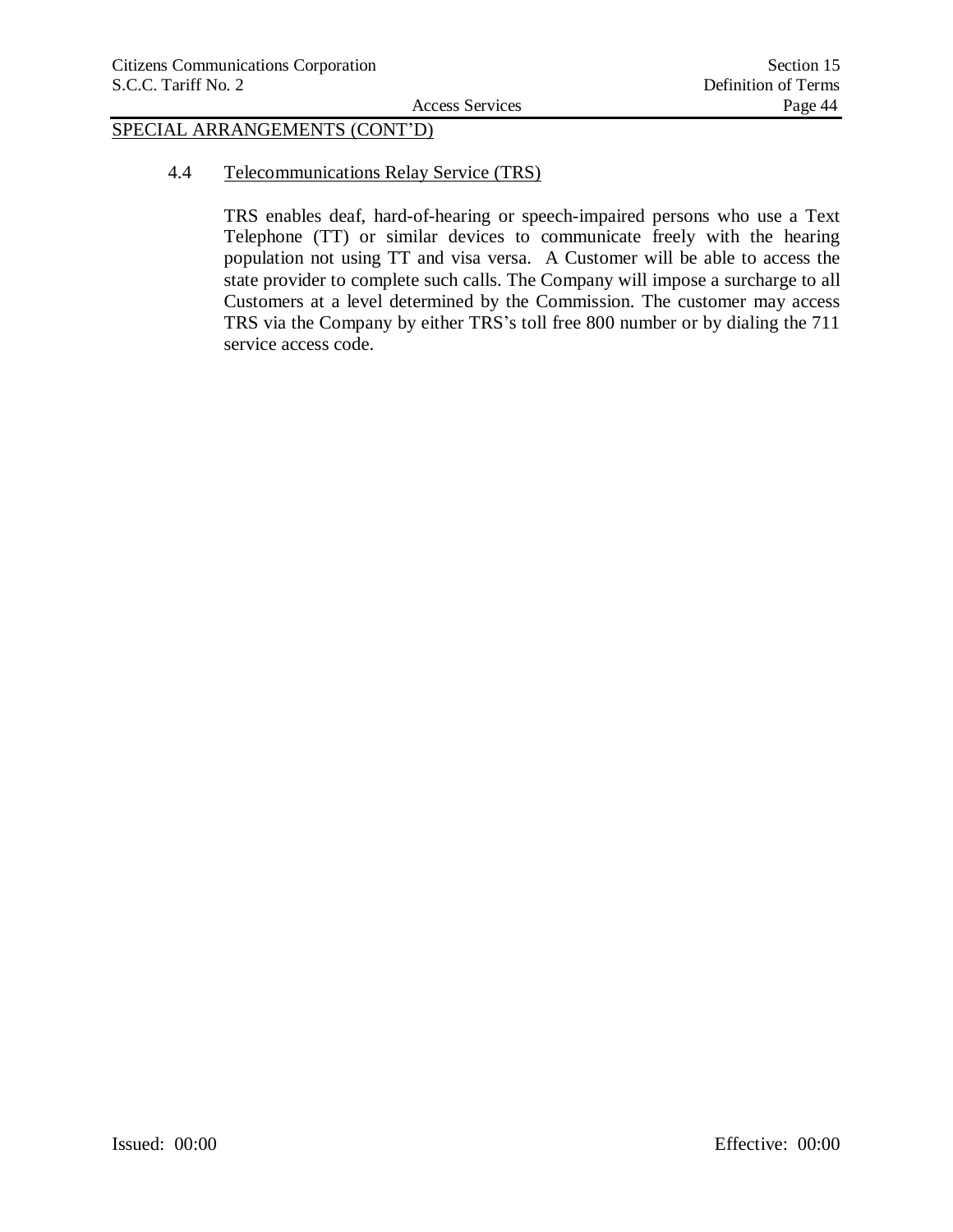Access Services

# SPECIAL ARRANGEMENTS (CONT'D)

Reserved for future use.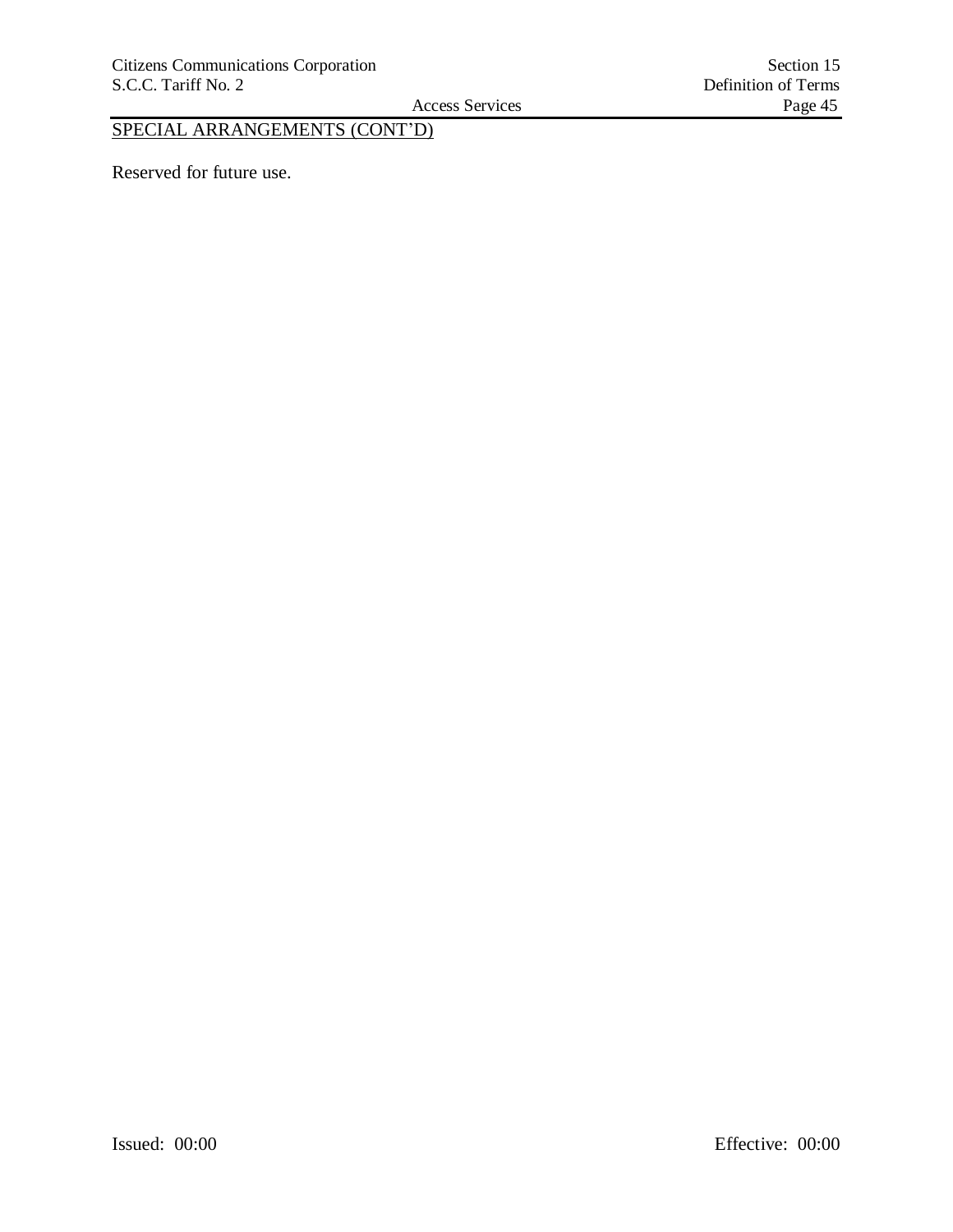5.1 General

This section sets forth the regulations and related charges for ordering Switched Access Service, as defined in this tariff. These charges are in addition to other applicable charges set forth in other sections of this tariff.

5.1.1 Ordering Conditions

Except for Tandem Connect Service (as defined in Section 14.2.3.3), all services offered under this tariff will be ordered using an ASR.

5.1.1.1 ASR Orders. The format of the ASR will be as specified in the industry Access Service Order Guidelines, unless otherwise specified herein. A Customer may order any number of Services of the same type and between the same Premises on a single ASR. All details for services for a particular order must be identical.

The Customer shall provide all information necessary for the Company to provide and bill for the requesting service. When placing an order for Switched Access Service, the Customer shall provide the following minimum information:

- a. Customer name and Premise(s) address (es);
- b. Billing name and address (when different from Customer name and address);
- c. Customer contact name(s) and telephone numbers for the following provisioning activities; order negotiating, order confirmation, interactive design, installation and billing.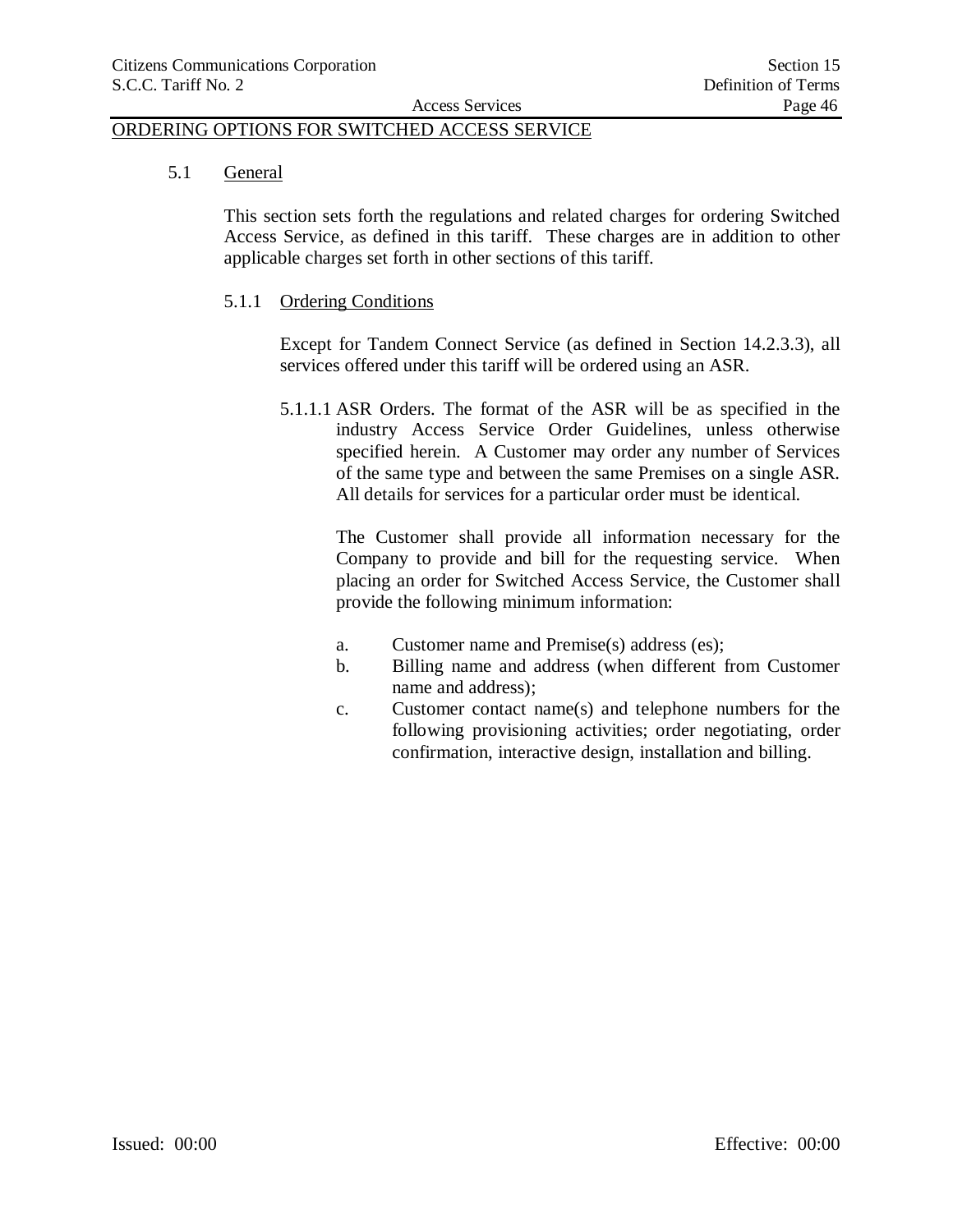The order date (Application Date) is the date on which the Company receives a firm commitment and sufficient information from the Customer to allow processing of the ASR. The Customer is advised of the critical events in the provisioning process, the Application Date, the Plant Test Date and the Service Commencement Date, at the time the Company gives the Customer a Firm Order Confirmation (FOC). The FOC is forwarded to the Customer within 2 business days after the date on which all information needed to process the ASR has been received by the Company.

5.1.1.2 Tandem Connect Service Orders. A Customer may order Tandem Connect service (as defined in Section 14.2.3.3) either by (1) submitting an ASR as defined in Section 12.1.1.1 or (2) routing traffic to the Company, or accepting traffic from the Company, through the tandem of another local exchange carrier to which the Customer is connected (the "tandem provider"). Where the Customer orders Tandem Connect service via option (2), the Company may use information provided to the Company by the tandem provider or information obtained from other sources to bill the Customer for the services provided

## 5.1.2 Provision of Other Services

Unless otherwise specified herein, all services offered under this tariff shall be ordered with an ASR.

With the agreement of the Company, other services may subsequently be added to the ASR at any time, up to and including the service date for the Access Service. When added subsequently, charges for a Design Change as set forth in Section 14.1.3.2 will apply when an engineering review is required.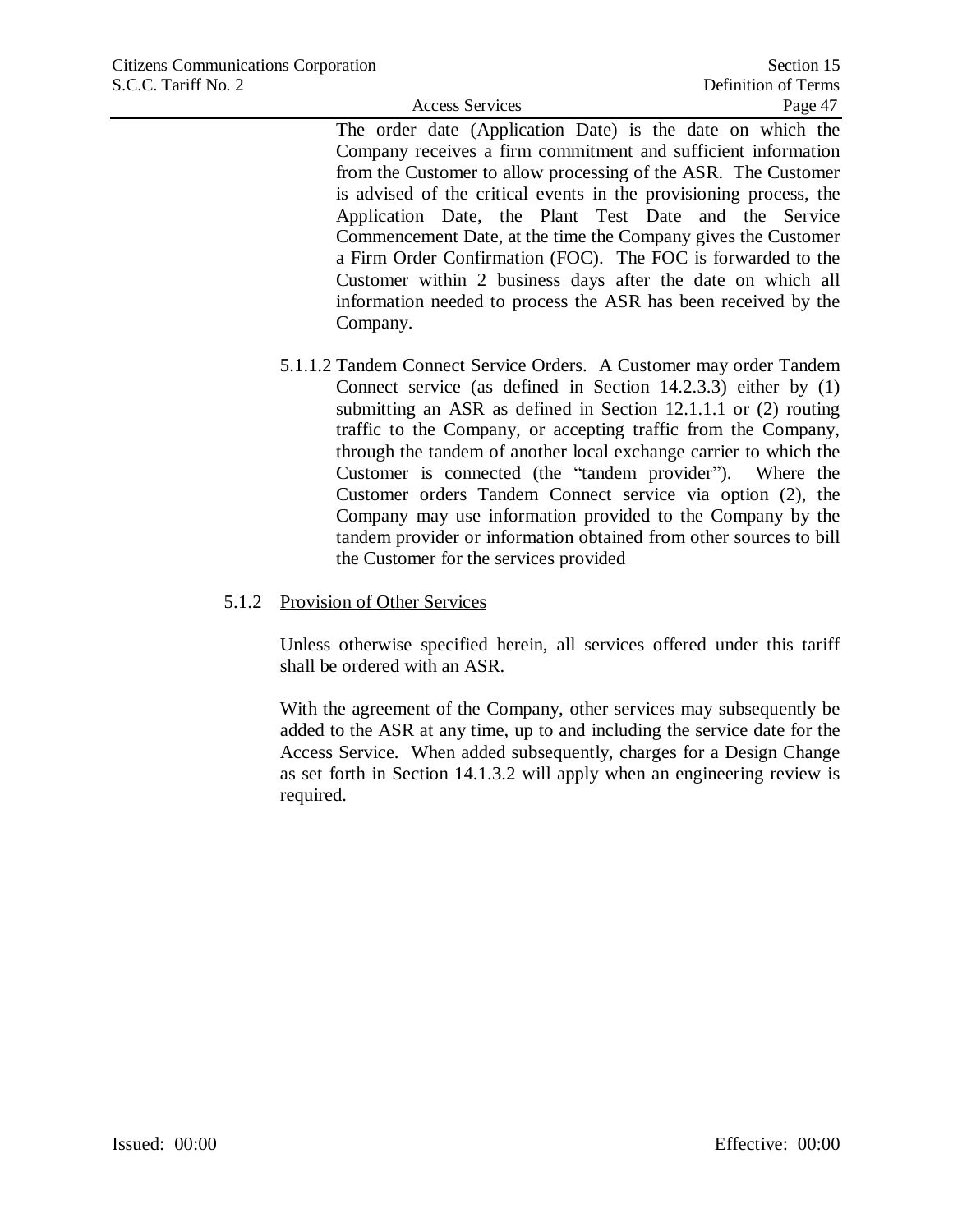Additional Engineering is not an ordering option, but will be applied to an ASR when the Company determines that Additional Engineering is necessary to accommodate a Customer request, Additional Engineering will be provided by the Company at the request of the Customer only when a Customer requests additional technical information after the Company has already provided the technical information included on the Design Layout Report as set forth herein. The Customer will be notified when Additional Engineering is required, and will be furnished with a written statement setting forth the justification for the Additional Engineering as well as an estimate of the charges. If the Customer does not want the service or facilities after being notified by the Company that Additional Engineering is required, the customer may cancel the order and no charges will apply.

### 5.2 Access Order

Unless otherwise specified herein, an ASR is required by the Company to provide a Customer Switched Access Service, as described herein. An ASR will be required for each new similar service arrangement or group of common circuits.

When a customer requests new or additional Switched Access Service, one or more ASR's may be required. The number of orders required is dependent on the type of services and/or facilities being requested.

When placing an order for either Direct Connect Service or Tandem Connect Service, as described in Sections 14.2.3.2 and 14.2.3.3, respectively, the Customer shall provide all standard ASR ordering information as specified in industry guidelines. The Customer will also be required to provide this information to order additional service for an existing service type. For new Customers ordering Tandem Connect Service, the Customer will only be required to complete an ASR for installation of new service.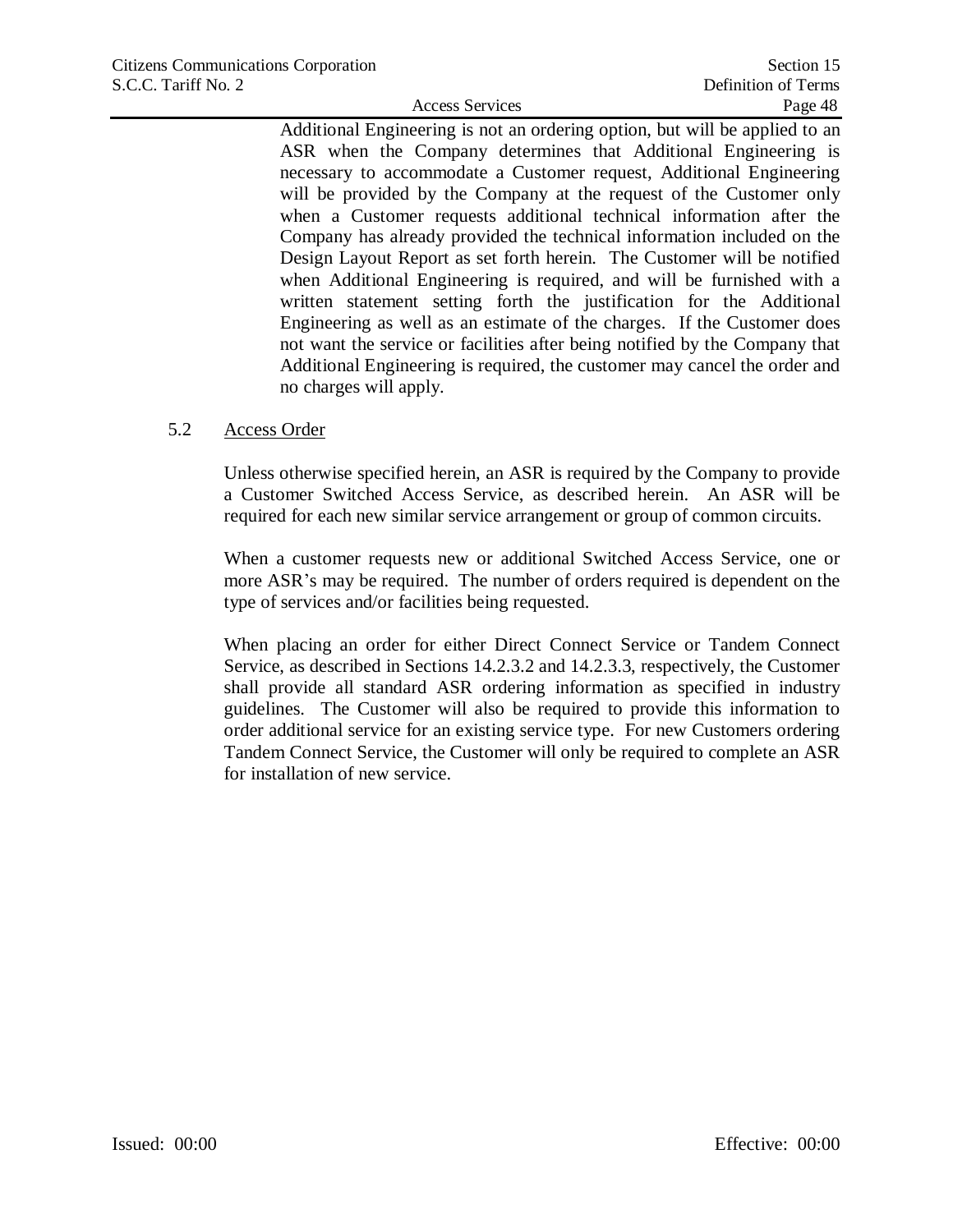# 5.2.1 Access Service Date Intervals

Access Service is provided with one of the following Service Date intervals:

- Standard Interval
- Negotiated Interval

The Company will specify a FOC and the Service Commencement Date contingent on the ASR being complete as received. To the extent the Access Service can be made available with reasonable effort, the Company will provide the Access Service in accordance with the Customer's required interval, subject to the following conditions:

- 5.2.1.1 Standard Interval: Except for Tandem Connect Service ordered under option (2) of Section 12.1.1.2, the Standard Interval for Switched and Special Access Service will be 10 business days from the date the ASR is submitted to the Company. This interval only applies to standard service offerings for a Customer, which is On-Net, and at locations where there are pre-existing facilities to the Customer premises. Access Services provided under the Standard Interval will be installed during Company business hours. For Tandem Connect Service ordered under option (2) of Section 12.1.1.2, the Standard Interval will be the same day as the service is ordered.
- 5.2.1.2 Negotiated Interval: The Company will negotiate a Service Date Interval with the Customer when:
	- 1) The Customer requests a Service Date before or beyond the applicable Standard Interval Service Date; or
	- 2) There is no existing facility connecting the Customer Premises with the Company or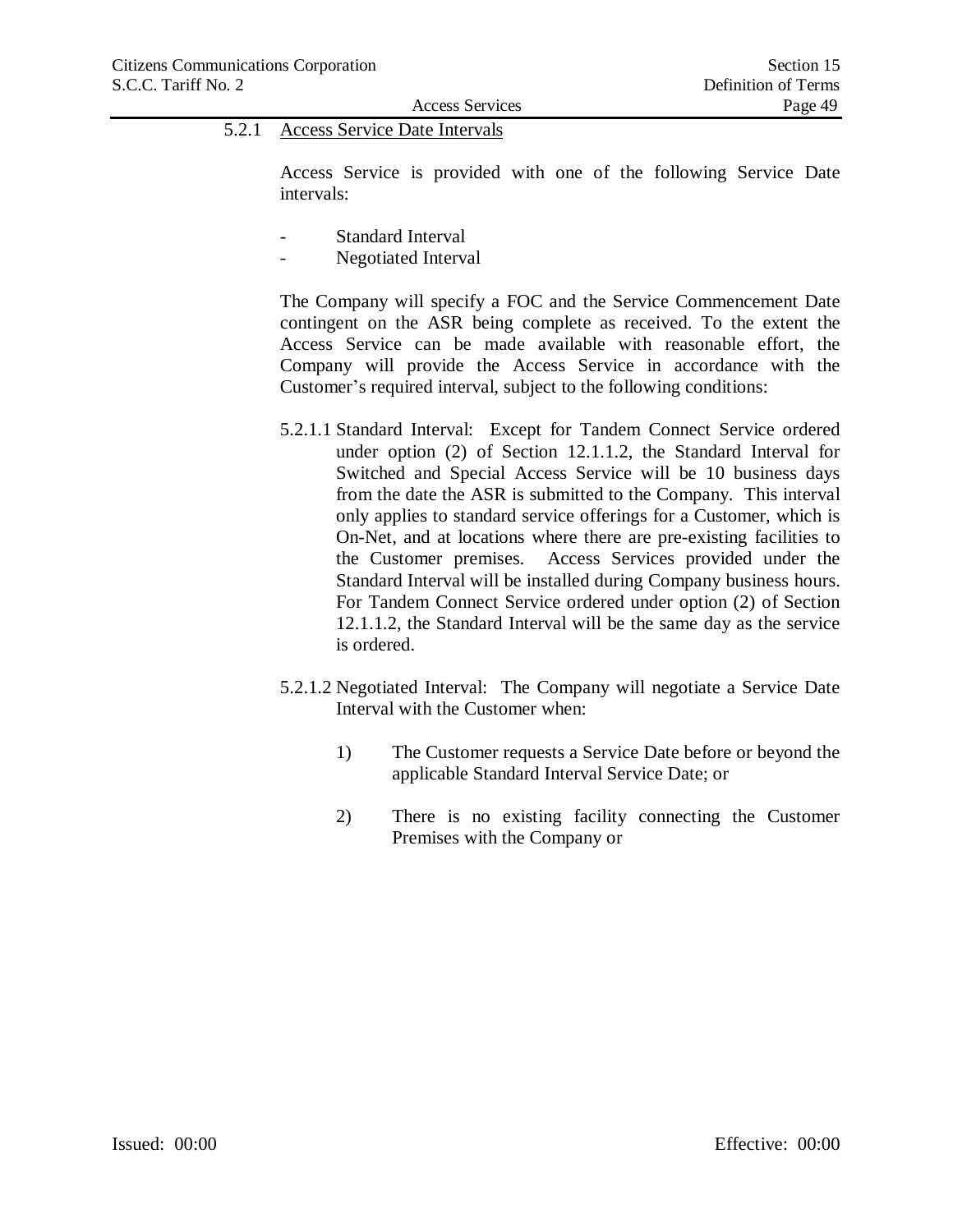- 3) The Customer requests a service that is not considered by the Company to be a standard service offering (for example, if Additional Engineering is required to complete the order); or
- 4) The Company determines that Access Service cannot be installed within the Standard Interval.

The Company will offer a Service Date based on the type and quantity of Access Services the Customer has required. The Negotiated Interval may not exceed by more than six months the Standard Interval Service Date, or, when there is no Standard Interval, the Company offered Service Date. All services for which rates are applied on an Individual Case Basis are provided with a Negotiated Interval.

### 5.2.2 Access Service Request Modifications

The Customer may request a modification of its ASR prior to the Service Commencement Date. All modifications must be in writing using the industry ASR process. The Company, in its sole discretion may accept a verbal modification from the Customer. The Company will make every effort to accommodate a requested modification when it is able to do so with the normal work force assigned to complete such an order within normal business hours. Charges for access service order modification will apply as set forth below, on a per occurrence basis.

Any increase in the number of Special Channels, Switched Access Service lines, trunks, transport facilities, Out of Band Signaling connections or any change in engineering or functionality of a service will be treated as a new ASR with a new Service Date Interval.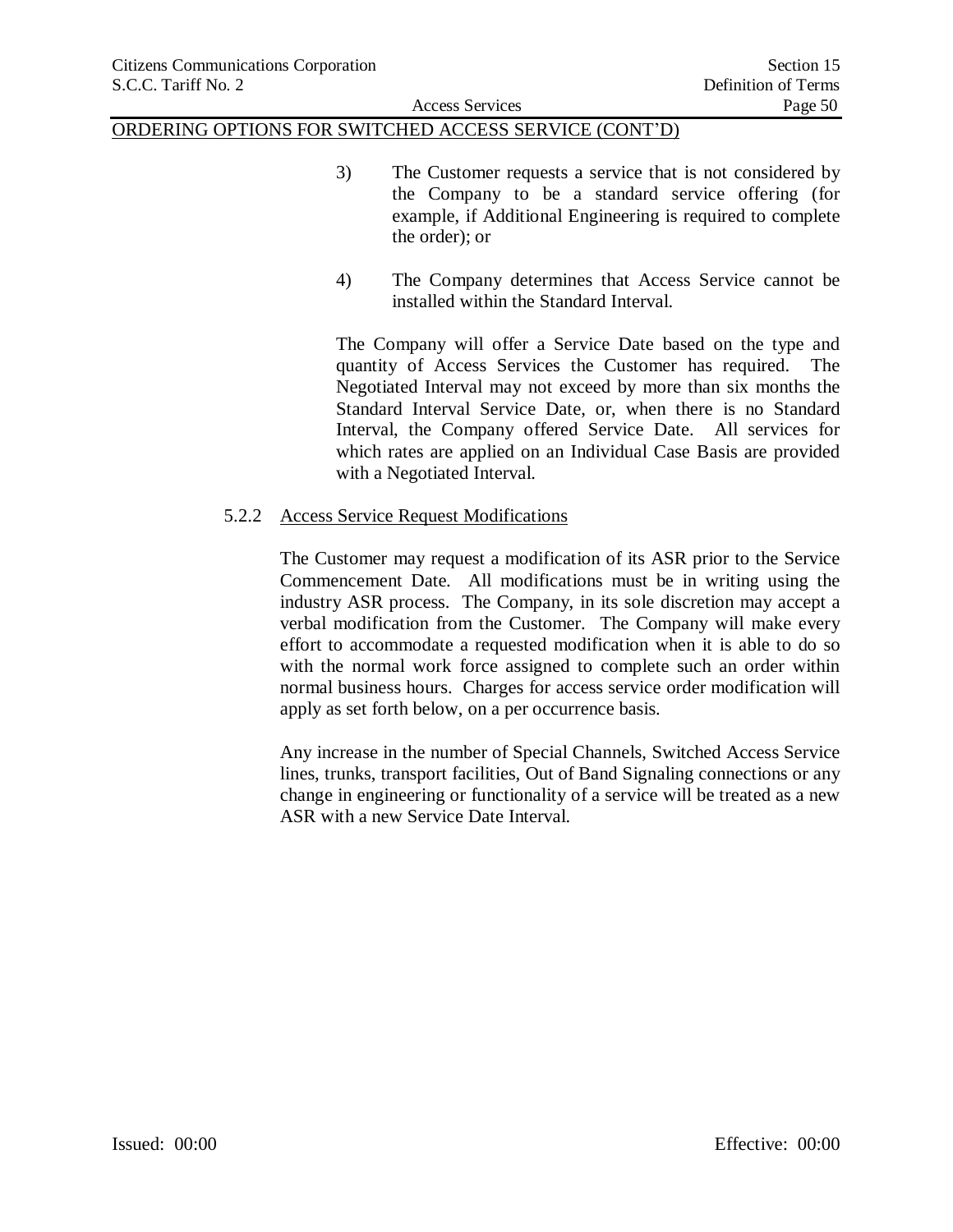5.2.2.1 Service Commencement Date Charges:

ASR service dates for the installation of new services or rearrangement of existing services may be changed, but the new service date may not exceed the original Service Commencement Date by more than 30 calendar days. Then, for any reason, the Customer indicates that service cannot be accepted for a period not to exceed 30 calendar days, and the Company accordingly delays the start of service, a Service Change Charge will apply. In addition, when the Customer submits a request for a Service Date Change that is less than five business days from the date of notification by the Customer, a Service Date Charge and an Expedite Charge will apply. No Expedite Charge will apply if the Customer requests a Service Date Change that is more than 5 business days from the date of request by the Customer but earlier than the original requested Service Commencement Date.

If the Customer requested service date is more than 30 calendar days after the original service date, the order will be canceled by the Company on the  $31<sup>st</sup>$  day. Appropriate cancellation charges will be applied. If the Customer still requires the service, the Customer must place a new ASR with the Company. The Service Date Change charge will apply on a per order, per occurrence basis for each service date changed. The applicable charges are set forth in Section 15.1.3.2.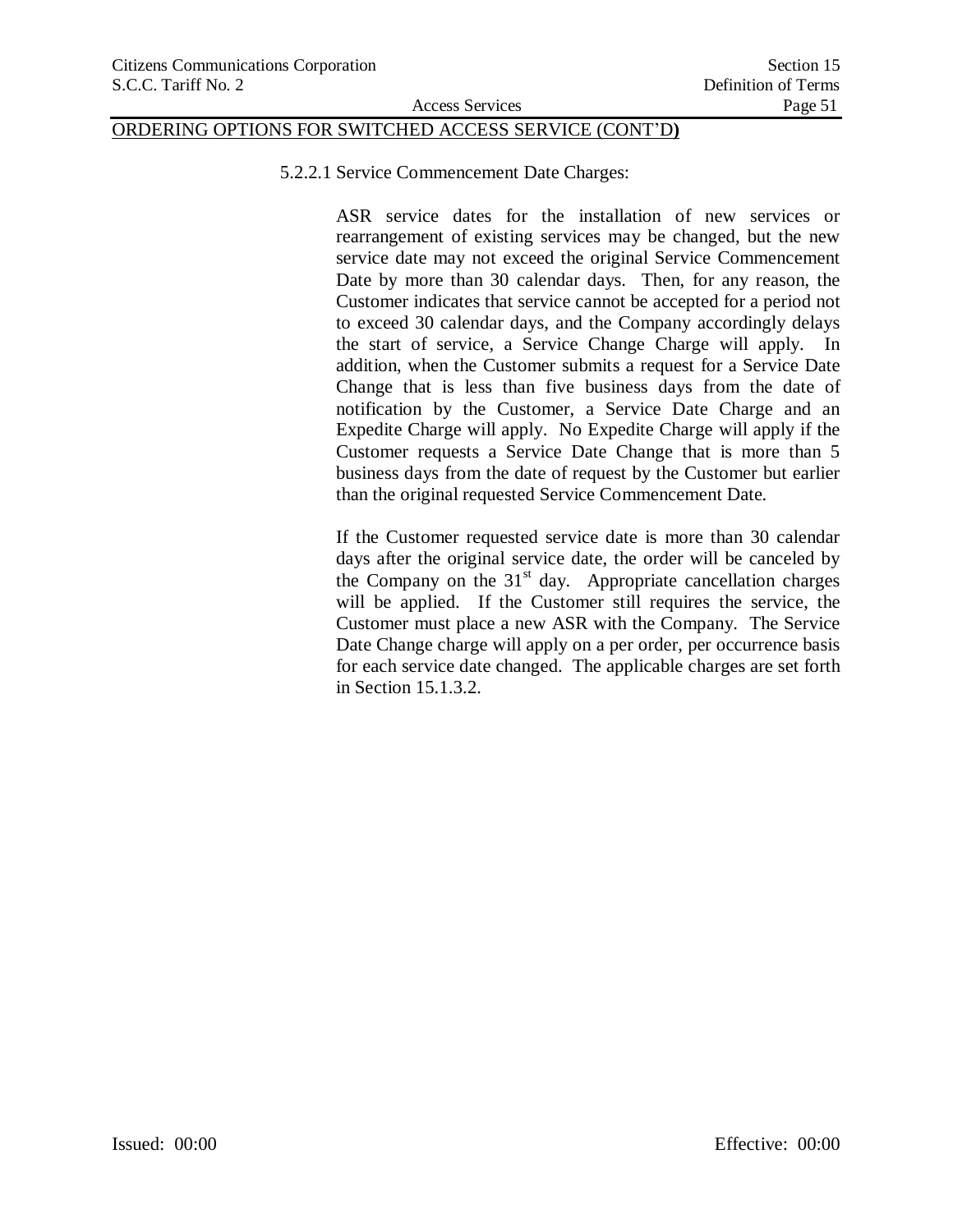5.2.2.2 Design Change Charge

The Customer may request a Design Change to the service ordered. A Design Change is any change to an ASR, which requires Engineering Review. An Engineering Review is a review by Company personnel of the service ordered and requested changes to determine what change(s) in design, if any, are necessary to meet the Customer's request. Design Changes include such changes as the addition or deletion of optional features or functions, a change in the type of Transport Termination or type of Channel interface. Any other changes are not considered Design Changes for purposes of this subsection and will require issuance of a new ASR and the cancellation of the original ASR with appropriate cancellation charges applied.

The Design Change Charge will apply on a per order, per occurrence basis for each order requiring a Design Change. The applicable charges, as set forth in Section 15.1.3.2 are in addition to any Service Date Change Charges that may apply.

#### 5.2.2.3 Expedited Order Charge

When placing an Access Order for service(s) for which a Standard Interval exists, a Customer may request a Service Commencement date that is earlier than the Standard Interval Service Date, in which case an Expedite Charge will apply. The Expedite Charge will not apply if the new Service Commencement Date is more than five days from the date of the request to the Company of the Expedited Order request. However, if upon reviewing availability of equipment and scheduled workload, Company agrees to provide service on an expedited basis and Customer accepts Company's proposal, an Expedite Charge will apply. If the Company is subsequently unable to meet an agreed upon expedited service date, then the Expedited Charge will not apply.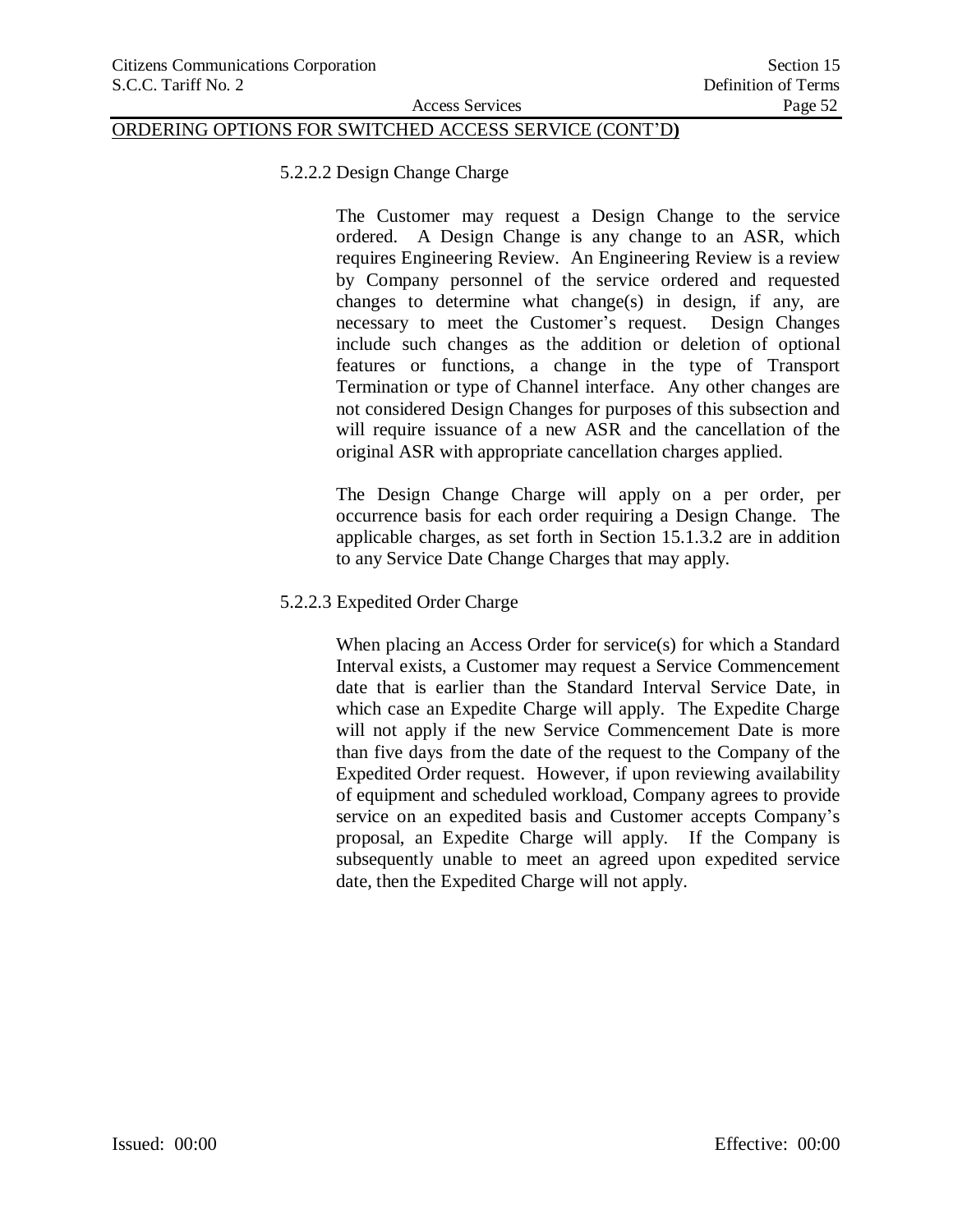In the event the Company provides service on a expedited basis on the Customer's request, and the Customer delays service or is not ready for delivery of service at the time of installation, a Service Date Change Charge will apply in addition to the Expedite Charge

In the event that the Customer cancels an expedite request, the Expedite Charge will be added to any applicable Cancellation Charge specified herein

In the event that the Customer requests a Service Date Change after the Company has received the original expedite request, the Expedite Charge will still apply.

An Expedite Charge will not be applied to orders expedited for Company reasons.

If costs other than additional administrative expenses are to be incurred when the Access Order is expedited, the regulations and charges for Special Construction as set forth in this tariff will apply.

The Expedited Order Charge will apply on a per order, per occurrence basis, as specified in Section 15.1.3.2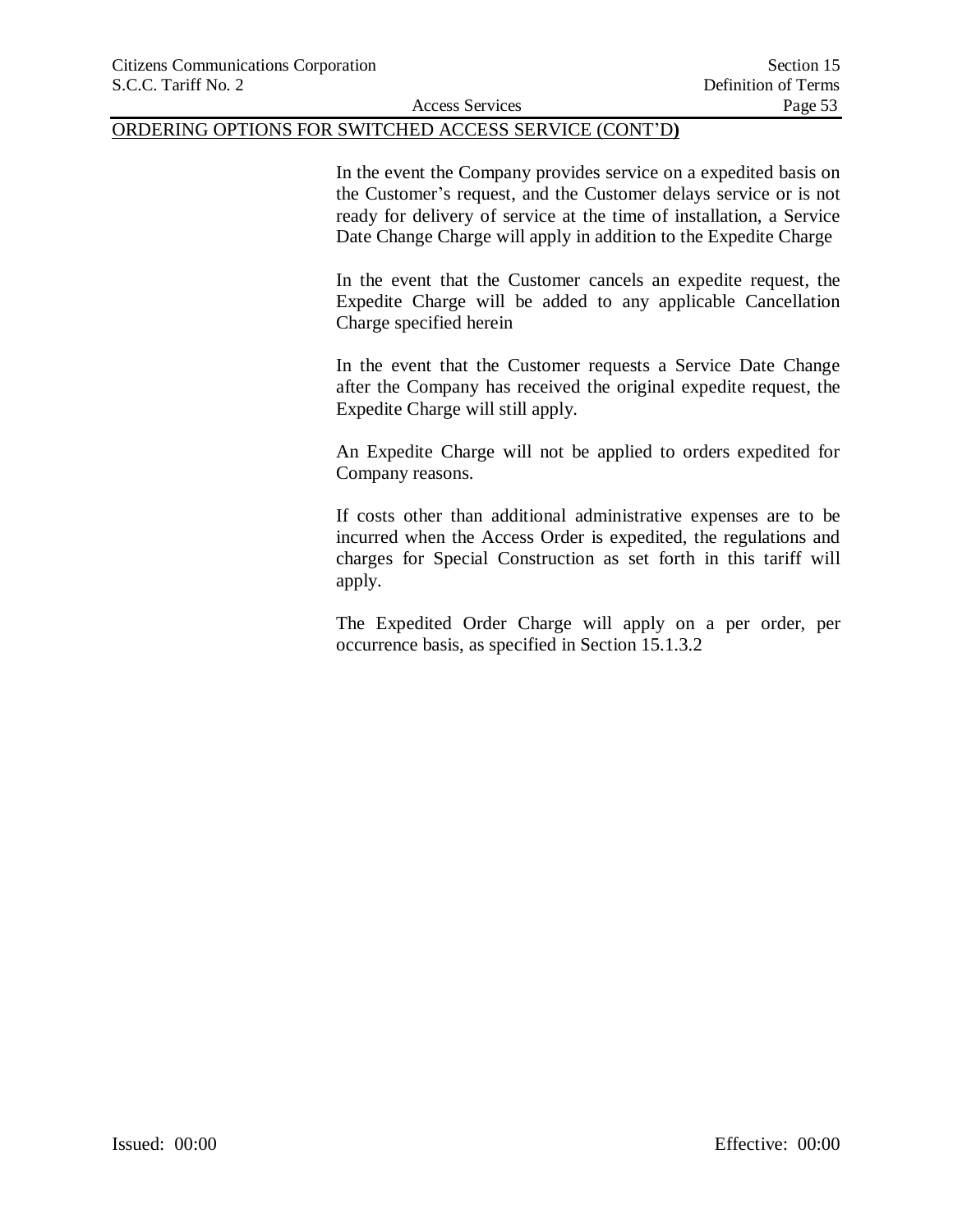#### 5.2.3 Cancellation of an Access Service Request

A Customer may cancel an ASR for the installation of Switching Access Service at any time prior to notification by the Company that service is available for the Customer's use. The cancellation date is the date the Company receives written or verbal notice from the Customer that the order is to be canceled. The verbal notice must be followed by written confirmation within 10 days. A customer may negotiate an extension of the service date of an ASR for installation of new service or rearrangement of existing service, in which case a Service Date Change Charge will apply. However, the new service date cannot exceed the originally established service date by more than 30 calendar days. On the  $31<sup>st</sup>$  day beyond the original service date, the ASR will be canceled and the appropriate Cancellation Charge will be applied

Except as stated herein, Cancellation Charges will apply as specified in Section 15.1.3.3.

If the cancellation occurs prior to the Company's receiving the ASR, no charges shall apply.

Cancellation Charges for Expedited Orders will be applied for any order canceled from the Application Date forward.

If the Company misses a service date for a Standard or Negotiated Interval Access Order by more than 30 days due to circumstances such as acts of God, governmental requirements, work stoppages and civil disturbances, the Company shall not be liable for such delay and the Customer may cancel the ASR without incurring cancellation charges.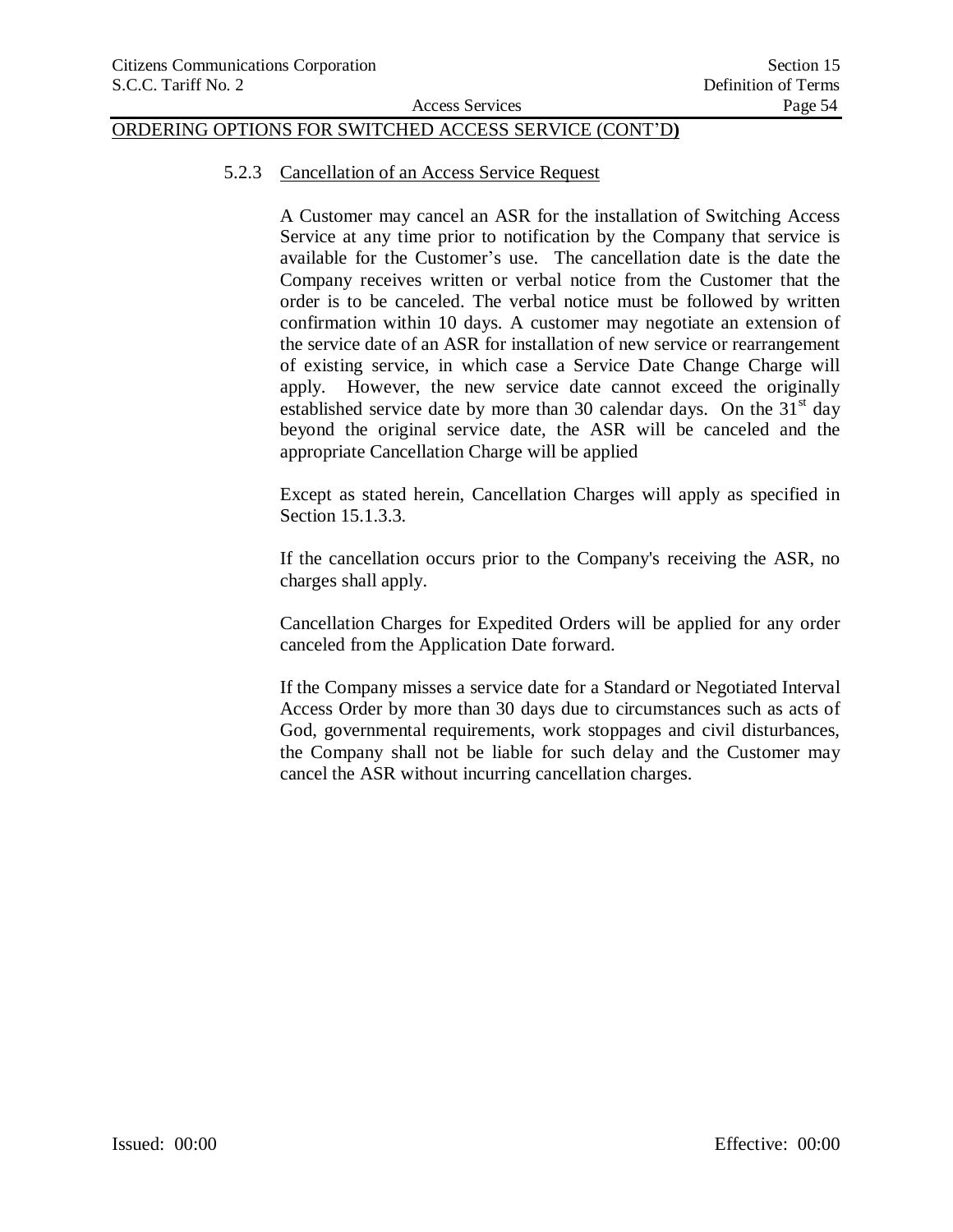#### 5.2.4 Minimum Period of Service

The minimum period for which Tandem Connect Service is provided and for which charges are applicable is one month.

- 5.2.4.1 The following changes will be treated as a discontinuance of the existing service and a request for installation of a new service. All associated Non Recurring Charges will apply for the new service, and a new minimum period will be established:
	- (1) A change in the identity of the Customer of record;
	- (2) A move by the Customer to a different building;
	- (3) A change in type of service;
		- (4) A change in Switched Access Service Interface (i.e., DSL or DS3);
	- (5) A change in Switched Access Service Traffic Type;
- 5.2.4.2 When Access Service is disconnected prior to the expiration of the minimum period, charges are applicable for the balance of the minimum period. The Minimum Period Charge for monthly billed services will be determined as follows:

For Switched Access Service, the charge for a month or fraction thereof is the applicable minimum monthly charge for the capacity made available to the Customer.

All applicable Non-Recurring Charges for the service will be billed in addition to the Minimum Period Charge.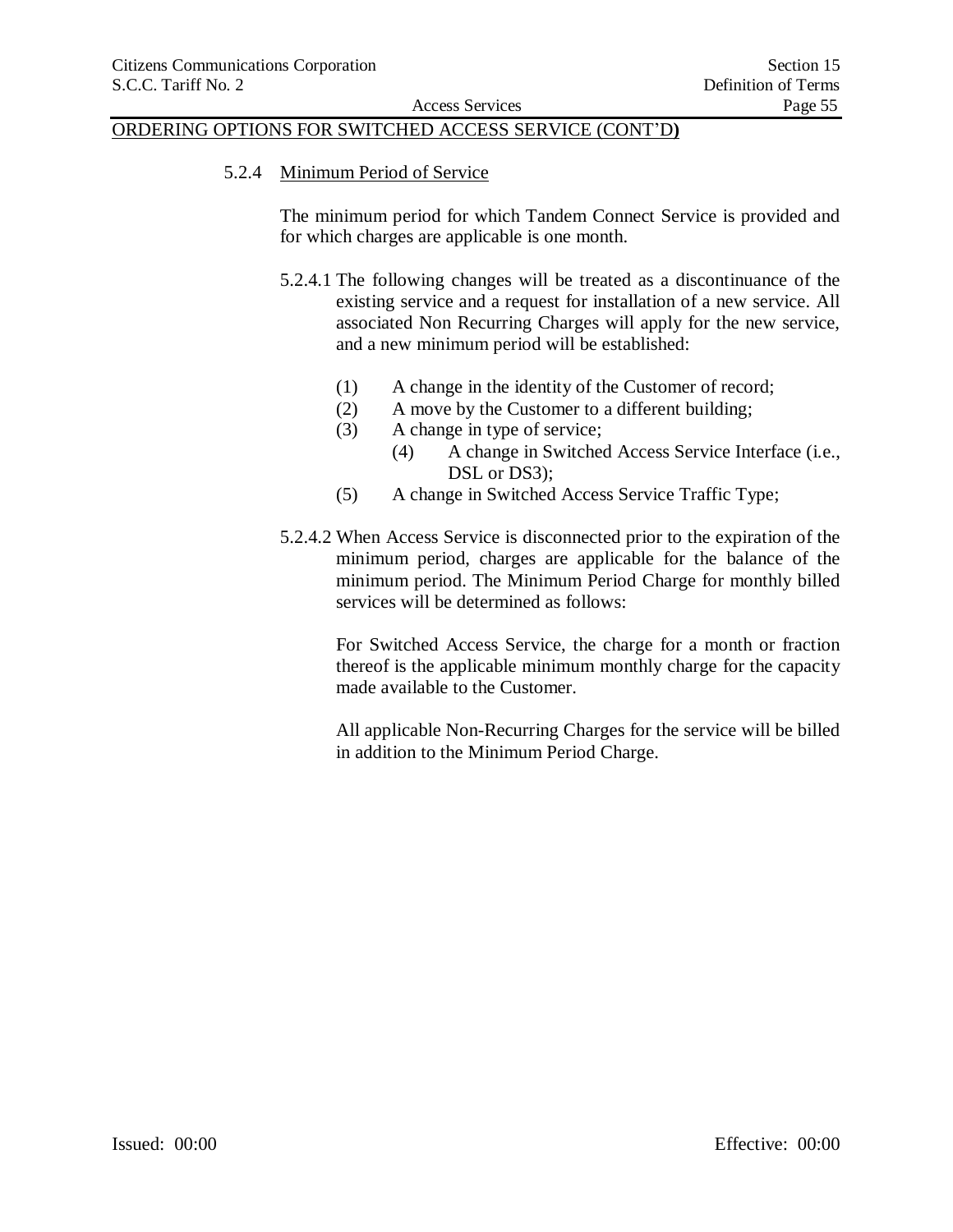## CARRIER COMMON LINE SERVICE

The Company will provide Carrier Common Line Access Service (Carrier Common Line Access) to customers in conjunction with Switched Access Service provided in Section 14 of this Tariff.

#### 6.1 General Description

Carrier Common Line Access provides for the use of end users, Company provided common line by customers for access to such end users to furnish Communications Services.

#### 6.2 Limitations

#### 6.2.1 Exclusions

Neither a telephone number nor detail billing are provided with Carrier Common Line Access. Additionally, directory listings and intercept arrangements are not included in the rates and charges for Carrier Common Line Access.

#### 6.2.2 Access Groups

All trunk side connections provided in the same access group will be limited to the same features and operating characteristics.

### 6.3 Undertaking of the Company

#### 6.3.1 Provision of Service

Where the customer is provided Switched Access Service under other sections of this Tariff, the Company will provide the use of Company common lines by a customer for access to end users at rates and charges as set forth in 15.1.3 following.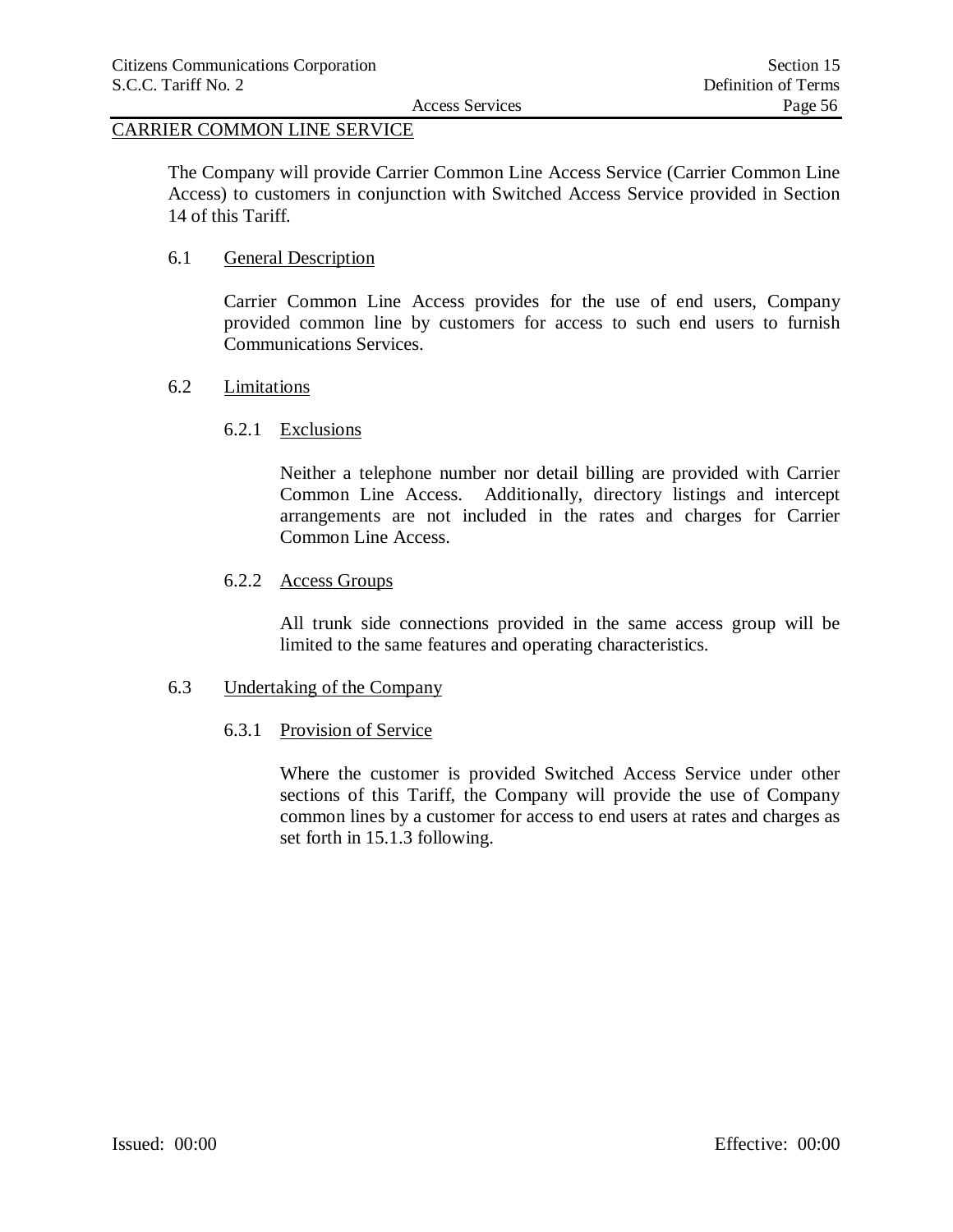# CARRIER COMMON LINE SERVICE(CONT'D)

6.3.2 Interstate and Intrastate Use

The Switched Access Service provided by the Company includes the Switched Access Service provided for both interstate and intrastate communications. The Carrier Common Line Access rates and charges as set forth in 15.1.3.4.2 following apply to intrastate Switched Access Service access minutes.

#### 6.4 Obligations of the Customer

#### 6.4.1 Switched Access Service Requirements

The Switched Access Service associated with Carrier Common Line Access shall be ordered by the customer under other sections of this Tariff.

#### 6.4.2 Supervision

The customer facilities at the premises of the ordering customer shall provide the necessary on-hook and off-hook supervision.

#### 6.5 Determination of Usage Subject to Carrier Common Line Access Charges

Except as set forth herein, all Switched Access Service provided to the customer will be subject to Carrier Common Line Access service.

#### 6.5.1 Determination of Jurisdiction

When the customer reports interstate and intrastate use of Switched Access Service, the associated Carrier Common Line Access used by the customer for interstate will be determined as set forth in 3.4.1 (Percent Interstate Use – PIU).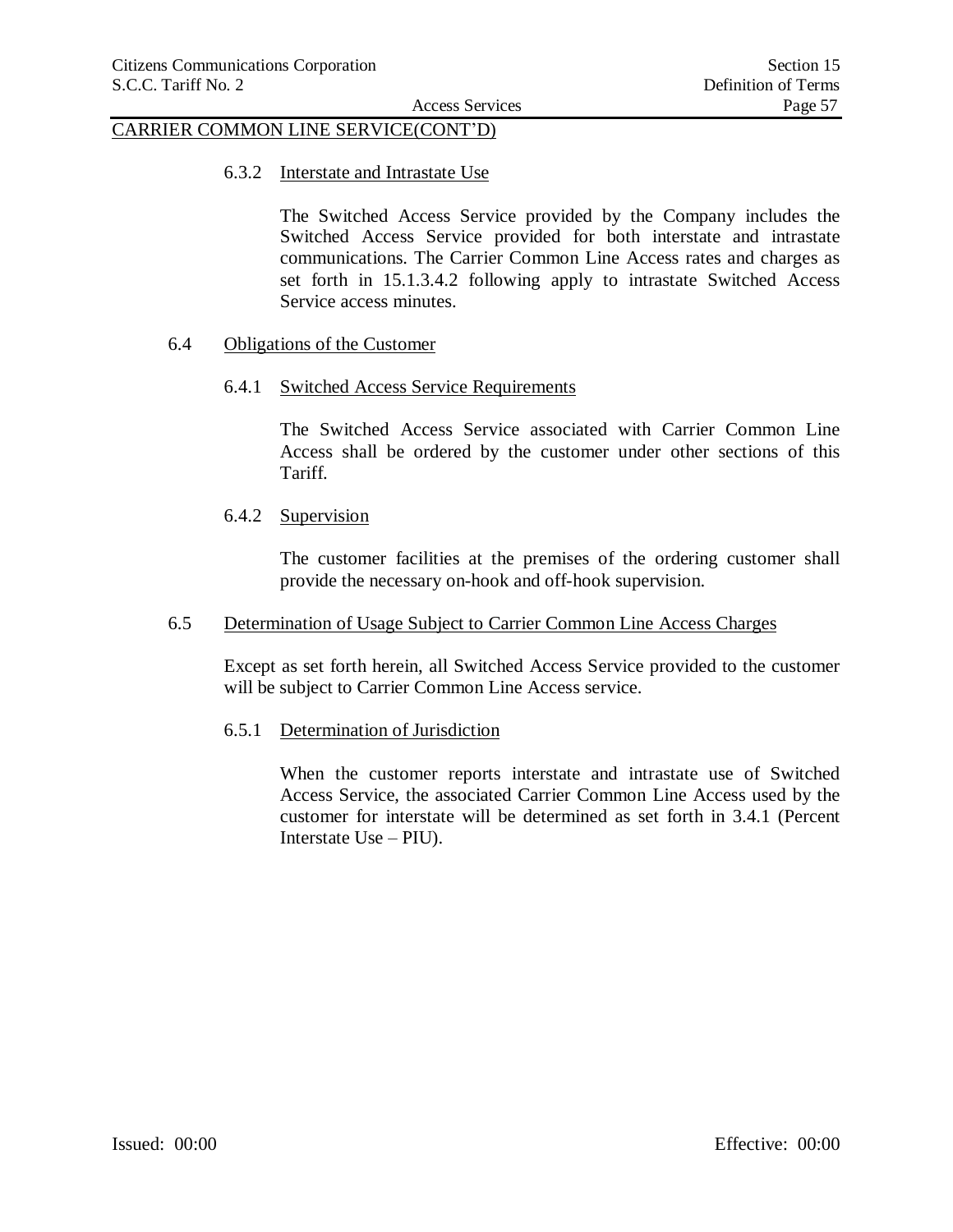### CARRIER COMMON LINE SERVICE (CONT'D)

#### 6.6 Measuring and Recording of Call Detail

When access minutes are used to determine Carrier Common Line charges, they will be accumulated using call detail recorded by Company equipment. The Company measuring and recording equipment will be associated with end office or local tandem switching equipment and will record each originating and terminating access minute where answer supervision is received. The accumulated access minutes will be summed on a line-by-line basis, by line group or by end office, whichever type of account is used by the Company, for each customer and then rounded to the nearest minute.

#### 6.7 Billing of Charges

13.7.1 Access minutes for all Switched Access Service subject to Carrier Common Line charges will be multiplied by the Access per minute rate as set forth in Section 15.1.3.4.2 following.

#### 6.8 Determination of Charges

- 6.8.1 Carrier Common Line charges will be billed to each Switched Access Service provided further under this Tariff, in accordance with the rates as set forth in Section 15.1.3.4 following.
- 6.8.2 Carrier Common Line Access per minute charge (s) apply to:
	- A. all terminating access minutes of use.
	- B. less those terminating access minutes of use associated with Mobile Telephone Switching Offices (MTSOs).
	- C. All originating access minutes of use associated with calls placed to 700, 800 and 900 numbers, less those originating access minutes of use associated with calls placed to 700, 800 and 900 numbers for which the Customer furnishes for each month a report of either the number of calls or minutes or a report of the percent of calls or minutes that terminate in a Switched Access Service that is assessed Carrier Common Line charges.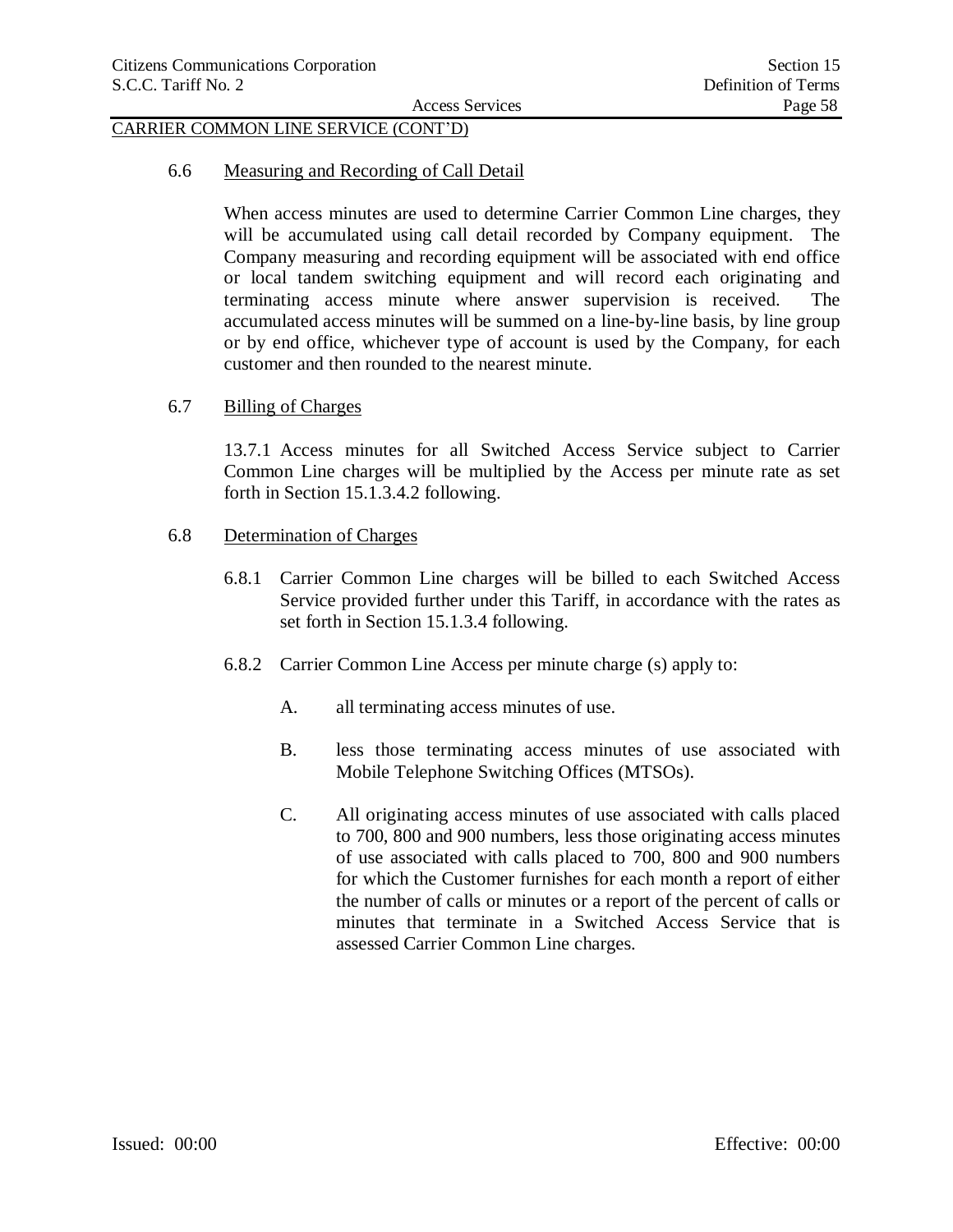#### CARRIER COMMON LINE SERVICE (CONT'D)

When the Customer makes this report available to the Company in advance of billing, these minutes of use will be charged on the current bill as originating minutes of use as set forth in (D) following. If a billing dispute arises concerning the Customer provided report, the Company will request the Customer to provide the data the Customer used to develop the report. The Company will not request such data more than once a year. The Customer shall supply the data within 30 days of the Telephone Company request.

When this report is not available to the Company until after billing, it shall be used by the Company to calculate and post a credit to the Customer's account. The credit shall be posted to the Customer's account within 30 days of receipt of the report. The credit shall be calculated by multiplying the number of access minutes of use, for which a credit is determined to be applicable, times the difference between the terminating and originating Carrier Common Line charges in effect when the calls were completed.

- D. The originating Access, per minute charge(s) apply to:
	- -- all originating access minutes of use,
	- -- all originating access minutes of use where the off-hook supervisory signaling is forwarded by the customer's equipment when the called party answers,
	- -- less all originating access minutes of use associated with calls placed to 700, 800 and 900 numbers,
	- -- less those originating access minutes of use associated with Mobile Telephone Switching Offices (MTSOs),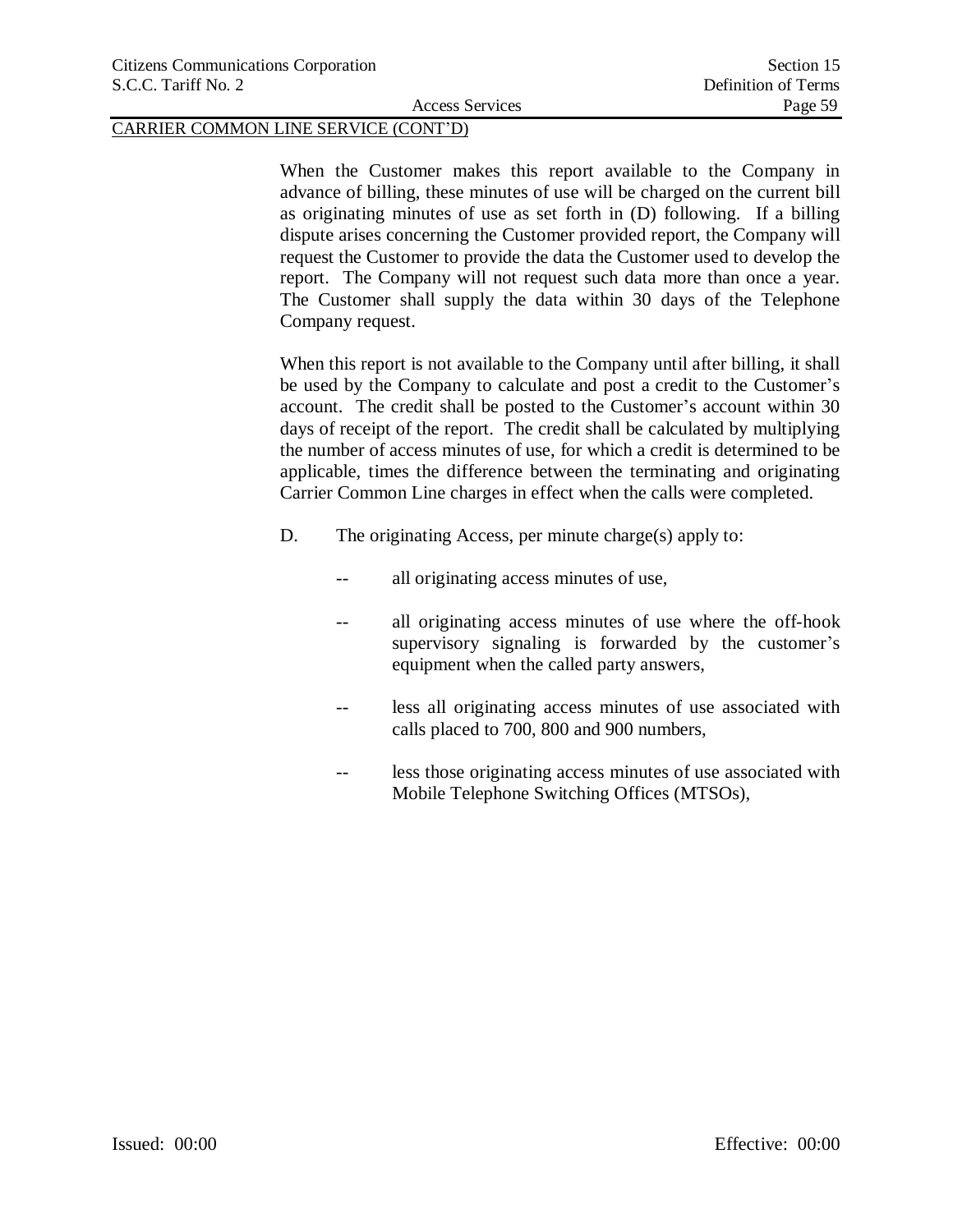# CARRIER COMMON LINE SERVICE (CONT'D)

-- plus all originating access minutes of use associated with calls placed to 700, 800 and 900 numbers for which the Customer furnishes for each month a report of either the number of calls or minutes or a report of the percent of calls or minutes that term mate in a Switched Access Service that is assessed Carrier Common Line charges, and for which a corresponding reduction in the number of terminating access minutes of use has been made as set forth in (C) preceding.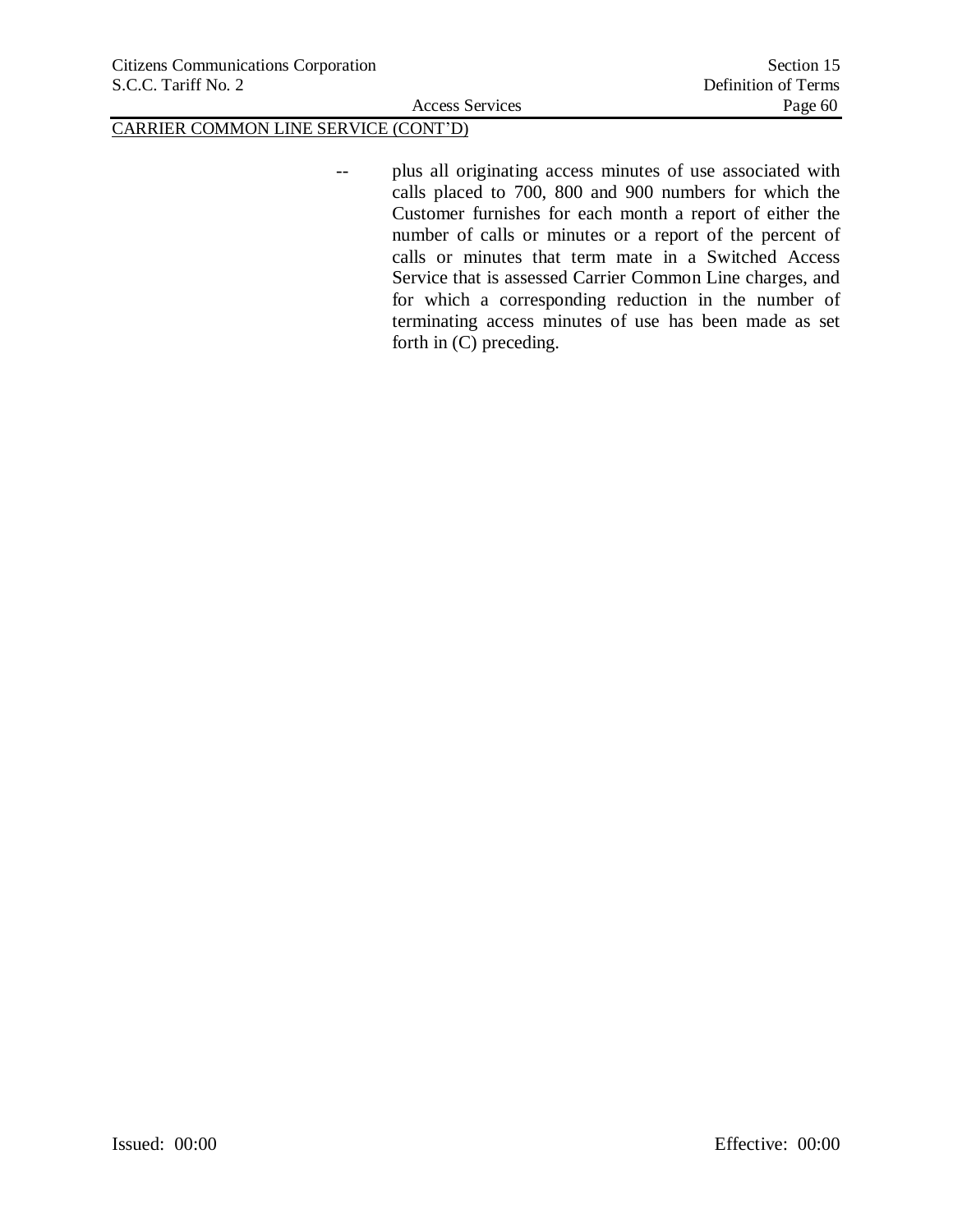# SWITCHED ACCESS SERVICE

7.1 General

Switched Access Service, which is available to Customers for their use in furnishing their services to End Users, provides a two-point communications path between a Customer's premises and an End User's Premises. It provides for the use of common terminating switching and transport facilities. Switched Access Service provides the ability to originate calls from an End User's Premises location to a Customer's Premises, and to terminate calls from a Customer's Premises to an End User's Premises.

Rates and charges are set forth in Section 15. The application of rates for Switched Access Service is described in Section 15.1.3.4.

#### 7.2 Provision and Description of Switched Access Service Agreements

Switched Access Service is provided in the following service type:

### 7.2.1 Feature Group D (FGD) Access

FGD Access, which is available to all customers, is provisioned at the DSI level and provides trunk-side access to Company Local Switching Center switches, with an associated uniform 10XXXX Access Code for Customer's use in originating and terminating communications. Basic FGD service will be provided with Multi-Frequency In Band Signaling (SS7 is also available as a Common Switching Option for Feature Group D). In addition, Conventional Signaling for Direct Carrier Trunk Groups is available at Customer's option. End Users of Customer's service may also originate calls to certain FGD Access Customers without dialing the 10XXXX Access Code if End User is presubscribed, as described herein.

The Access Code for FGD switching is a uniform Access Code of the form 10XXXX. A single Access Code will be the assigned number of all FGD access provided to the Customer by the Company. No Access Code is required for calls to a customer over FGD Switched Access Service if the End User's telephone exchange service is arranged for Presubscription to that Customer, as set forth herein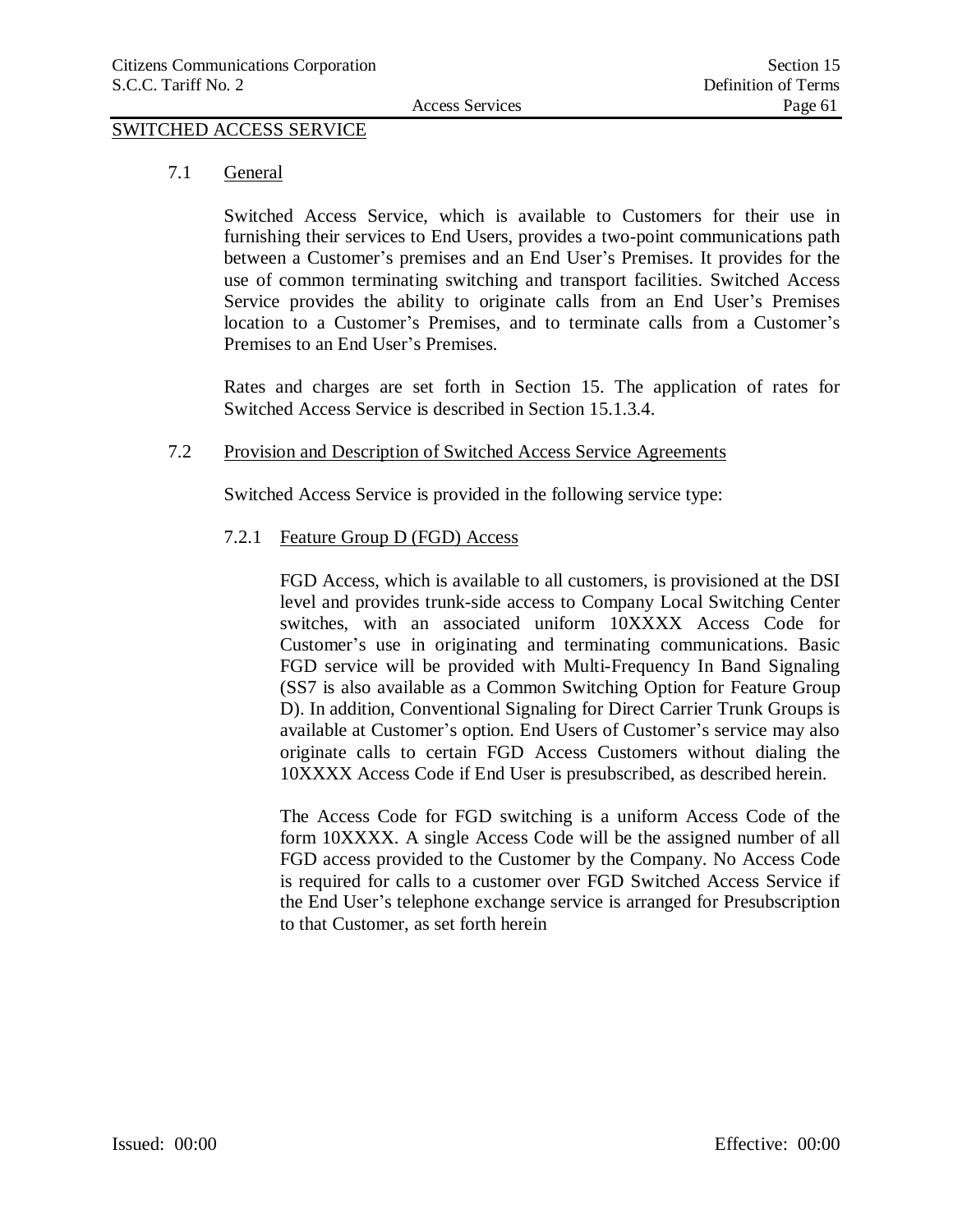Where no Access Code is required, the number dialed by the Customer's End User shall be a seven or ten digit number for calls in the North American Numbering Plan (NANP), except for 00- dialed calls which are routed to the predestinated Customer. For international calls outside the NANP, a seven to twelve digit number maybe dialed. The form of the numbers dialed by the Customer's End User is NXX-XXXX, 0 or  $1 +$ NXX-XXXX, NPA + NXX-XXXX, 0 or  $1 + NPA = NXX-XXXX$ , and when the local Switching Center is equipped for International Direct Distance Dialing (IDDD),  $O+CC + NN$  or  $011 + CC + NN$ .

When the 10XXXX Access Code is used, FGD switching also provides for dialing the digit 0 for access to the Customer's operator, 911 for access to the Company's emergency service, or the end-of-dialing digit (#) for cut-through access to the Customer's Premises.

In addition, End Users may originate calls by dialing the 950-XXXX Access Code specific to a particular Interexchange Carrier, provided that the Interexchange Carrier has subscribed to the Company's Feature Group D with 950 Access Common Switching Optional Feature. If the End User is presubscribed to that Interexchange Carrier, no Access Code is necessary.

#### 7.2.2 Manner of Provision

Trunks used for Switched Access Service may be configured for one-way (either originating only or terminating only) or for two-way directionality. It is the Customer's responsibility to order a sufficient number of trunks of each type in order to meet its desired grade of service objective. At the Customer's request, the Company will assist the Customer in sizing Switched Access Trunk groups.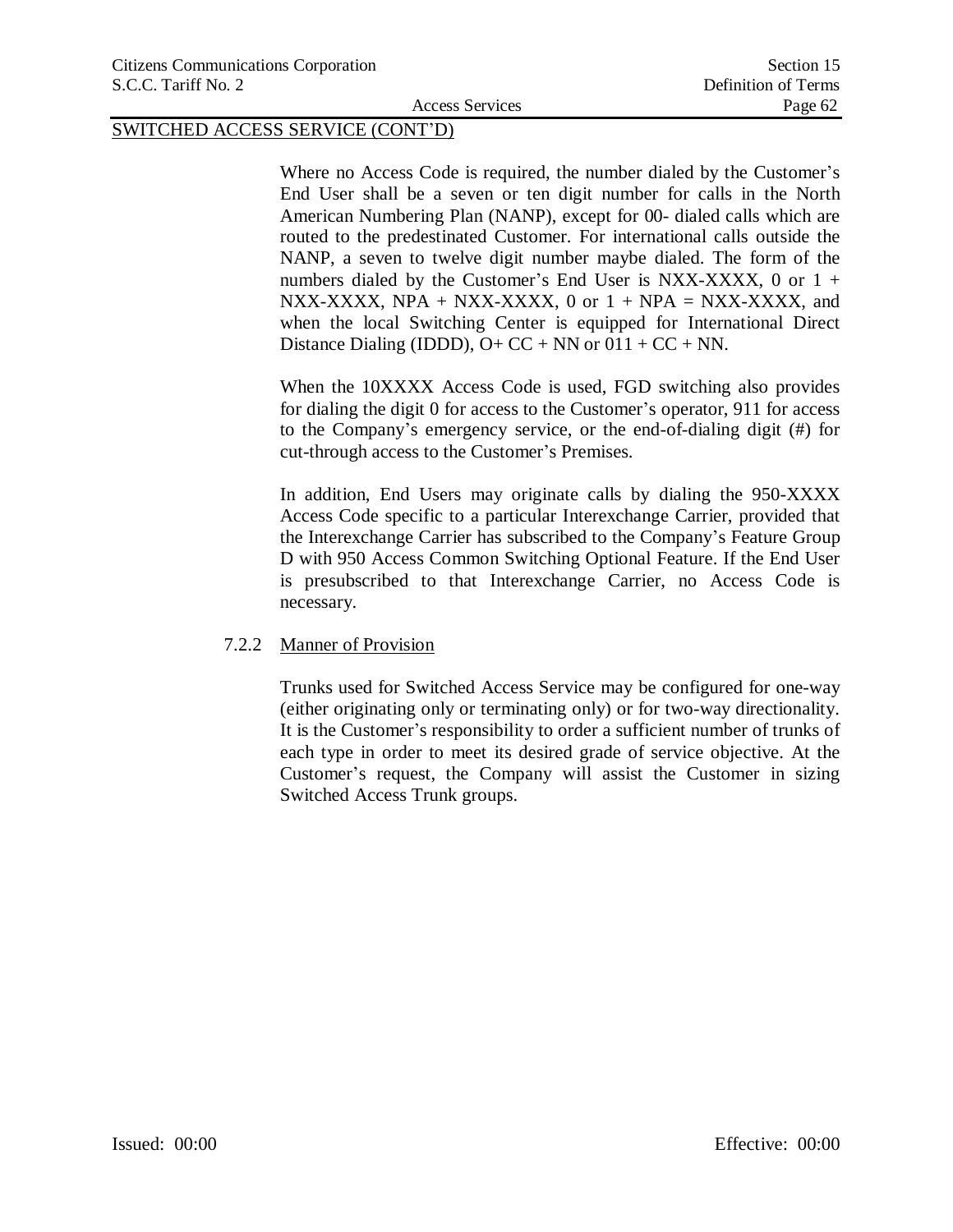7.2.3 Rate Categories

The following rate categories apply to Switched Access Service:

- A. Direct Connect
- B. Tandem Connect
- 7.2.3.1 Except as stated as follows, Tandem Connect Service is provided in conjunction with the tandem provider serving the area. Charges are computed in accordance with Section 4.2.8 preceding (Ordering, Rating, and Billing of Access Services Where More Than One Exchange Carrier is Involved).
- 7.2.3.2 Direct Connect: The Company will provide Direct connects, between the Customer's Premises and the Company's Local Switching Center switch(es). This transmission path is dedicated to the use of a single Customer. DS3 facilities are available for Direct Connect Service. A DS3 facility is capable of transmitting electrical signals at a nominal 44.736 Mbps, with the capability to channelize up to 672 voice-frequency transmission paths. For DS3 facilities, if the Company is required to install additional fiber optic equipment for the benefit of the Customer, then the Customer has the option to choose either an optical or electrical interface. This Direct connect rate category is comprised of a monthly Entrance Facilities charge and a per minute of use End Office switching charge as specified in 15.1.3.4.
- 7.2.3.3 Tandem Connect: Tandem Connect consists of circuits from the point of interconnection with Customer's tandem provider to the Company's Local Switching Center. This Tandem Connect rate category is comprised of a Minutes of Use (MOU) based End-Office switching and tandem switched transport charges.
- 7.2.4 Design Layout Report

At the request of the Customer, the Company will provide to the Customer the makeup of the facilities and services provided from the Customer's Premises to the first point of switching. This information will be provided in the form of a Design Layout Report. The Design Layout Report will be provided to the Customer at no charge.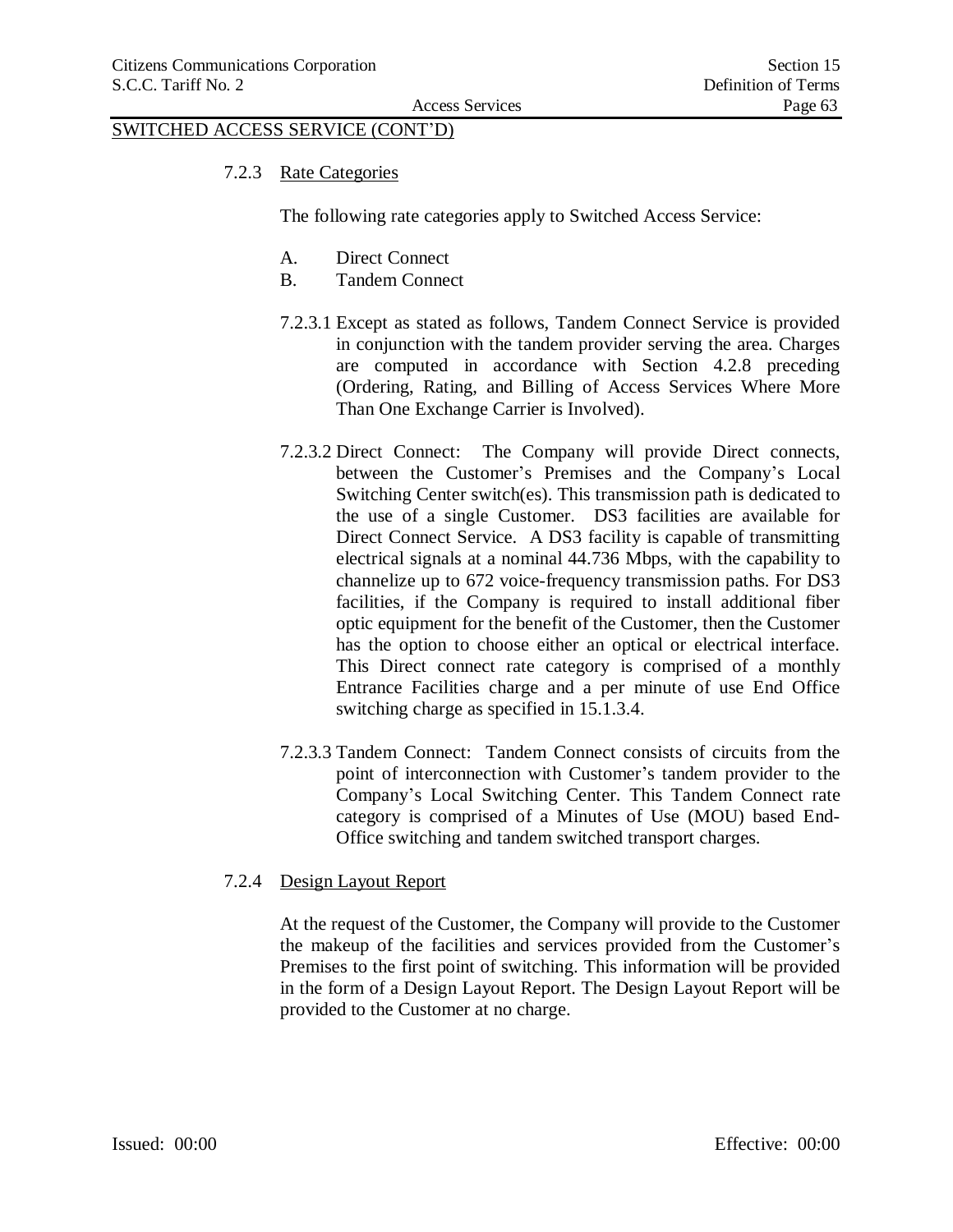### 7.2.5 Acceptance Testing

At no additional charge, the Company will, at the Customer's request, cooperatively test, at the time of installation, the following parameters: loss, C-notched noise, C-message noise, 3-tons slope, d.c. continuity and operational signaling.

### 7.2.6 Ordering Options and Conditions

Switched Access Service is ordered under the Access Order provisions set forth in Section 12. Also included in that section are other charges, which may be associated with ordering Switched Access Service.

#### 7.2.7 Competitive Pricing Arrangements

Competitive pricing arrangements for Local Transport - Entrance Facilities and Local Transport-Direct Trunked Transport can be furnished to meet the communications needs of specific Customers on a case-bycase basis under individual contracts.

### 7.3 Obligations of Company

In addition to the obligations of the Company set forth in other sections of this tariff. The Company has certain other obligations concerning the provision of Switched Access Service. These obligations are as follows:

#### 7.3.1 Network Management

The Company will administer its Network to ensure the provision of acceptable service levels to all telecommunications users of the Company's Network Services.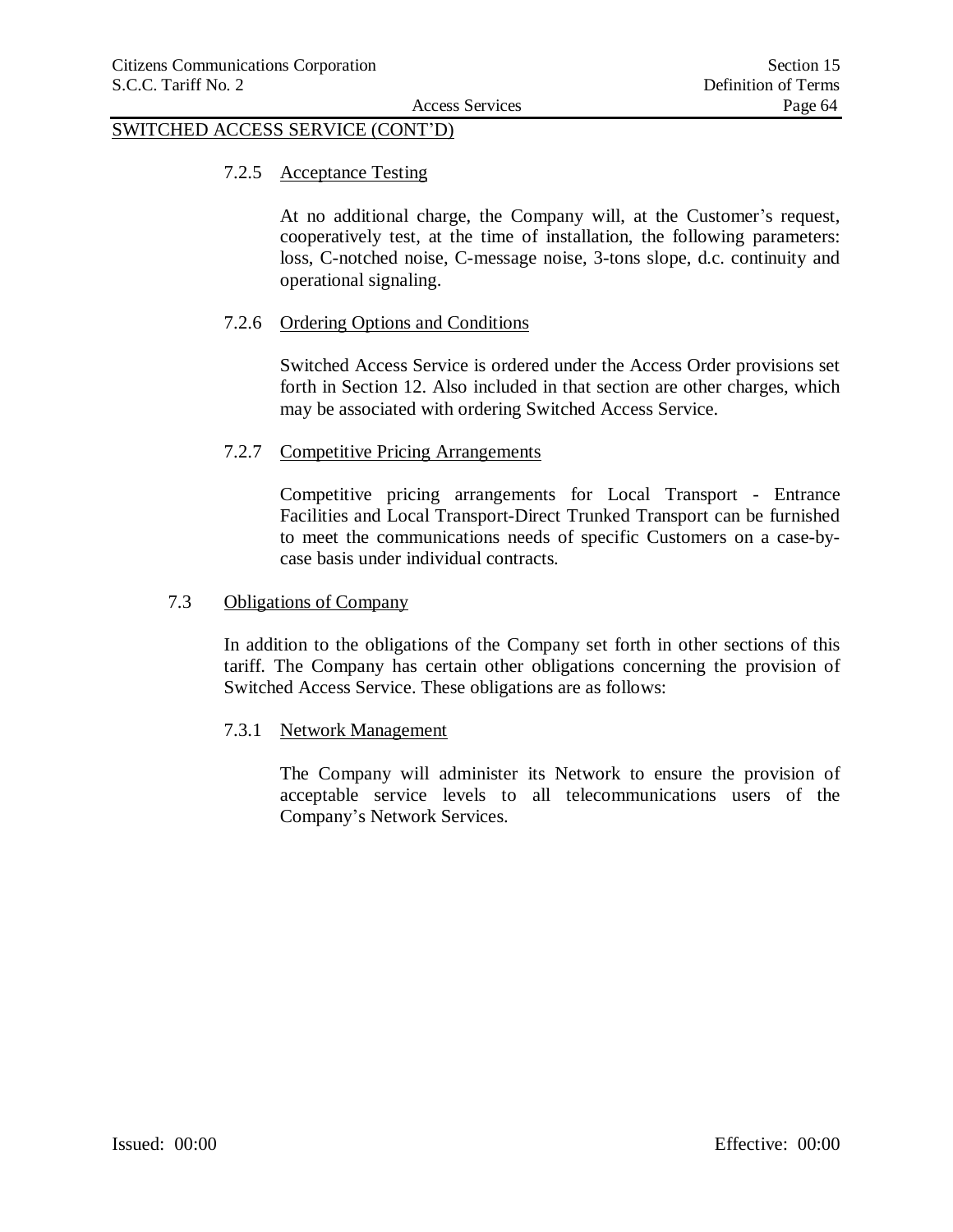Service levels are considered acceptable only when both End Users and Customers are able to establish connections with little or no delay encountered within the Company Network. Company reserves the right to apply protective controls, (i.e., those actions, such as call gapping, which selectively cancel the completion of traffic), over any traffic carried over its Network, including that associated with a Customer's Switched Access Service. Generally, such protective measures would only be taken as a result of occurrences such as failure or overload of Company or Customer facilities, natural disasters, mass calling or national security demands. Customer will notify Company of anticipated peaked services as stated below. Based on the information provided Company will work cooperatively with Customer to determine the appropriate level of control. In the event that the protective controls applied by Company result in the complete loss of service by Customer, Customer will be granted a credit allowance for service interruption as set forth in Section 9.

When a Customer uses the Company's facilities to offer services for which a substantial call volume or peaked service is expected during a short period of time, the Customer must notify the Company at least 24 hours in advance of each peak period. For events scheduled during weekends or holidays, the Company must be notified no later than 5:00 p.m. local time the prior business day. Notification should include the nature, time, duration, and frequency of the event, an estimated call volume, and the NPA NXX and line number(s) to be used. On the basis of the information provided, the Company may invoke network management controls if required to reduce the probability of excessive Network congestion. The Company will work cooperatively with the Customer to determine the appropriate level of such control. Failure to provide prescribed notification may result in Customer caused Network congestion, which could result in discontinuance of service under Section 4.5.2.

#### 7.4 Obligations of the Customer

In addition to obligations specified elsewhere in this tariff, the Customer has certain specific obligations pertaining to the use of Switched Access Service, as follows: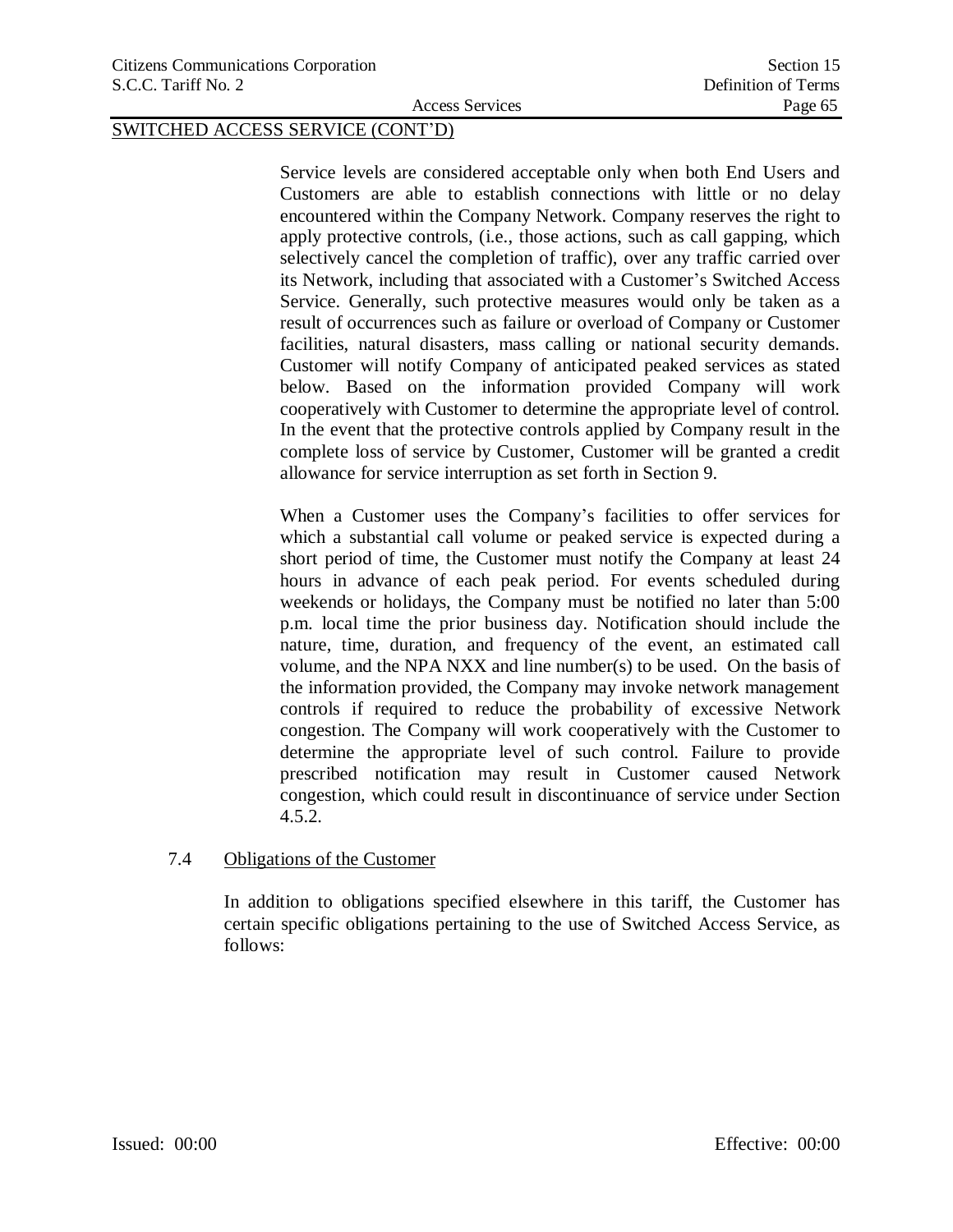#### 7.4.1 Report Requirements

When a Customer orders Switched Access Service for both interstate and intrastate use, the Customer is responsible for providing Jurisdictional Reports as set forth in Section 3.4 preceding. Charges will be apportioned in accordance with those reports. The method for determining the intrastate charges is set forth therein (Section 3.4).

### 7.4.2 Supervisory Signaling

The Customer's premises equipment shall provide the necessary On-Hook, Off-Hook answer and disconnect supervision.

### 7.4.3 Design of Switched Access Services

It is the Customer's responsibility to assure that sufficient Access Services have been ordered to handle its traffic.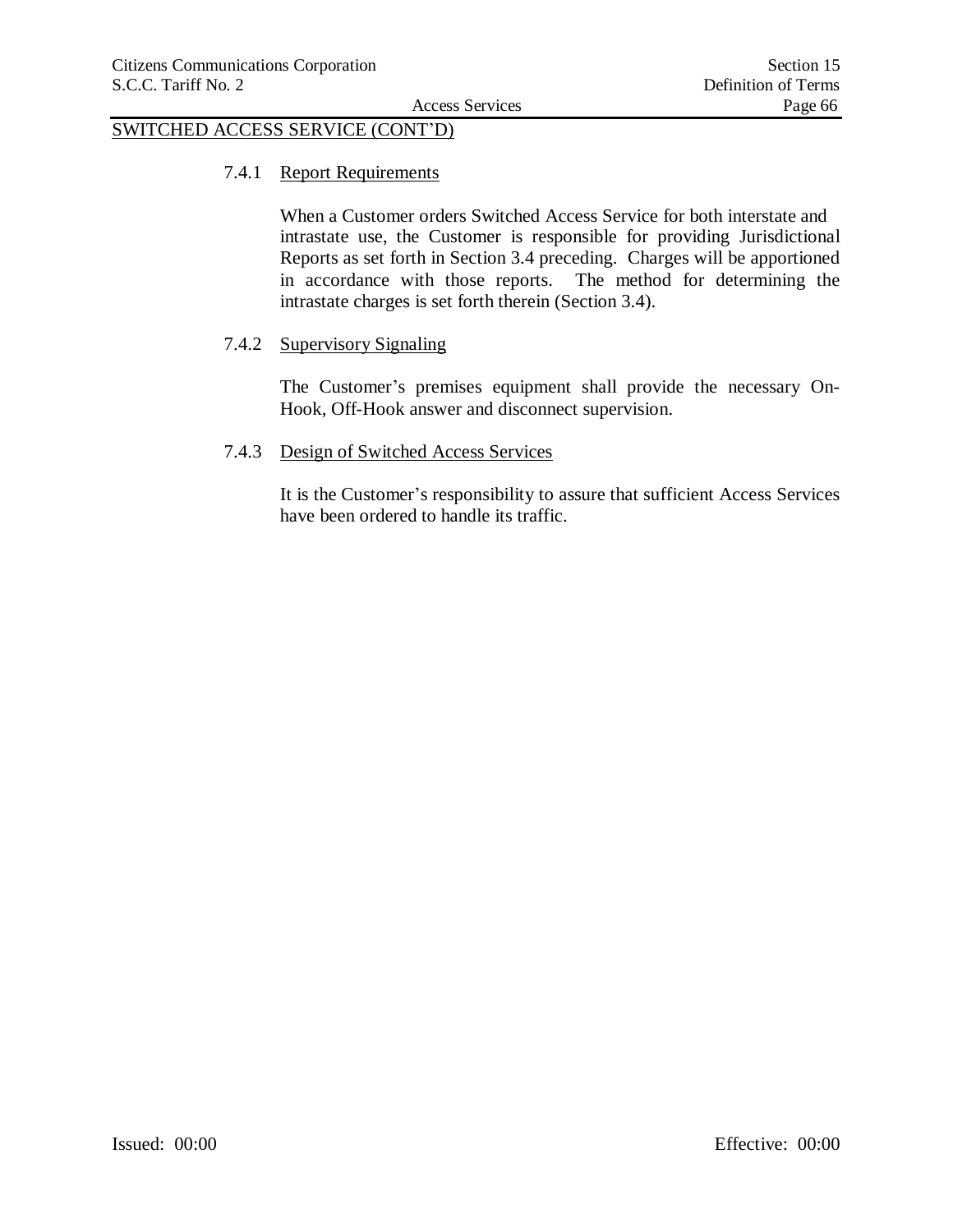## RATES AND CHARGES

8.1 Rates for Switched Access Services

There are three types of rates and charges that apply to Switched Access Service. These are Monthly Recurring Charges, usage rates and Non-Recurring Charges.

Monthly Recurring Charges: Monthly Recurring Charges are flat rates for facilities that apply each month or fraction thereof that a specific rate element is provided.

Usage Rates: Usage rates are rates that are applied on a per access minute or per query basis. Usage rates are accumulated over a monthly period.

Non-Recurring Charges: Non-Recurring charges are one-time charges that apply for a specific work activity (i.e., installation of new service or change to an existing service).

- (a) Installation of Service: Non-Recurring charges apply to each Switched Access Service installed. The charge is applied per line or trunk.
- 8.1.1 Application of Rates
	- 8.1.1.1 Direct Connect

The Direct Connect rate is assessed based on the total of the monthly Entrance Facilities charge and per minute of use End-Office switching charge. The monthly Entrance Facilities charge consists of a fixed rate based on the type of the facilities, i.e., DS3, and may include a per mile rate. Entrance Facilities charges are contained in Section 14 of Company's S.C.C. Tariff No. 1.

8.1.1.2 Tandem Connect

The Tandem Connect rate is assessed based on the monthly usage charges for End-Office switching, carrier common line, and Tandem Switched Transport.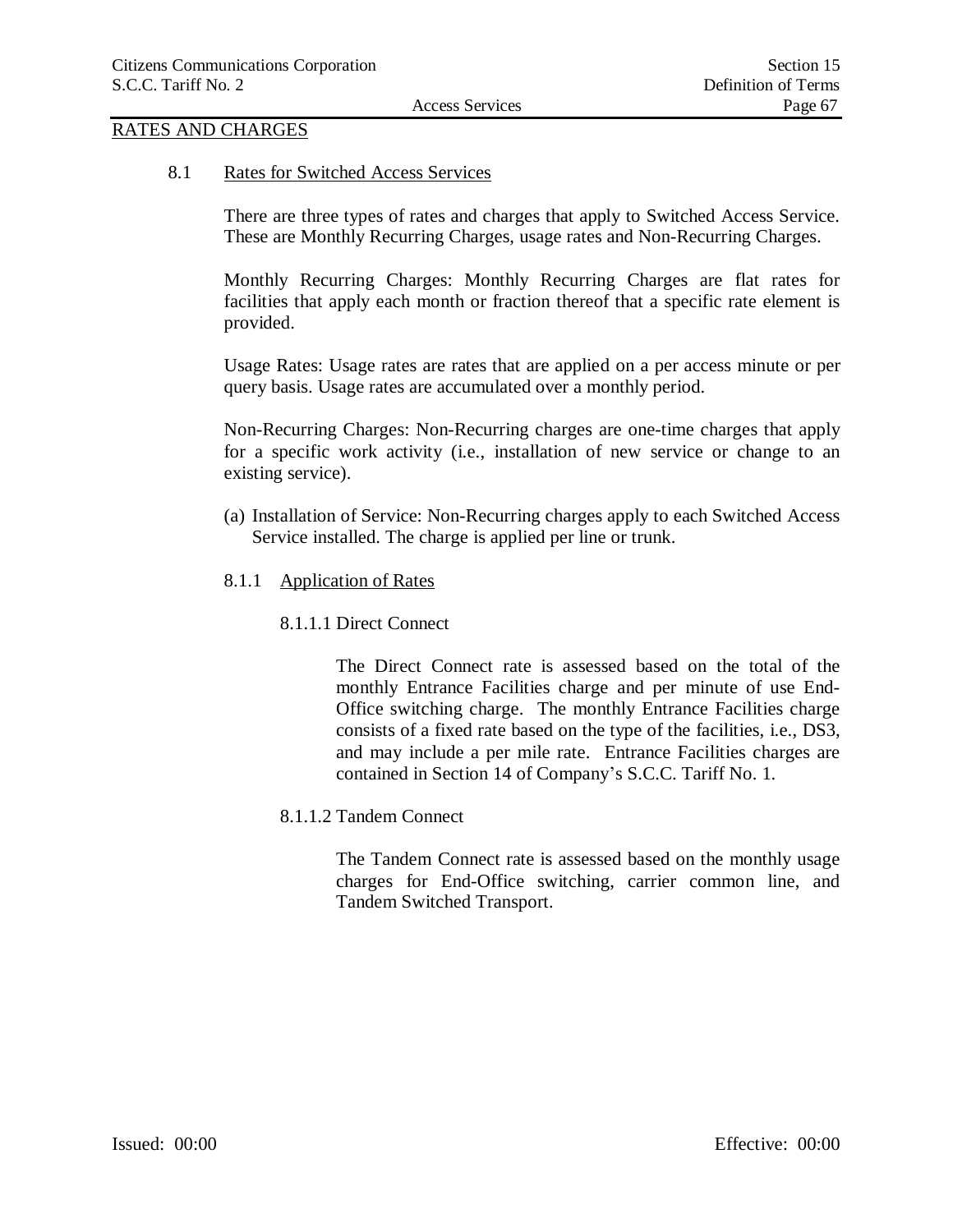# RATES AND CHARGES (CONT'D)

#### 8.1.2 Billing of Access Minutes

When recording originating calls over FGD with multifrequency address signaling, usage measurement begins when the first wink supervisory signal is forwarded from the Customer's facilities. The measurement of originating call usage over FGD ends when the originating FGD entry switch receives disconnect supervision from either the originating End User's Local Switching Center (indicating that the originating End User has disconnected), or the Customer's facilities, whichever is recognized first by the entry switch.

For terminating calls over FGD with multifrequency address signaling, the measurement of access minutes begins when a seizure signal is received from the Carrier's Trunk group at the Point of Presence within the LATA. The measurement of terminating call usage over FGD ends when a disconnect signal is received, indicating that either the originating or terminating user has disconnected.

When recording originating calls over FGD with SS7 signaling, usage measurement begins with the transmission of the initial address message by the switch for direct Trunk groups and with the receipt of an exit message by the switch for tandem Trunk groups. The measurement of originating FGD usage ends when the entry switch receives or sends a release message, whichever occurs first.

For terminating calls over FGD with SS7 signaling, the measurement of access minutes begins when the terminating recording switch receives the initial address message from the terminating End User. On directly routed Trunk groups or on tandem routed Trunk groups, the Company switch receives the initial address message and sends the indication to the Customer in the form of an answer message. The measurement of termination FGD call usage ends when the entry switch receives or sends a release message, whichever occurs first.

#### 8.1.3 Rates and Charges

8.1.3.1 Service Implementation

| А. | <b>Installation Charge – Per Trunk</b> |                      |  |
|----|----------------------------------------|----------------------|--|
|    |                                        | Non-recurring Charge |  |
|    | DS0-Voice Grade                        | \$99.00              |  |
|    | DS <sub>1</sub>                        | \$482.00             |  |
|    | DS3                                    | \$528.00             |  |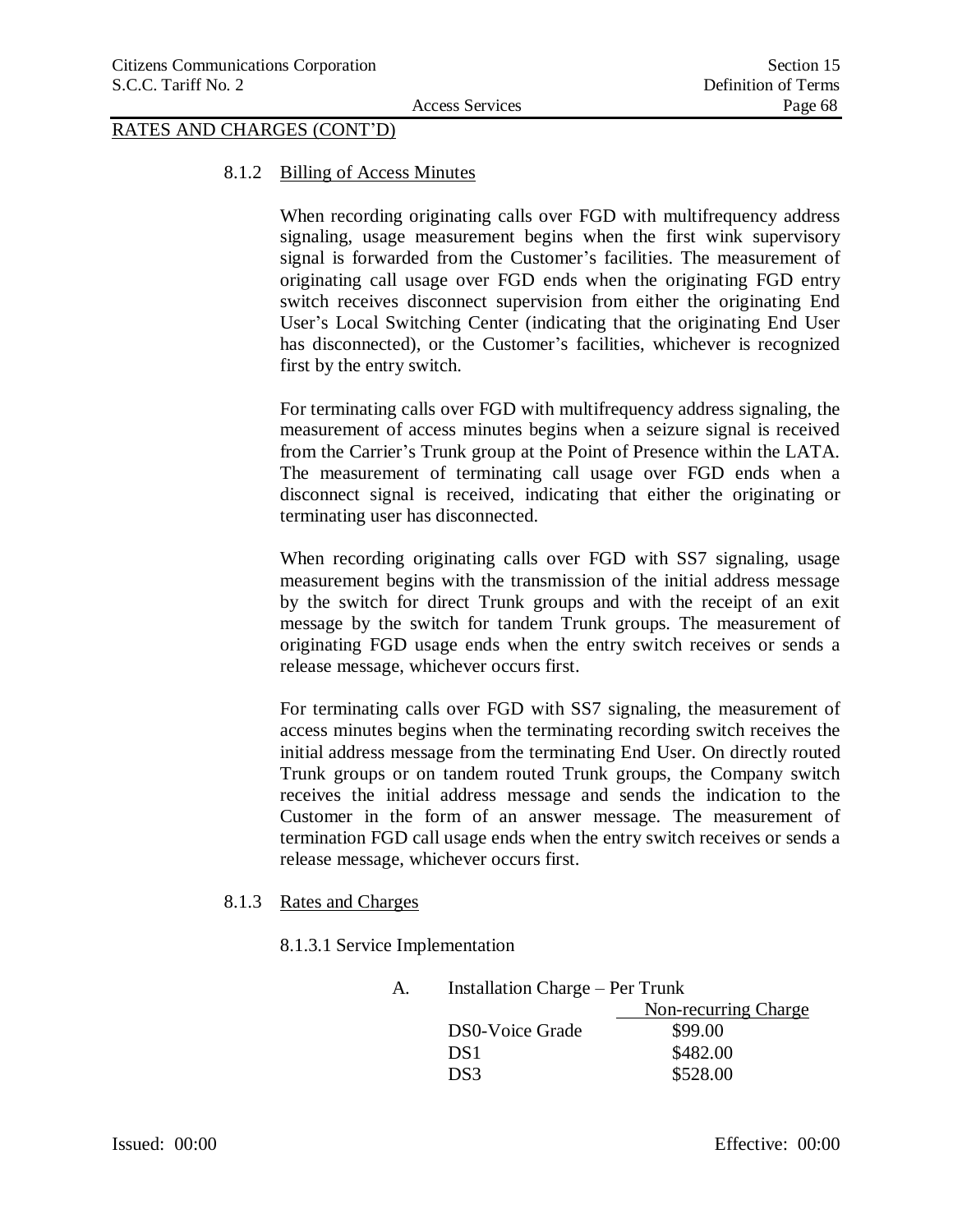# RATES AND CHARGES (CONT'D)

### 8.1.3.2 Change Charges (Per Order)

|    |                        | Per Occurrence |
|----|------------------------|----------------|
| A  | Service Date           | \$10.00        |
| В. | Design Changes         | \$25.00        |
| C. | <b>Expedite Charge</b> | \$100.00       |

# 8.1.3.3 Cancellation Charges (Per Order)

#### \$25.00

8.1.3.4 Switched Access

# 8.1.3.4.1 Local End Office Switching

#### Per Access Minute of Use

-Terminating \$0.00100000

8.1.3.4.2 Carrier Common Line Rates

#### Per Access Minute of Use

\$0.029569 8.1.3.4.3 Switched Transport Usage Rates

Access Rate Per Minute

-Local Transport \$0.000503

-Tandem Switching Charge \$0.001665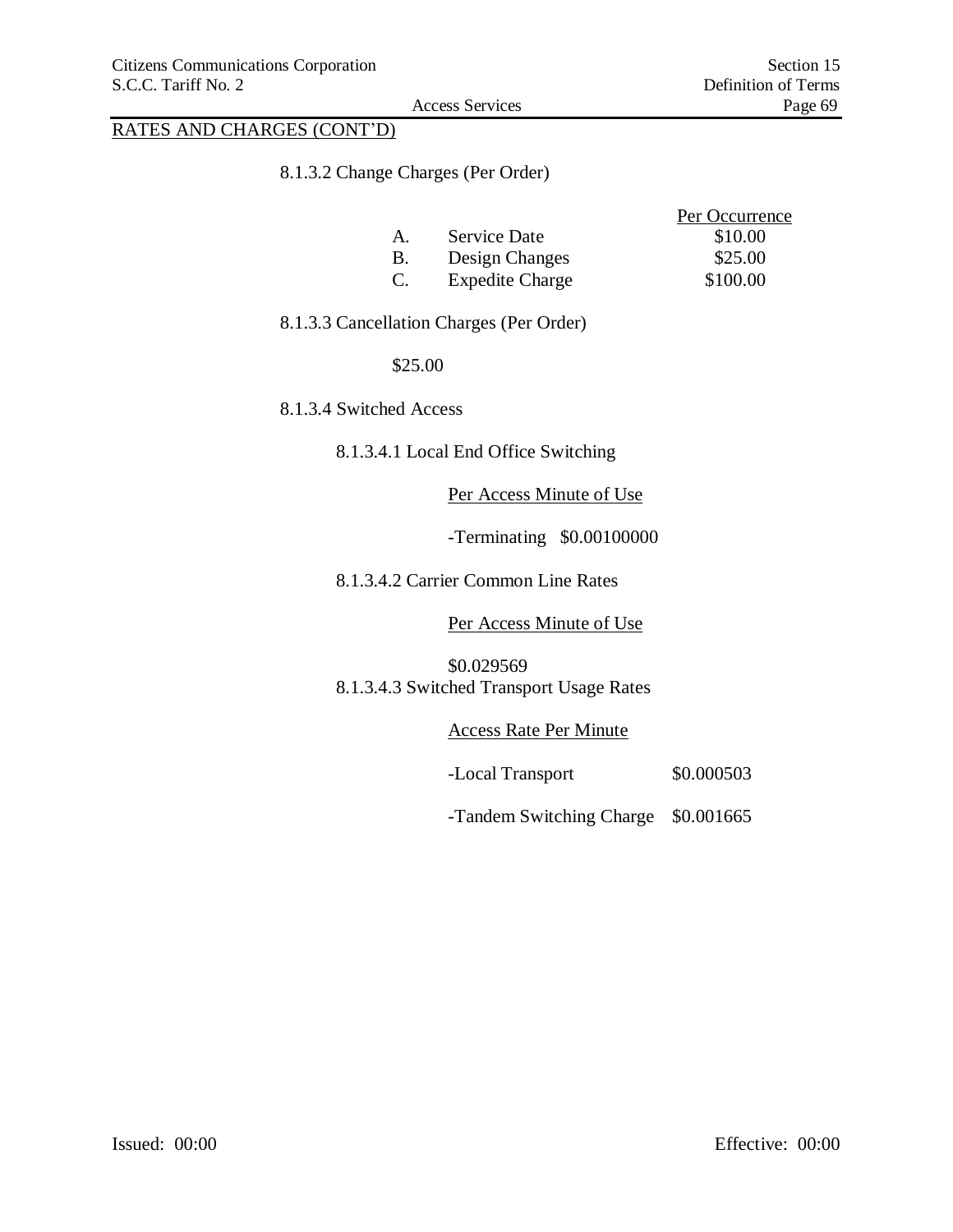# RATES AND CHARGES (CONT'D)

#### 8.1.3.4.4 Direct-Trunked Transport

| <b>Monthly Recurring Rate</b> |          |  |
|-------------------------------|----------|--|
| Fixed                         | Per Mile |  |
| $-DS0$ \$15                   | \$3      |  |
| $-DS1$ \$75                   | \$30     |  |
| -DS3 \$900                    | \$180    |  |

### 8.2 Non-routine Installation/Maintenance Charges

As stated in 2.9, at the Customer's request, installation and/or maintenance may be performed outside the Company's regular business hours or in hazardous locations. In that case, the following rates apply:

| Basic Time - per quarter hour:   | \$21.44 |
|----------------------------------|---------|
| Overtime - per quarter hour:     | \$28.01 |
| Premium Time - per quarter hour: | \$34.59 |

8.3 Individual Case Basis Arrangements

Arrangements will be developed on a case-by-case basis in response to a bona fide request from a Customer or prospective Customer to develop a competitive bid for a service offered under this tariff. Rates quoted in response to such competitive requests may be different than those specified for such service in this tariff. ICB rates will be offered to the Customer in writing.